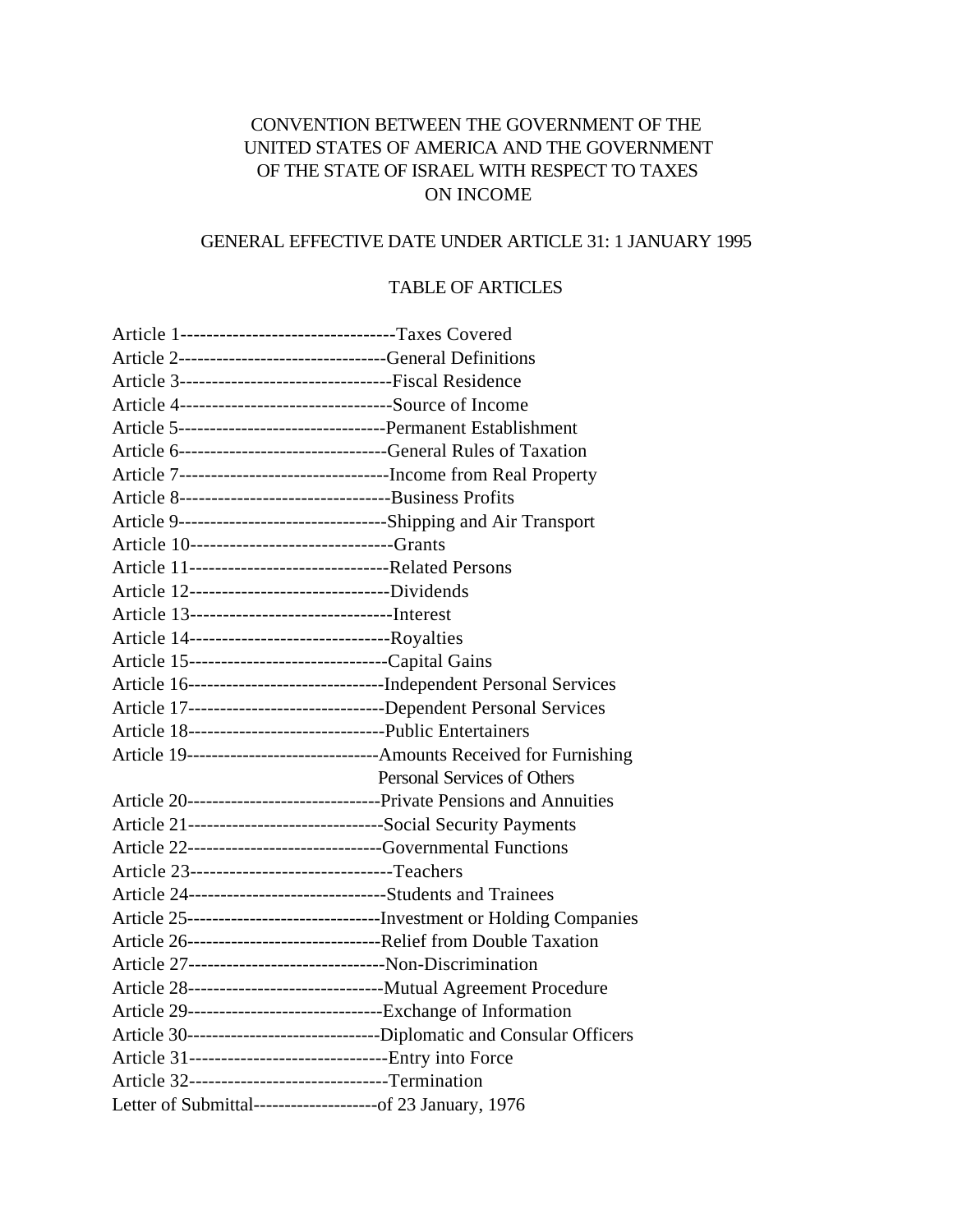<span id="page-1-0"></span>

| Letter of Transmittal-------------------of 11 February, 1976     |
|------------------------------------------------------------------|
| Protocol 1----------------------------------of 30 May, 1980      |
| Notes of Exchange (Protocol 1)-----of 30 May, 1980               |
| Letter of Submittal (Protocol 1)-----of 13 June, 1980            |
| Letter of Transmittal (Protocol 1)---of 3 July, 1980             |
| Protocol 2-----------------------------------of 26 January, 1993 |
| Notes of Exchange (Protocol 2)-----of 26 January, 1993           |
| Letter of Submittal (Protocol 2)-----of 17 June, 1993            |
| Letter of Transmittal (Protocol 2)---of 19 October, 1993         |
|                                                                  |

### TAX CONVENTION WITH THE STATE OF ISRAEL

#### MESSAGE

### FROM

### THE PRESIDENT OF THE UNITED STATES

# TRANSMITTING

# THE CONVENTION BETWEEN THE GOVERNMENT OF THE UNITED STATES OF AMERICA AND THE GOVERNMENT OF THE STATE OF ISRAEL WITH RESPECT TO TAXES ON IN COME, SIGNED AT WASHINGTON ON NOVEMBER 20, 1975

#### LETTER OF SUBMITTAL

# DEPARTMENT OF STATE, *Washington, January 23, 1976.*

The PRESIDENT, The White House.

 THE PRESIDENT: I have the honor to submit to you, with a view to its transmission to the Senate for advice and consent to ratification, the Convention between the Government of the United States of America and the Government of the State of Israel with respect to taxes on income, signed at Washington on November 20, 1975. Also I have the honor to recommend that you request the withdrawal from the Senate of the Convention for the avoidance of double taxation and prevention of fiscal evasion with respect to taxes on income between the Government of the United States of America and the Government of Israel which was signed at Washington on June 29, 1965, (Executive F. 89<sup>th</sup>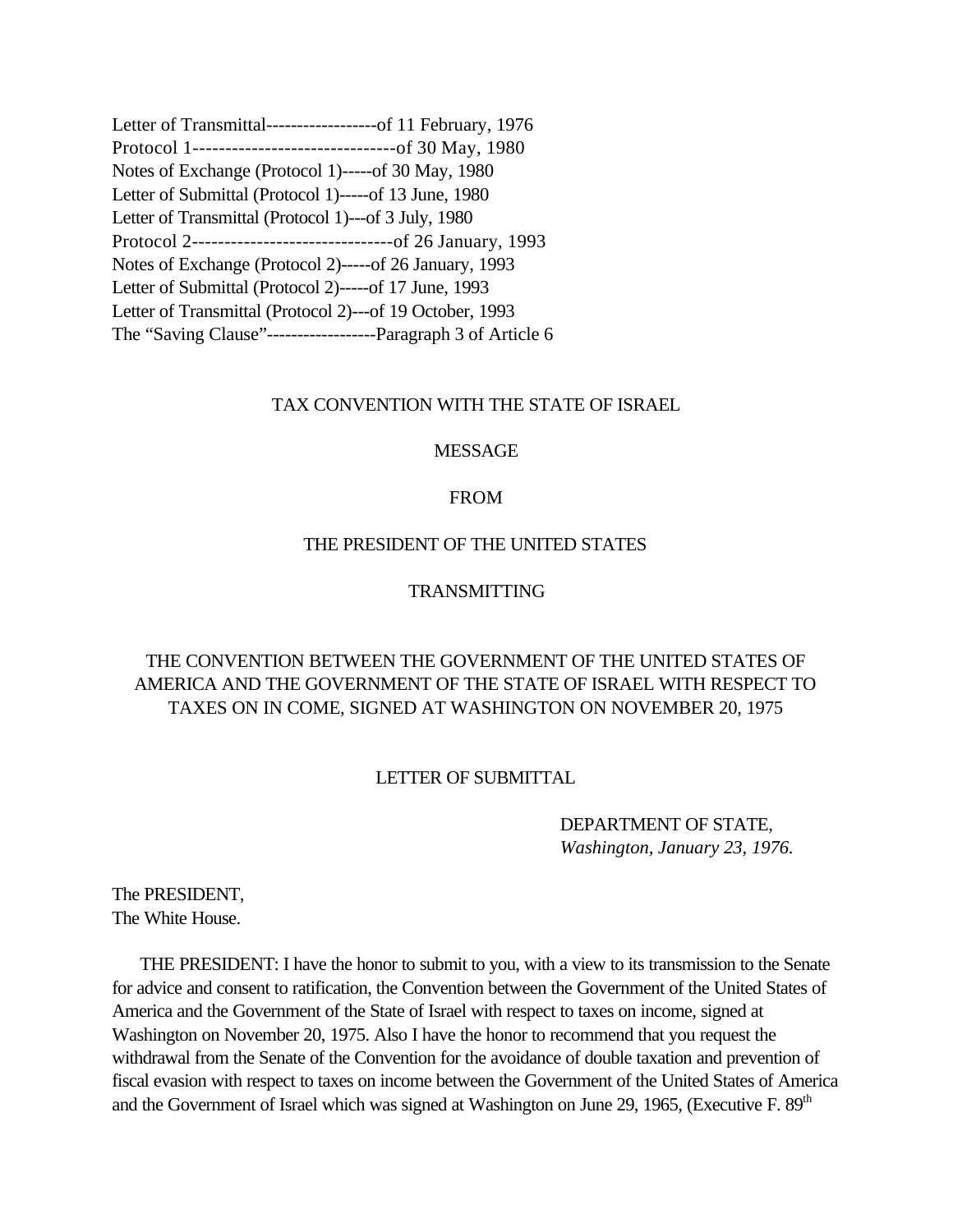Congress, 1st Session) but which never received the Senate's advice and consent to ratification. There is presently no treaty on this subject in force between the United States and Israel.

 The proposed treaty with Israel of November 20, 1975, is similar in many essential respects to other recent United States income tax treaties. However, there are several novel provisions, which are described below. In general, these special provisions reflect Israel's status as a developing country and would not be considered as precedents for treaties with other industrial countries.

 Article 10 (Grants) contains rules not found in previous American tax treaties. The article provides that if Israel makes a cash grant to an American investor, and the grant is not in payment for goods or services and is not measured by the amount of profits or tax liability, the United States will treat the grant as a nontaxable contribution to capital. This merely confirms by treaty the treatment which would generally apply in these circumstances under United States law.

 The draft treaty also provides that Israel's compulsory loans are to be treated as taxes so that, under Article 26, the United States will allow a foreign tax credit for the loans, on condition that when the loans are repaid, they are to be treated as a refund of taxes with appropriate adjustments to U.S. tax liability at that time.

 Though the draft treaty provides the normal general rule that capital gains are taxable in the state of residence and exempt in the state of the source of the income, there are several exceptions to this rule. The principal exception, not found in previous treaties, is that Israel may tax the gain of a U.S. resident on the sale of the shares of stock in an Israeli corporation if the resident owns more than 50 percent of the voting power of the Israeli corporation and a majority of that corporation's business assets are located in Israel. This is analogous to the treatment provided for gains on the sale of the assets of an Israeli branch owned directly by a U.S. resident.

 With respect to dividend withholding rates an exception has been made to our normal policy of strict reciprocity. The maximum U.S. rate in general will be 15 percent with a 5 percent rate applicable where the Israeli recipient owns at least 10 percent of the voting stock of the paying corporation. For Israeli source dividends, the comparable maximum Israeli withholding rates will be 25 percent and 12.5 percent respectively.

 The general withholding rate on interest will be l7.5 percent. This higher than normal rate was acceptable because of the further agreement that interest derived by a financial institution would be taxed at a maximum rate of 10 percent and interest derived, guaranteed or insured by a government or agency thereof would be exempt by the other state.

 The maximum withholding rate on industrial royalties will be 15 percent while that on copyright or film royalties will be 10 percent.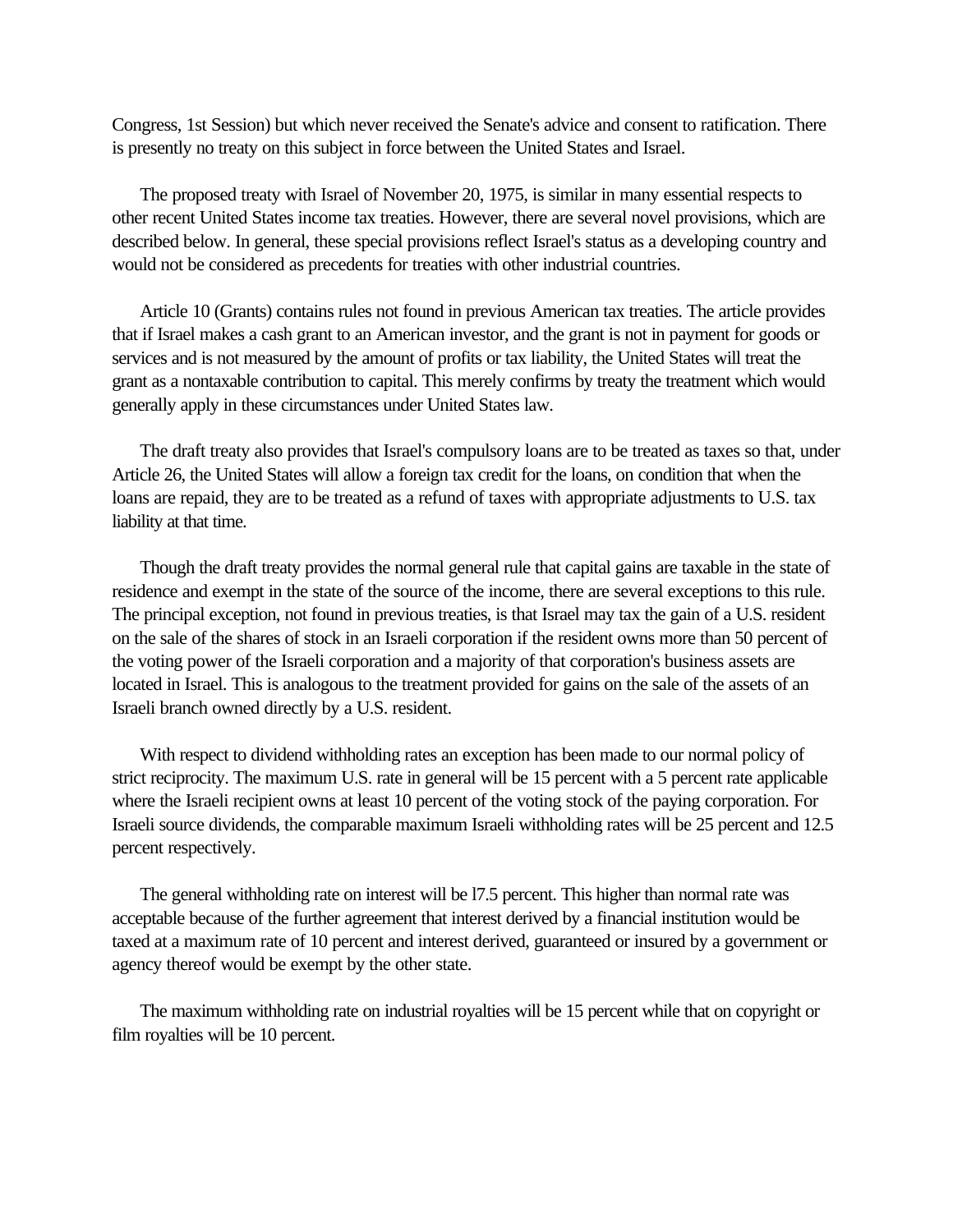<span id="page-3-0"></span> The remaining provisions of the draft treaty dealing with the taxation of business profits, personal service income and administrative matters are patterned largely after other recent United States income tax treaties.

 Attached to the treaty is a note of transmittal similar to the note presented at the signing of our treaty with Trinidad and Tobago, in which the United States agrees when appropriate and feasible to reopen discussions with Israel with a view toward reaching agreement on provisions which would minimize the conflicts between the United States tax system and incentives to foreign investors offered by the Israeli Government.

 The Convention will enter into force thirty days after the date of exchange of instruments of ratification and then have effect as follows: with respect to the rate of withholding of tax, it shall have effect with regard to amounts paid on or after the first day of the second month following the date on which this Convention enters into force; with respect to other taxes, it shall have effect with regard to taxable years beginning on or after January 1 of the year following the date on which this Convention enters into force. Once entered into force. the Convention will remain in effect for a minimum of five years and in definitely thereafter subject to the right of either party to terminate it by giving six-month's notice for that purpose pursuant to the provisions of the Convention.

 The Department of the Treasury, with the cooperation of the Department of State, was primarily responsible for the negotiation of this Convention. It has the approval of both Departments.

Respectfully submitted,

JOSEPH J. SISCO.

Enclosure: Convention.

### LETTER OF TRANSMITTAL

### THE WHITE HOUSE, *February 11, 1976.*

*To the Senate of the United States:*

 I transmit herewith, for Senate advice and consent to ratification, the Convention signed at Washington on November 20, 1975, between the Government of the United States of America and the Government of the State of Israel with respect to taxes on income. Also I desire to withdraw from the Senate the Convention for the avoidance of double taxation and prevention of fiscal evasion with respect to taxes on income between the Government of the United States of America and the Government of Israel which was signed at Washington on June 29, 1965 (Executive F. 89<sup>th</sup> Congress, 1st Session).

There is no convention on this subject presently in force between the United States and Israel.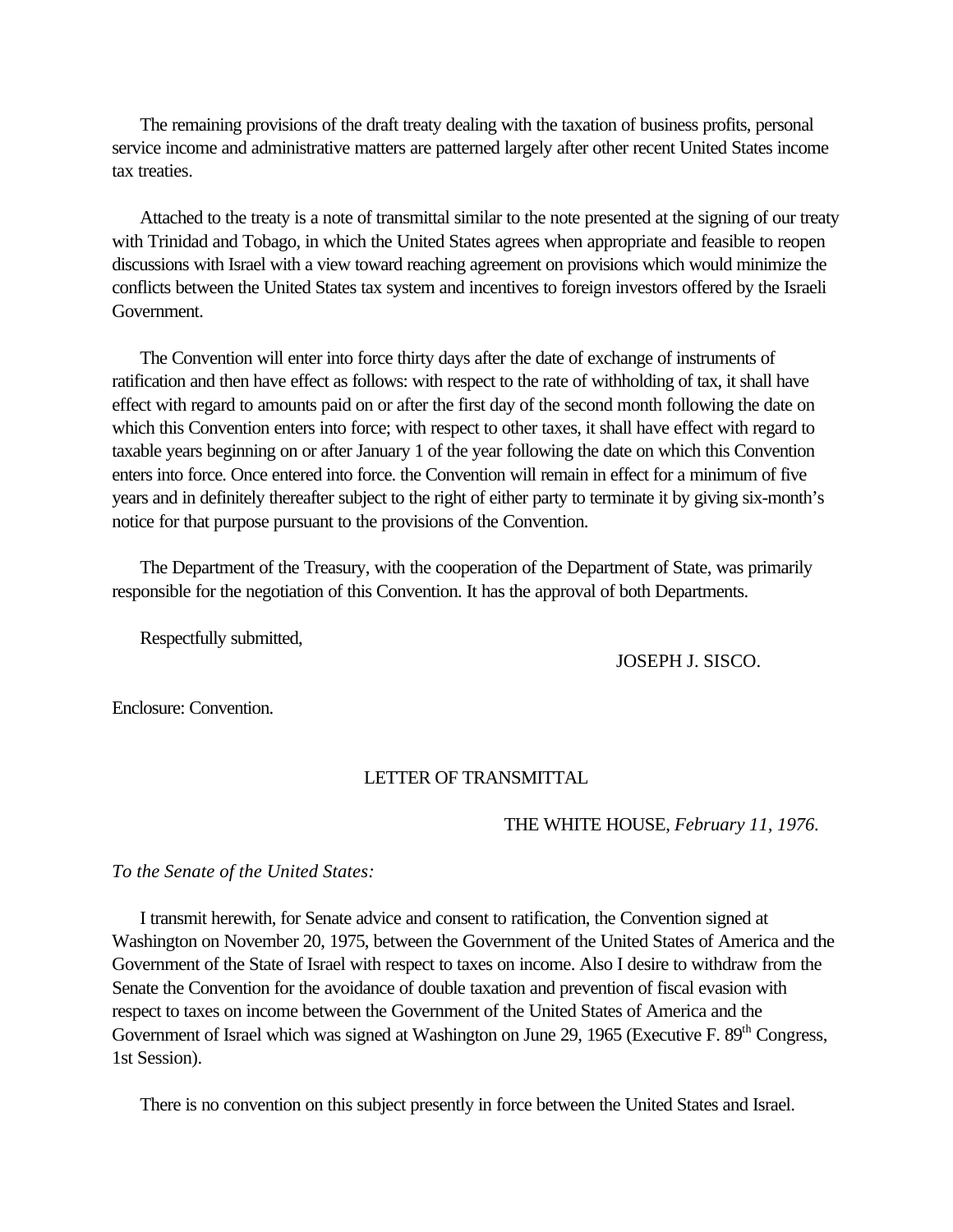<span id="page-4-0"></span> The Convention signed on November 20,1975, is similar in many essential respects to other recent United States income tax treaties.

 I also transmit, for the information of the Senate, the report of the Department of State with respect to the Convention.

 Conventions such as this one are an important element in promoting closer economic cooperation between the United States and other countries. I urge the Senate to act favorably on this Convention at an early date and to give its advice and consent to ratification.

GERALD R. FORD.

THE WHITE HOUSE.

# CONVENTION BETWEEN THE GOVERNMENT OF THE UNITED STATES OF AMERICA AND THE GOVERNMENT OF THE STATE OF ISRAEL WITH RESPECT TO TAXES ON INCOME

 The Government of the United States of America and the Government of the State of Israel, desiring to conclude a convention for the avoidance of double taxation and the prevention of fiscal evasion with respect to taxes on income have agreed as follows:

# ARTICLE 1

### Taxes Covered

1. The taxes which are the subject of this Convention are:

(a) In the case of the United States, the Federal income taxes imposed by the Internal Revenue Code, and

(b) In the case of Israel-

law,

(i) The income tax (including capital gains tax),

(ii) The company tax,

(iii) The tax on gains from the sale of land under the land appreciation tax

(iv) The tax on income levied under the services tax law (banking institutions and insurance companies), and

(v) The war loans and security loans, hereinafter referred to as "compulsory loans".

 2. This Convention shall also apply to taxes substantially similar to those covered by paragraph (1) which are imposed in addition to, or in place of, existing taxes after the date of signature of this Convention.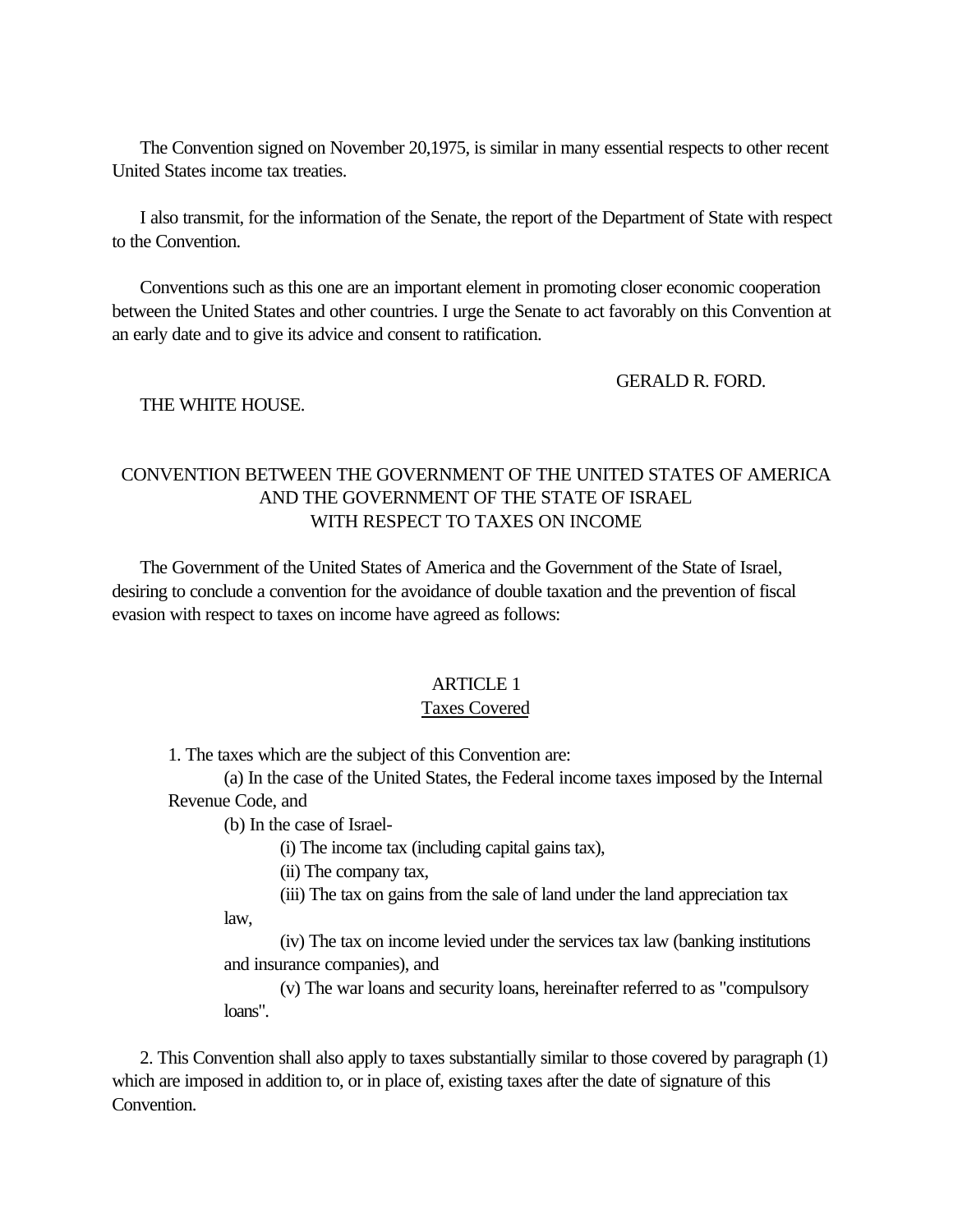<span id="page-5-0"></span> 3. For the purpose of Article 27 (Nondiscrimination), this Convention shall also apply to taxes of every kind imposed at the national level.

 4. The competent authorities of the Contracting States shall notify each other of substantial amendments of the tax laws referred to in paragraph (1) and of the adoption of any taxes referred to in paragraph (2) by transmitting the texts of any substantial amendments or new statutes.

 5. The competent authorities of the Contracting States shall notify each other of the publication by their respective contracting States of any material concerning the application of this Convention, whether in the form of regulations, rulings, or judicial decisions by transmitting the texts of any such materials.

# ARTICLE 2

### General Definitions

1. In this Convention, unless the context otherwise requires:

(a) (i) The term "United States" means the United States of America; and (ii) When used in a geographical sense, the term "United States" means the states thereof and the District of Columbia.

Such terms also includes:

(A) The territorial sea thereof, and

(B) The seabed and subsoil of the submarine areas adjacent to the coast thereof, but beyond the territorial sea, over which the United States exercises sovereign rights, in accordance with international law, for the purpose of exploration for and exploitation of the natural resources of such areas, but only to the extent that the person, property, or activity to which the Convention is being applied is connected with such exploration or exploitation.

- (b) (i) The term "Israel" means the State of Israel; and
	- (ii) When used in a geographical sense the term "Israel" includes:

(A) The territorial sea thereof, and

(B) The seabed and subsoil of the submarine areas adjacent to the coast thereof, but beyond the territorial sea, over which Israel exercises sovereign rights, in accordance with international law, for the purpose of exploration for and exploitation of the natural resources of such area, but only to the extent that the person, property, or activity to which this Convention is being applied is connected with such exploration or exploitation.

(c) The term "Contracting State" means the United States or Israel, as the context requires.

(d) The term "State" means any national State, whether or not one of the Contracting States.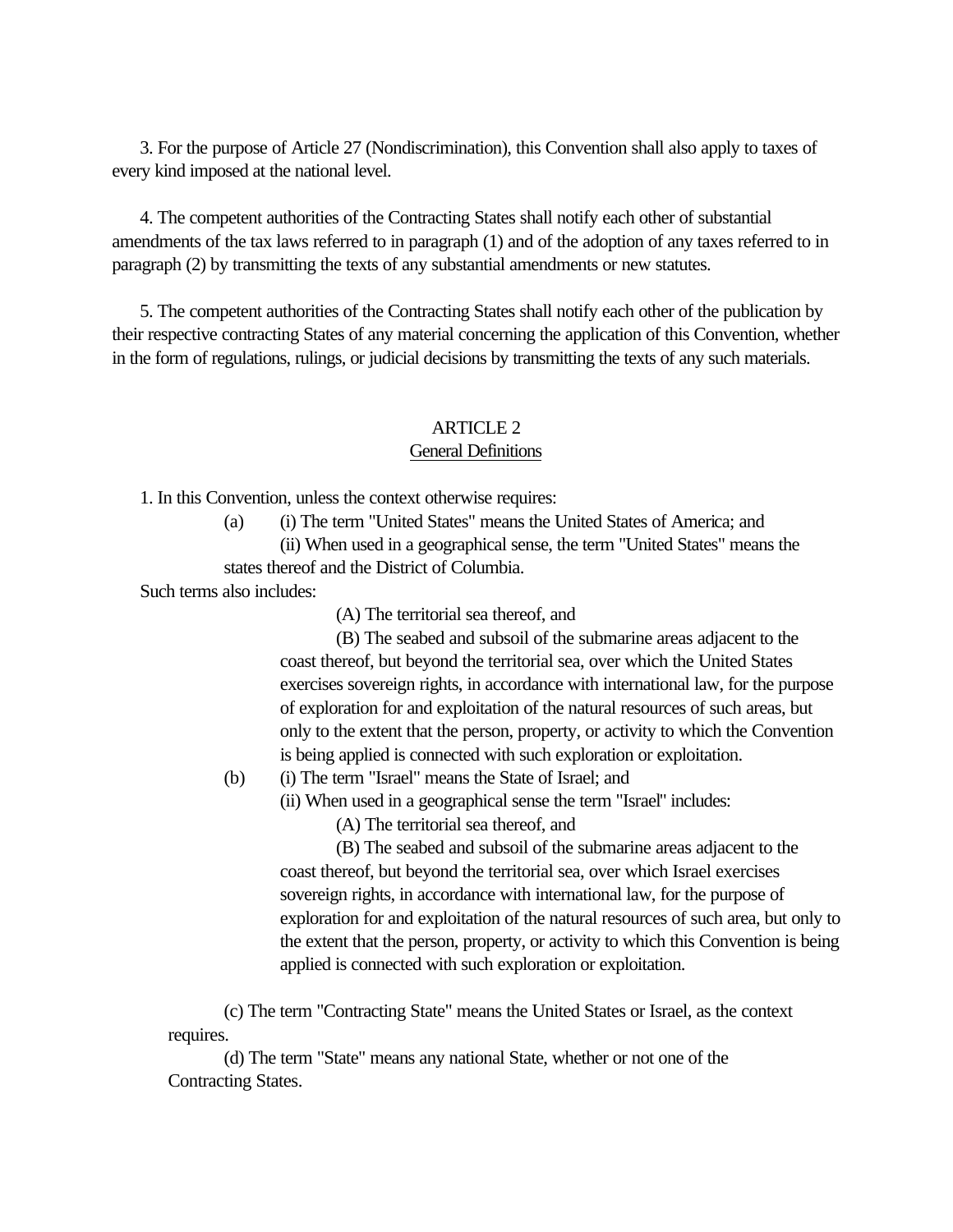<span id="page-6-0"></span>(e) The term "person" includes an individual, a partnership, a corporation, an estate, or a trust.

(f) (i) The term "United States corporation" means a corporation (or any unincorporated entity treated as a corporation for United States tax purposes) which is created or organized under the laws of the United States or any state thereof or the District of Columbia; and

(ii) The term "Israeli corporation" means any body of persons taxed as a body of persons resident in Israel under the income tax ordinance.

(g) The term "competent authority" means:

(i) In the case of the United States, the Secretary of the Treasury or his delegate, and

(ii) In the case of Israel, the Minister of Finance or his delegate.

(h) The term "tax" means tax imposed by the United States or Israel, whichever is applicable, to which this Convention applies by virtue of Article 1 (Taxes Covered).

(i) The term "international traffic" means any voyage of a ship or aircraft operated by a resident of one of the Contracting States except where such voyage is confined solely to places within a Contracting State.

 2. Any other term used in this Convention and not defined in this Convention shall, unless the context otherwise requires, have the meaning which it has under the laws of the Contracting State whose tax is being determined. Notwithstanding the preceding sentence, if the meaning of such a term under the laws of one of the Contracting States is different from the meaning of the term under the laws of the other Contracting State, or if the meaning of such a term is not readily determinable under the laws of one of the Contracting States; the competent authorities of the Contracting States may, in order to prevent double taxation or to further any other purpose of this Convention, establish a common meaning of the term for the purposes of this Convention.

# ARTICLE 3

### Fiscal Residence

1. In this Convention:

(a) The term "resident of Israel" means:

(i) An Israeli corporation, and

(ii) Any other person (except a corporation or any entity treated under Israeli law as a corporation) resident in Israel for purposes of Israeli tax, but in the case of a partnership, estate, or trust only to the extent that the income derived by such partnership, estate, or trust is subject to Israeli tax as the income of a resident either in the hands of the respective entity or of its partners or beneficiaries.

(b) The, term "resident of the United States" means:

(i) A United States corporation, and

(ii) Any other person (except a corporation or any entity treated as a corporation for United States tax purposes) resident in the United States for purposes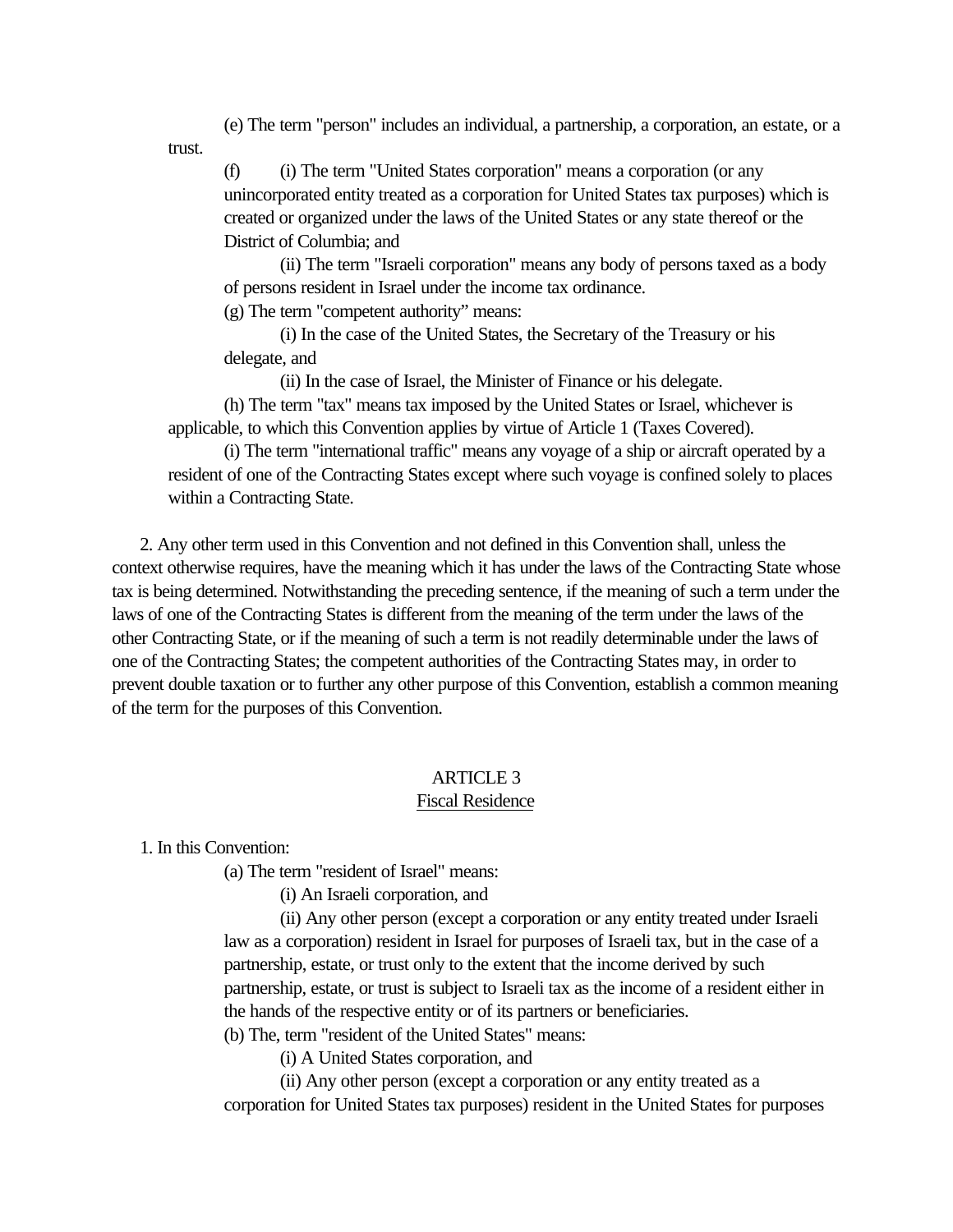<span id="page-7-0"></span>of United States tax, but in the case of a partnership, estate, or trust only to the extent that the income derived by such partnership, estate, or trust is subject to United States tax as the income of a resident either in the hands of the respective entity or of its partners or beneficiaries.

 2. Where by reason of the provisions of paragraph (1) an individual is a resident of both Contracting States:

(a) He shall he deemed to be a resident of that Contracting State in which he maintains his permanent home. If he has a permanent home in both Contracting States or in neither of the Contracting States, he shall be deemed to be a resident of that Contracting State with which his personal and economic relations are closest (center of vital interests). In the case of a person who is an "oleh" (as defined in section 9(16) of the Israeli Income Tax Ordinance), his center of vital interests shall be deemed to be in Israel.

(b) If the Contracting State in which he has his center of vital interests cannot be determined, he shall be deemed to be a resident of that Contracting State in which he has a habitual abode;

(c) If he has a habitual abode in both Contracting States or in neither of the Contracting States, he shall be deemed to be a resident of the Contracting State of which he is a citizen; and

(d) If he is a citizen of both Contracting States or of neither Contracting State, the competent authorities of the Contracting States shall settle the question by mutual agreement.

 3. A corporation which is both a United States corporation within the meaning of paragraph (1) (f) (i) of Article 2 (General Definitions) and an Israeli corporation within the meaning of paragraph (1) (f) (ii) of such Article 2 shall be considered to be outside the scope of this Convention except for purposes of Article 27 (Nondiscrimination) and Article 29 (Exchange of Information).

# ARTICLE 4

# Source of Income

For purposes of this Convention:

 1. Dividends shall be treated as income from sources within a Contracting State only if paid by a corporation of that Contracting State.

 2. Interest shall be treated as income from sources within a Contracting State only if paid by such Contracting State, a political sub-division or a local authority thereof, or by a resident of that Contracting State. Notwithstanding the preceding sentence, if such interest is paid on an indebtedness incurred in connection with a permanent establishment which bears such interest, then such interest shall be deemed to be from sources within the State (whether or not a Contracting State) in which the permanent establishment is situated.

 3. Royalties described in paragraph (2) of Article 14 (Royalties) for the use of, or the right to use, property or rights described in such paragraph shall be treated as income from sources within a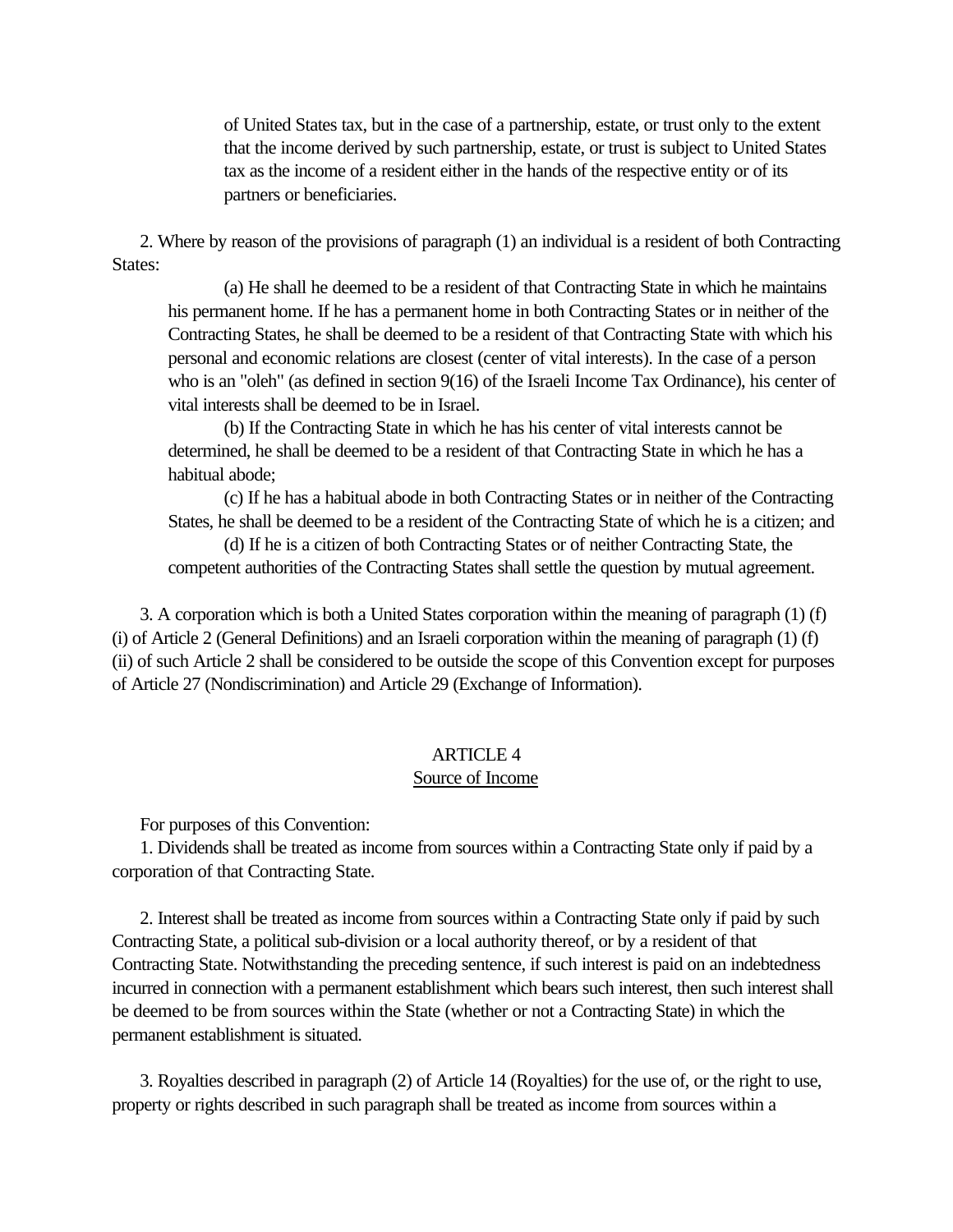Contracting State only to the extent that such royalties are for the use of, or the right to use, such property or rights within that Contracting State.

 4. Income and gains (including royalties) to which Article 7 (Income from Real Property) applies shall be treated as income from sources within a Contracting State only if the real property (or, in the case of property referred to in paragraph (3) of such Article 7, the underlying real property) is situated in that Contracting State.

 5. Income from the rental of tangible personal (movable) property shall be treated as income from sources within a Contracting State only to the extent that such income is for the use of such property in that Contracting State.

 6. Income from the purchase and sale, exchange, or other disposition of intangible or tangible personal property (other than gains described in paragraph (2) of Article 14 (Royalties)) shall be treated as income from sources within a Contracting State only if such sale, exchange, or other disposition is within that Contracting State. Notwithstanding the preceding sentence, gains from the sale, exchange, or other disposition of stock to which paragraph (1) (e) of Article 15 (Capital Gains) applies shall be treated as income from sources within Israel.

 7. Income received by an individual for his performance of labor or personal services, whether as an employee or in an independent capacity, shall be treated as income from sources within a Contracting State only to the extent that such services are performed in that Contracting State. Income from personal services performed aboard ships or aircraft operated by a resident of one of the Contracting States in international traffic shall be treated as income from sources within that Contracting State if rendered by a member of the regular complement of the ship or aircraft. Notwithstanding the preceding provisions of this paragraph, remuneration described in Article 22 (Governmental Functions) and payments described in Article 21 (Social Security Payments) paid from the public funds of a Contracting State or a political subdivision or local authority thereof shall be treated as income from sources within that Contracting State only.

 8. Notwithstanding paragraphs (1) through (6), industrial or commercial profits which are attributable to a permanent establishment which the recipient, a resident of one of the Contracting States, has in the other Contracting State, shall be treated as income from sources within that other Contracting State. Industrial or commercial profits attributable to such permanent establishment include any item of income described in paragraphs (1) through (6) to the extent provided in paragraph (6) of Article 8 (Business Profits).

 9. The source of any item of income to which paragraphs (1) through (8) are not applicable shall be determined by each of the Contracting States in accordance with its own law. Notwithstanding the preceding sentence, if the source of any item of income under the laws of one Contracting State is different from the source of such item of income under the laws of the other Contracting State or if the source of such income is not readily determinable under the laws of one of the Contracting States, the competent authorities of the Contracting States may, in order to prevent double taxation or further any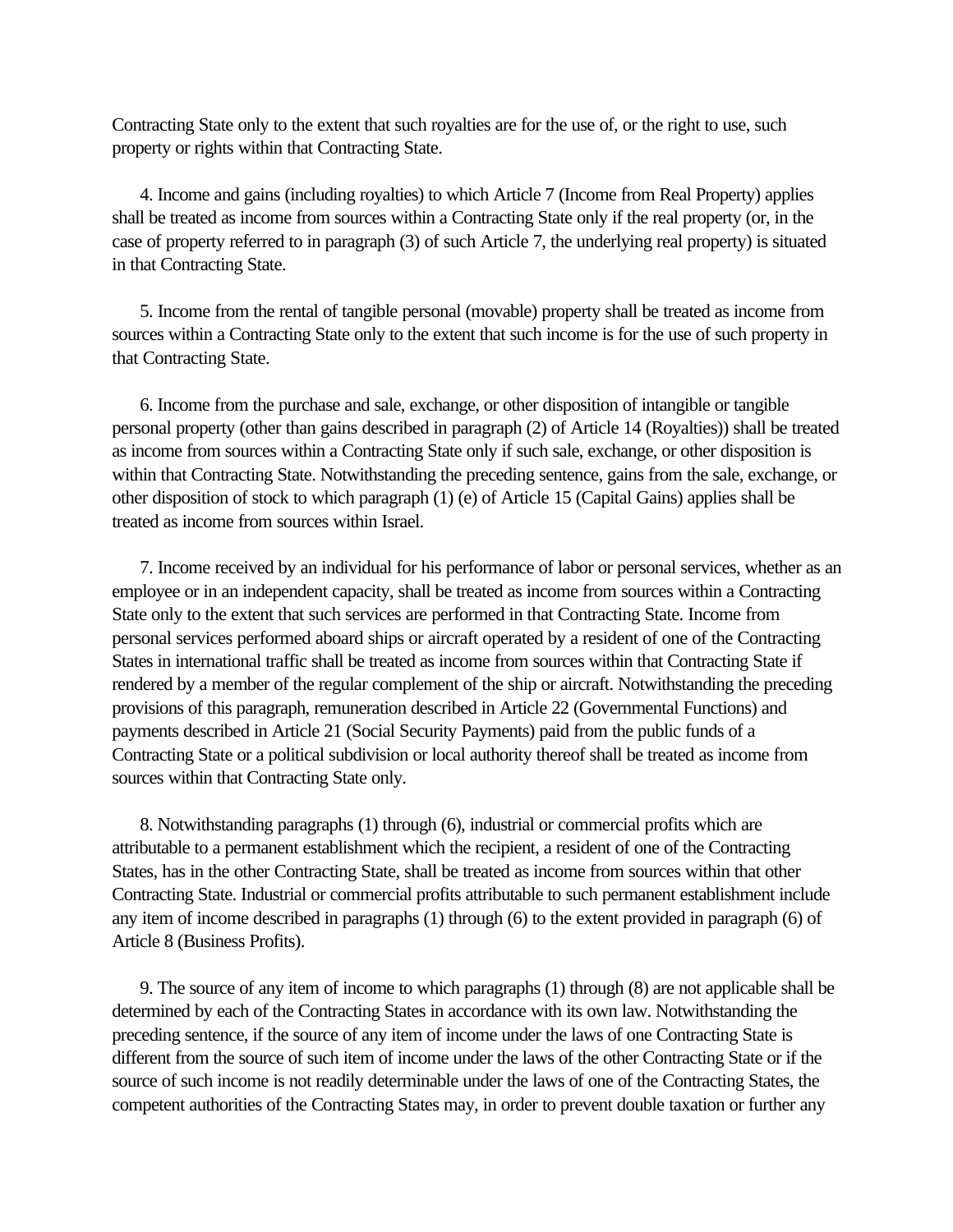<span id="page-9-0"></span>other purpose of this Convention, establish a common source of the item of income for purposes of this Convention,

# ARTICLE 5

Permanent Establishment

 1. For the purpose of this Convention, the term "permanent establishment" means a fixed place of business through which a resident of one of the Contracting States engages in industrial or commercial activity.

2. The term "fixed place of business" includes but is not limited to:

- (a) A branch;
- (b) An office;
- (c) A factory;
- (d) A warehouse;
- (e) A workshop;
- (f) A farm or plantation;
- (g) A store or other sales outlet;

(h) A mine, quarry, or other place of extraction of natural resources;

(i) A building site, or construction or assembly project, or supervision activity connected therewith and conducted within the Contracting State where such site or project is located, where such site, project, or activity continues for a period of more than 6 months; and

(j) The maintenance of substantial equipment or machinery within a Contracting State for a period of more than 6 months.

 3. Notwithstanding paragraphs (1) and (2), a permanent establishment shall not include a fixed place of business used only for one or more of the following:

(a) The use of facilities for the purpose of storage, display, or delivery of goods or merchandise belonging to the resident;

(b) The maintenance of a stock of goods or merchandise belonging to the resident for the purpose of storage, display, or delivery (other than goods or merchandise held for sale by such resident in a store or other sales outlet);

(c) The maintenance of a stock of goods or merchandise belonging to the resident for the purpose of processing by another person;

(d) The maintenance of a fixed place of business for the purpose of purchasing goods or merchandise, or for collecting information for the resident;

(e) The maintenance of a fixed place of business for the purpose of advertising, for the supply of information, for scientific research, or for similar activities which have a preparatory or auxiliary character, for the resident;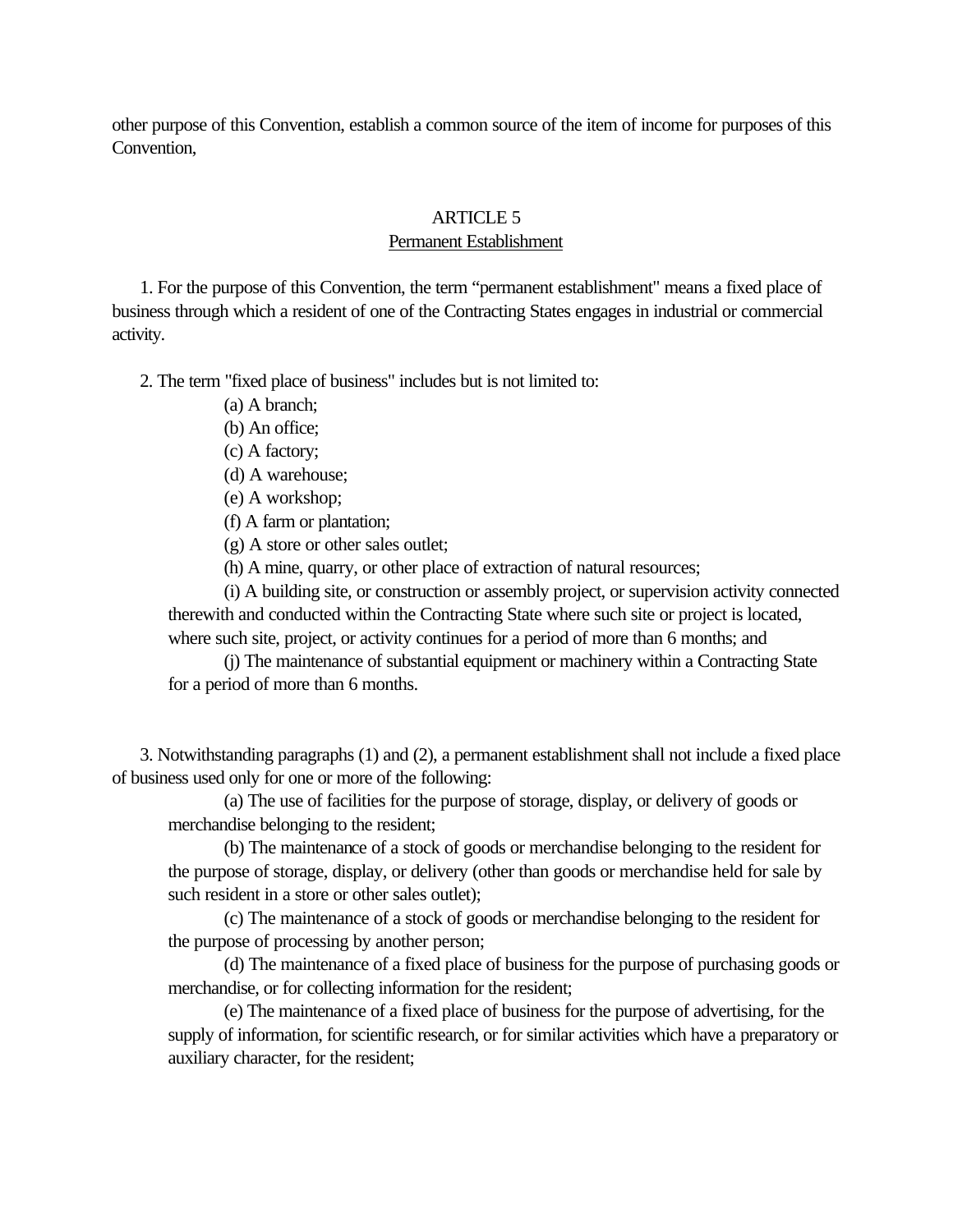(f) A building site, or construction or assembly project, or supervision activity connected therewith, where such site, project, or activity continues for a period of not more than 6 months, or

(g) The maintenance of substantial equipment or machinery within a Contracting State for a period of not more than 6 months.

 4. Even if a resident of one of the Contracting States does not have a permanent establishment in the other Contracting State under paragraphs (1), (2), and (3), nevertheless, such resident shall be deemed to have a permanent establishment in the other Contracting State if such resident sells in that Contracting State goods or merchandise which either-

> (i) were subjected to substantial processing in that Contracting State (whether or not purchased in that Contracting State), or

(ii) were purchased in that Contracting State and not subjected to substantial processing outside that Contracting State.

 5. A person acting in one of the Contracting States on behalf of a resident of the other Contracting State, other than an agent of an independent status to whom paragraph (6) applies, shall be deemed to constitute a permanent establishment in the first-mentioned Contracting State if such a person has, and habitually exercises in the first-mentioned Contracting State, an authority to conclude contracts in the name of that resident, unless the exercise of such authority is limited to the purchase of goods or merchandise for that resident.

 6. A resident of one of the Contracting States shall not be deemed to have a permanent establishment in the other Contracting State merely because such resident engages in industrial or commercial activity in that other Contracting State through a broker, general commission agent, or any other agent of an independent status, where such broker or agent is acting in the ordinary course of his business.

 7. A resident of one of the Contracting States shall not be deemed to have a permanent establishment in the other Contracting State merely because such resident sells at the termination of a trade fair or convention in such other Contracting State goods or merchandise which such resident displayed at such trade fair or convention.

 8. In determining whether a resident of one Contracting State has a permanent establishment in the other Contracting State there shall not be taken into account the fact that such resident may be related to either a resident of the other Contracting State or to any other person who engages in business in that other Contracting State.

 9. The principles set forth in paragraphs (1) through (8) shall be applied in determining for purposes of this Convention whether there is a permanent establishment in a State other than one of the Contracting States or whether a person other than a resident of one of the Contracting States has a permanent establishment in one of the Contracting States.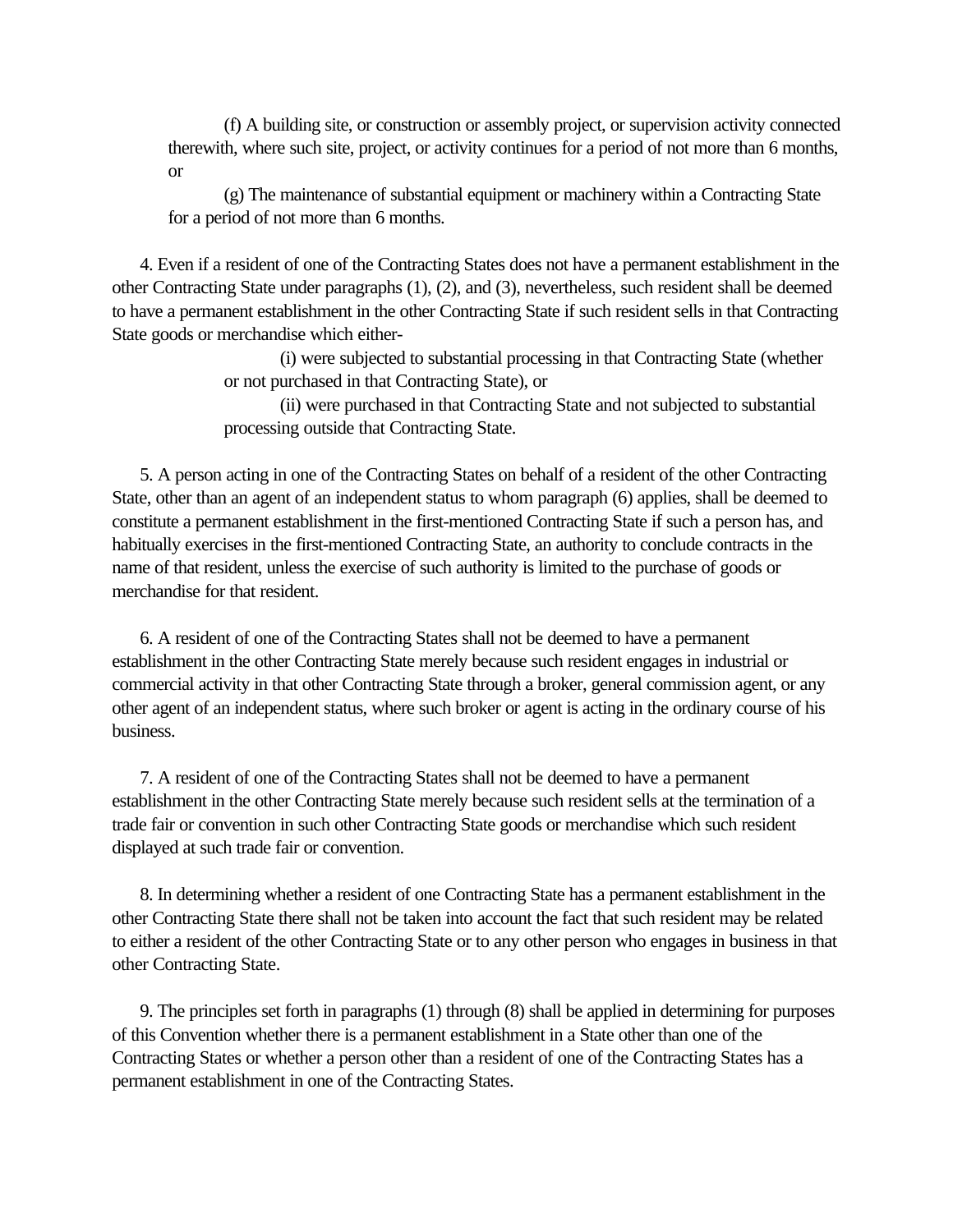# ARTICLE 6 General Rules of Taxation

<span id="page-11-1"></span><span id="page-11-0"></span> 1. A resident of one of the Contracting States may be taxed by the other Contracting State on any income from sources within that other Contracting State and only on such income, subject to any limitations set forth in this Convention. For this purpose, the rules set forth in Article 4 (Source of Income) shall be applied to determine the source of income.

 2. The provisions of this Convention shall not be construed to restrict in any manner any exclusion, exemption, deduction, credit, or other allowance now or hereafter accorded--

(a) By the laws of one of the Contracting States in the determination of the tax imposed by that Contracting State, or

(b) By any other agreement between the Contracting States.

 3. Notwithstanding any provisions of this Convention except paragraph (4), a Contracting State may tax its residents (as determined under Article 3 (Fiscal Residence) and its citizens as if this Convention had not come into effect.

4. The provisions of paragraph (3) shall not affect:

(a) The benefits conferred by a Contracting State under Articles 10 (Grants), 21 (Social Security Payments), 26 (Relief from Double Taxation), 27 (Nondiscrimination) , and 28 (Mutual Agreement Procedure); and

(b) The benefits conferred by a Contracting State under Articles 22 (Governmental Functions), 23 (Teachers), 24 (Students and Trainees), and 30 (Diplomatic and Consular Officers) upon individuals who are neither citizens of, nor have immigrant status in, that Contracting State.

 5. The United States may impose its personal holding company tax and its accumulated earnings tax notwithstanding any provision tax of this Convention. However, an Israeli corporation shall be exempt from the United States personal holding company tax in any taxable year unless any resident or citizen of the United States owns, directly or indirectly, within the meaning of section 544 of the Internal Revenue Code, 10 percent or more in value of the outstanding stock of the corporation at any time during the taxable year. An Israeli corporation shall be exempt from the United States accumulated earnings tax in any taxable year unless such corporation is engaged in trade or business in the United States through a permanent establishment at any time during such year and at least 25 percent of the voting stock of such corporation is owned by citizens or residents of the United States.

 6. The competent authorities of the two Contracting States may each prescribe regulations necessary to carry out the provisions of this Convention.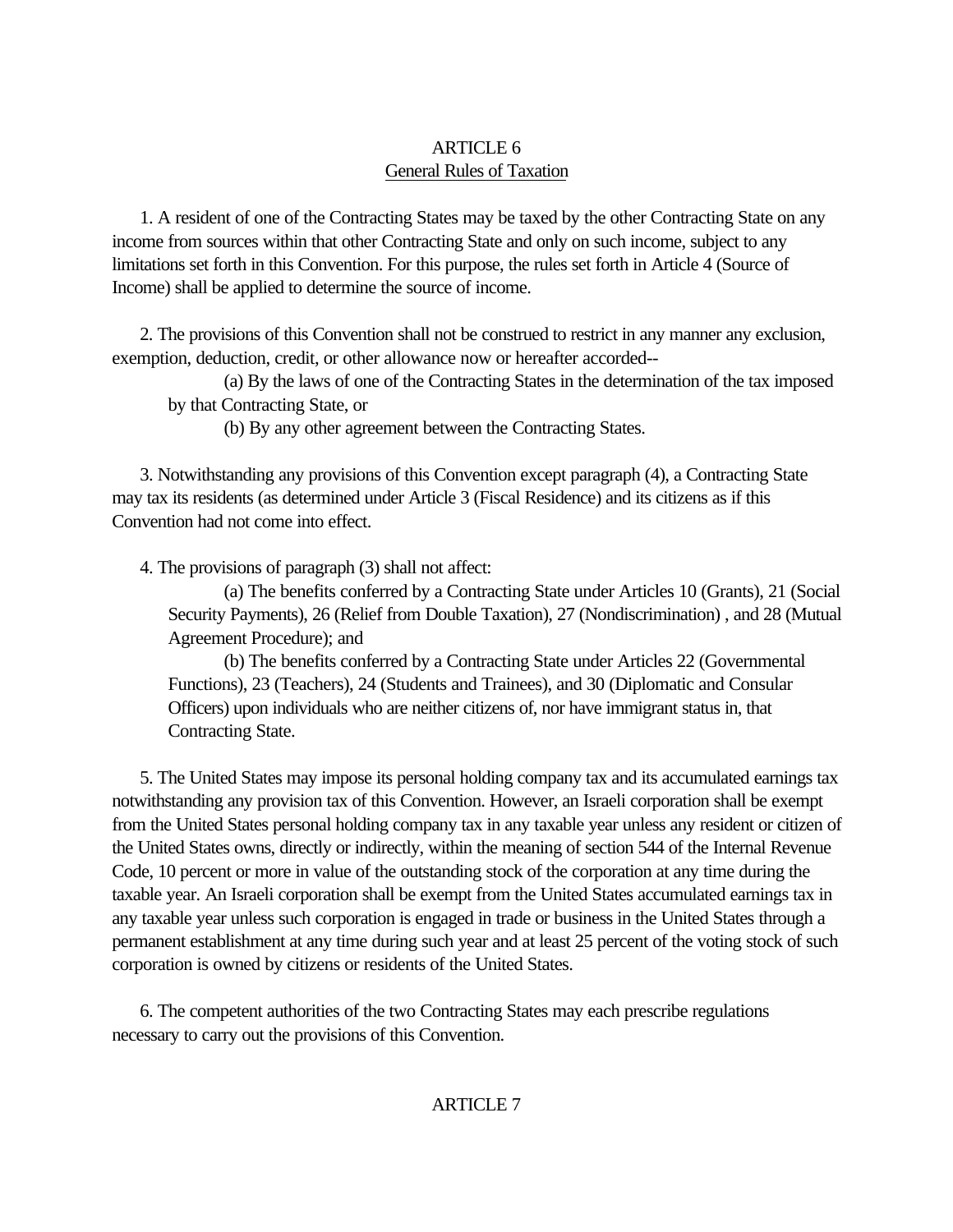### Income from Real Property

<span id="page-12-0"></span> 1. Income from real property, including royalties and other payments in respect of the exploitation of natural resources and gains derived from the sale, exchange, or other disposition of such property or of the right giving rise to such royalties or other payments, may be taxed by the Contracting State in which such real property or natural resources are situated. For purposes of this Convention, interest or indebtedness secured by real property or secured by a right giving rise to royalties or other payments in respect of the exploitation of natural resources shall not be regarded as income from real property.

 2. Paragraph (1) shall apply to income derived from the usufruct, direct use, letting, or use in any other form of real property.

 3. Gains from the alienation of shares of a real estate association (as defined in the Israeli Land Appreciation Tax Law) may be taxed by Israel.

# ARTICLE 8

# Business Profits

 1. Industrial or commercial profits of a resident of one of the Contracting States shall he exempt from tax by the other Contracting State unless the resident has a permanent establishment in that other Contracting State. If the resident has a permanent establishment in that other Contracting State, tax may be imposed by that other Contracting State on the industrial or commercial profits of the resident but only on so much of them as are attributable to the permanent establishment.

 2. Where a resident of one of the Contracting States has a permanent establishment in the other Contracting State, there shall in each Contracting State be attributed to the permanent establishment the industrial or commercial profits which would reasonably be expected to have been derived by it if it were an independent entity engaged in the same or similar activities under the same or similar conditions and dealing wholly independently with the resident of which it is a permanent establishment.

 3. In the determination of the industrial or commercial profits of a permanent establishment, there shall be allowed as deductions expenses which are reasonably connected with such profits, including executive and general administrative expenses, whether incurred in the Contracting State in which the permanent establishment is situated or elsewhere.

 4. No profits shall be attributed to a permanent establishment of a resident of one of the Contracting States in the other Contracting State merely by reason of the purchase of goods or merchandise by that permanent establishment, or by the resident of which it is a permanent establishment, for the account of that resident.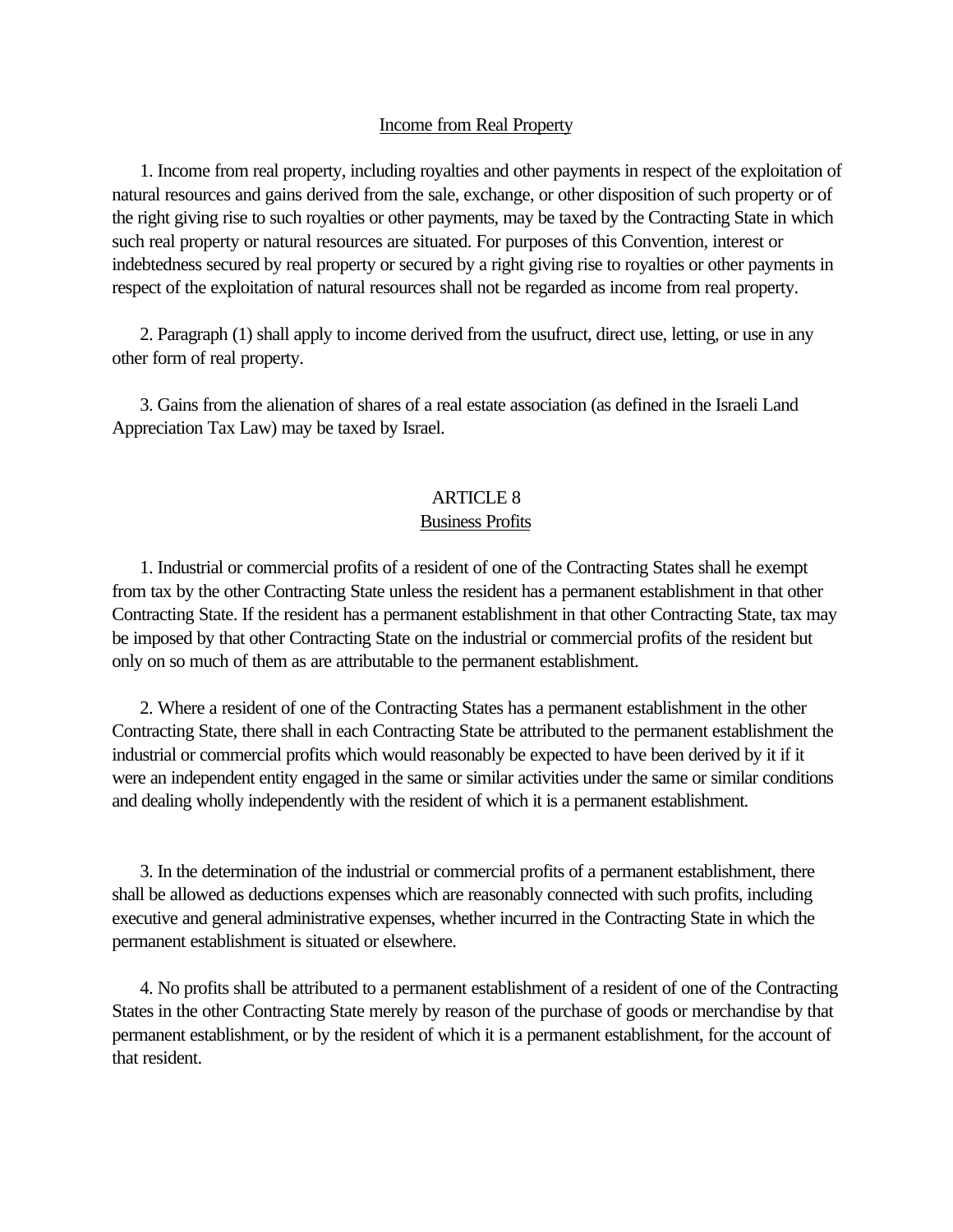<span id="page-13-0"></span> 5. For purposes of this Convention, the term "industrial or commercial profits" includes but is not limited to, income derived from manufacturing, mercantile, banking, insurance, agricultural, fishing or mining activities, the operation of ships or aircraft, the furnishing of services, the rental of tangible personal (movable) property, but not the rental or licensing of motion picture films or films or tapes used for radio or television broadcasting. Such term does not include the performance of personal services by an individual either as an employee or in an independent capacity.

 6. For purposes of paragraph (1), industrial or commercial profits which are attributable to a permanent establishment include income from dividends, interest, royalties described in paragraph (2) of Article 14 (Royalties), and capital gains and income derived from property and natural resources, but only if such income is effectively connected with the permanent establishment. To determine whether income is effectively connected with a permanent establishment, the factors taken into account shall include whether the rights or property giving rise to such income are used in or held for use in carrying on an activity giving rise to industrial or commercial profits through such permanent establishment and whether the activities carried on through such permanent establishment were a material factor in the realization of such income. For this purpose, due regard shall be given to whether or not such property or rights or such income were accounted for through such permanent establishment.

 7. Where industrial or commercial profits include items of income which are dealt with separately in other articles of this Convention, the provisions of those articles shall, except as otherwise provided therein, supersede the provisions of this Article.

# ARTICLE 9 Shipping and Air Transport

1. Notwithstanding Article 8 (Business Profits) and Article 15 (Capital Gains:

(a) Where a resident of the United States derives income from the operation in international traffic of ships or aircraft, or gains from the sale, exchange, or other disposition of ships or aircraft used in international traffic by such resident, Israel shall exempt such income or gains from taxation if the ships or aircraft are registered in either Contracting State or in a State with which the United States has a convention which exempts such income or gains.

(b) Where a resident of Israel derives income from the operation in international traffic of ships or aircraft, or gains from the sale, exchange, or other disposition of ships or aircraft used in international traffic by such resident, the United States shall exempt such income or gains from taxation.

 2. For purposes of this Article, income derived from the operation in international traffic of ships or aircraft includes--

(a) Income derived from the rental of ships or aircraft operated in international traffic if such rental income is incidental to other income described in paragraph (1); and

(b) Income derived from the use, maintenance, and lease of--

(i) Containers,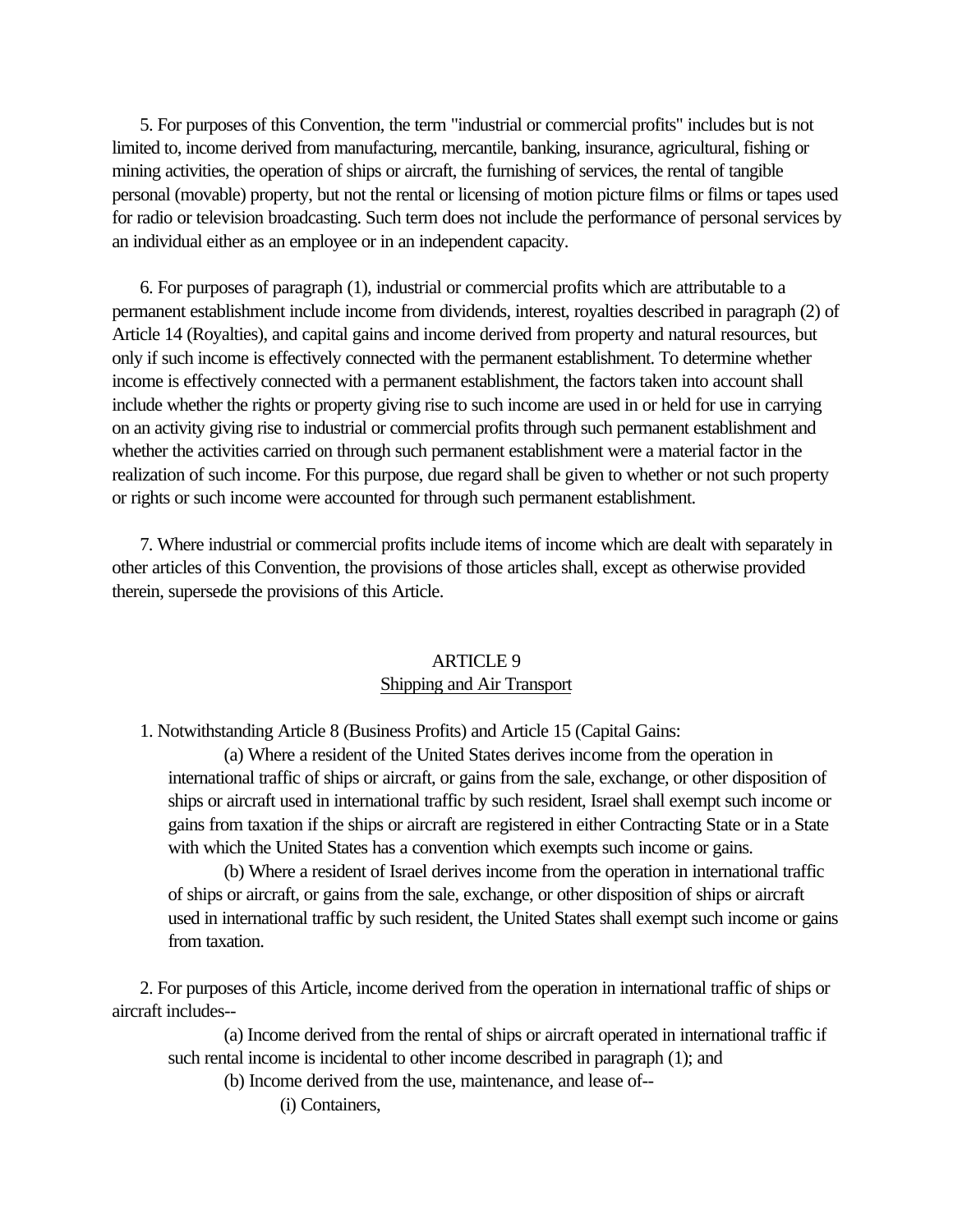(ii) Trailers for the inland transport of containers, and

(iii) Other related equipment

<span id="page-14-0"></span>in connection with the operation by the resident in international traffic of ships or aircraft described in paragraph (1).

### ARTICLE 10 **Grants**

 1. For the purpose of computing United States tax, if Israel, a political subdivision thereof, or any agency of either makes a qualifying cash grant to a resident of the United States, then-

(a) the amount of such grant shall be excluded from the gross income of such resident,

(b) if the resident is a corporation the amount of such grant shall be treated as a contribution to its capital,

(c) the resident shall be considered to have contributed as a shareholder the amount of such grant to the Israeli corporation designated by the terms of the grant, and

(d) the resident's basis for the stock of the Israeli corporation shall not be increased by the amount contributed under subparagraph (c).

 2. For purposes of paragraph (1), a qualifying cash grant is one approved by Israel for investment promotion in Israel, but shall not include any amount which in whole or part, directly or indirectly-

(a) is in consideration for services rendered or to be rendered, or for the sale of goods,

(b) is measured in any manner by the amount of profits or tax liability, or

(c) is taxed by Israel.

# ARTICLE 11

# Related Persons

 1. Where a person subject to the taxing jurisdiction of one of the Contracting States and any other person are related and where such related persons made arrangements or impose conditions between themselves which are different from those which would be made between independent persons, any income, deductions, credits, or allowances which would, but for those arrangements or conditions, have been taken into account in computing the income (or loss) of, or the tax payable by, one of such persons may be taken into account in computing the amount of the income subject to tax and the taxes payable by such person.

 2. Where a redetermination has been made by one Contracting State to the income of one of its residents in accordance with paragraph (1), then the other Contracting State shall, if it agrees with such redetermination and if necessary to prevent double taxation, make a corresponding adjustment to the income of a person in such other Contracting State related to such resident. In the event the other Contracting State disagrees with such redetermination, the two Contracting States shall endeavor to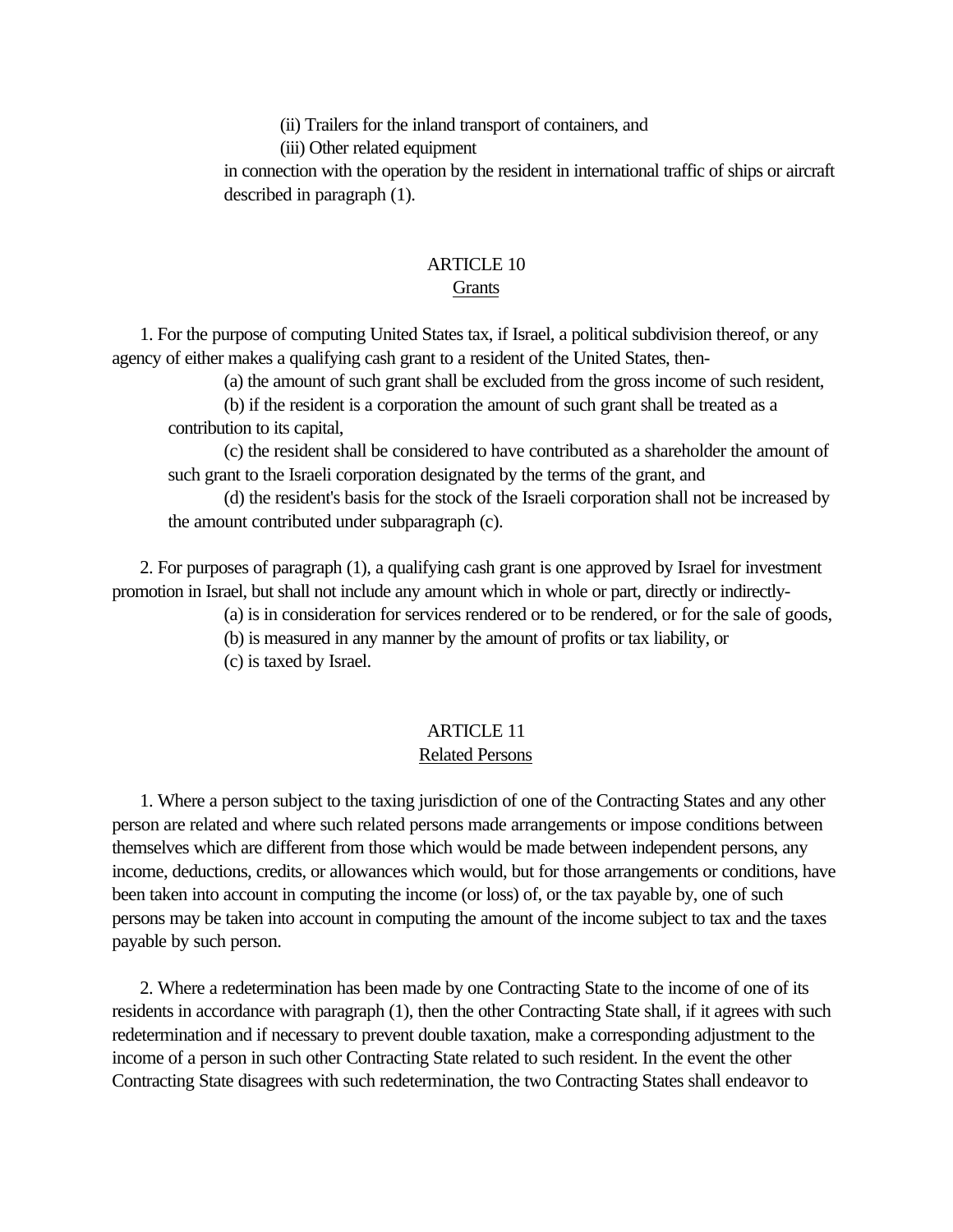<span id="page-15-0"></span>reach agreement in accordance with the mutual agreement procedure in paragraph (2) of Article 28 (Mutual Agreement Procedure).

 3. For purposes of this Convention, a person is related to another person if either person owns or controls directly or indirectly the other, or if any third person or persons own or control directly or indirectly both. For this purpose, the term "control" includes any kind of control, whether or not legally enforceable, and however exercised or exercisable.

# ARTICLE 12 Dividends

 1. Dividends derived from sources within one of the Contracting States by a resident of the other Contracting State may be taxed by both Contracting States.

 2. The rate of tax imposed by one of the Contracting States on dividends derived from sources within that Contracting State by a resident of the other Contracting State shall not exceed-

(a) 25 percent of the gross amount of the dividend paid; or

(b) When the recipient is a corporation, 12.5 percent of the gross amount of the dividend paid, but only if-

(i) During the part of the paying corporation's taxable year which precedes the date of payment of the dividend and during the whole of its prior taxable year (if any), at least 10 percent of the outstanding shares of the voting stock of the paying corporation was owned by the recipient corporation, and

(ii) Not more than 25 percent of the gross income of the paying corporation for such prior taxable year (if any) consists of interest or dividends (other than interest derived from the conduct of a banking, insurance, or financing business and dividends or interest received from subsidiary corporations, 50 percent or more of the outstanding shares of the voting stock of which is owned by the paying corporation at the time such dividends or interest is received).

 3. Dividends paid by a corporation of one of the Contracting States to a person other than a resident of the other Contracting State (and in the case of dividends paid by an Israeli corporation, to a person other than a citizen of the United States) shall be exempt from tax by the other Contracting State.

 4. Paragraphs (2) and (3) shall not apply if such dividends are treated, under paragraph (6) of Article 8 (Business Profits), as industrial or commercial profits attributable to a permanent establishment which the recipient has in the other Contracting State. In such case, the provisions of Article 8 (Business Profits) shall apply.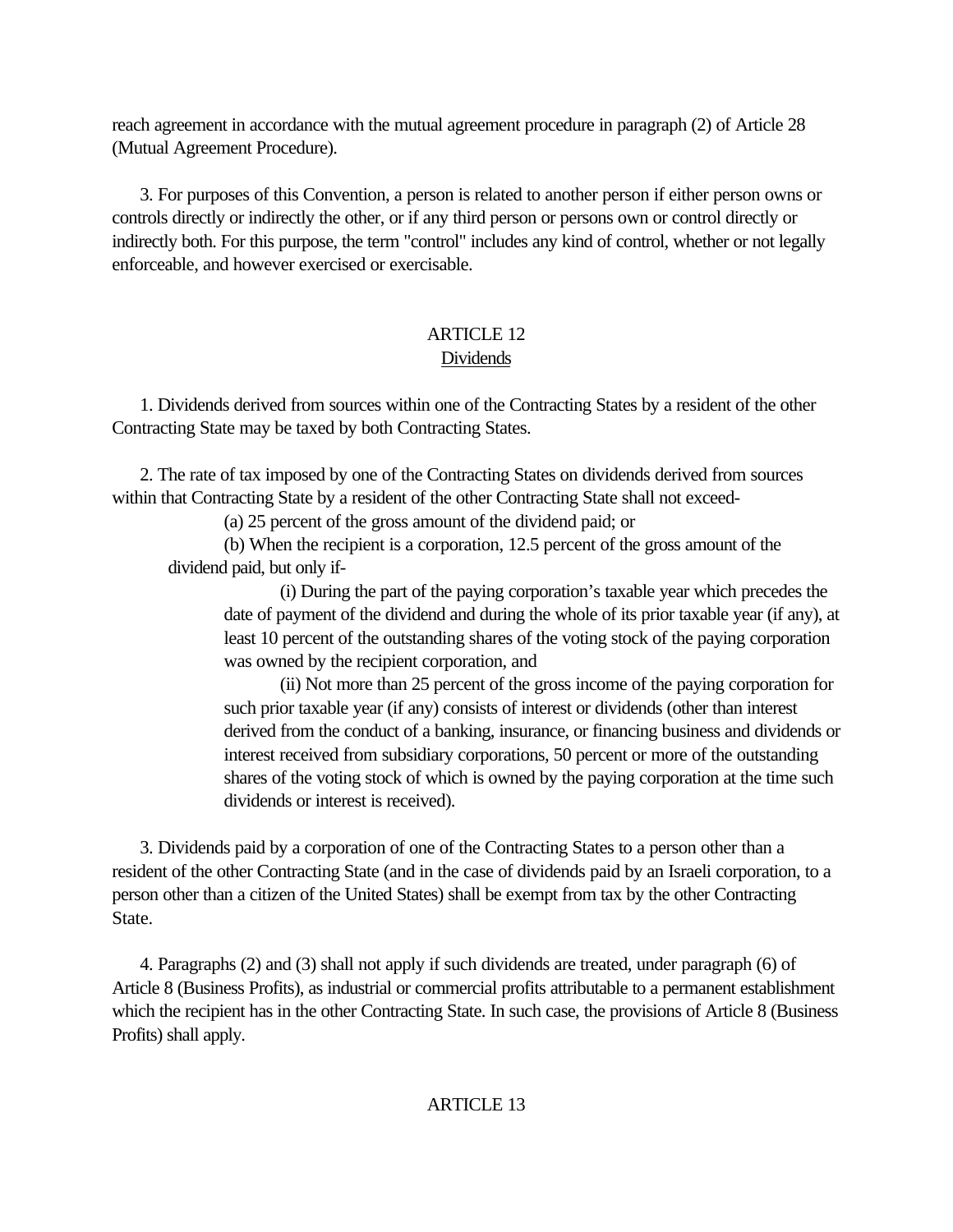#### Interest

<span id="page-16-0"></span> 1. Interest derived by a resident of one of the Contracting States from sources within the other Contracting State may be taxed by both Contracting States.

 2. Interest derived by a resident of one of the Contracting States from sources within the other Contracting State shall not be taxed by the other Contracting State at a rate in excess of 17.5 percent of the gross amount of such interest, except that, if the interest is derived from a loan of whatever kind granted by a bank, savings institution, or insurance company or the like, the interest shall not be taxed at an amount in excess of 10 percent of the gross amount of such interest.

 3. Notwithstanding paragraphs (1) and (2), interest beneficially derived by (a) one of the Contracting States, or by an instrumentality of that Contracting State, not subject to tax by that Contracting State on its income, or (b) a resident of such Contracting State with respect to debt obligations guaranteed or insured by that Contracting State or an instrumentality thereof, shall be exempt from tax by the other Contracting State.

 4. Interest paid by a resident of one of the Contracting States to a person other than a resident of the other Contracting State (and in the case of interest paid by a resident of Israel, to a person other than a citizen of the United States) shall be exempt from tax by the other Contracting State unless such interest is treated as income from sources within the other Contracting State under paragraph (2) of Article 4 (Source of Income).

 5. Paragraphs (2), (3), and (4) shall not apply if the interest is treated, under paragraph (6) of Article 8 (Business Profits), as industrial or commercial profits attributable to a permanent establishment which the recipient has in the other Contracting State. In such a case, the provisions of Article 8 (Business Profits) shall apply.

 6. Where an amount is paid to a related person and would be treated as interest but for the fact that it exceeds an amount which would have been paid to an unrelated person, the provisions of this Article shall apply only to so much of the amount as would have been paid to an unrelated person. In such a case the excess amount may be taxed by each Contracting State according to its own law, including the provisions of this Convention where applicable.

 7. The term "interest" as used in this Convention means income from money lent and other income which under the taxation law of the Contracting State in which the income has its source is assimilated to income from money lent.

# ARTICLE 14 Royalties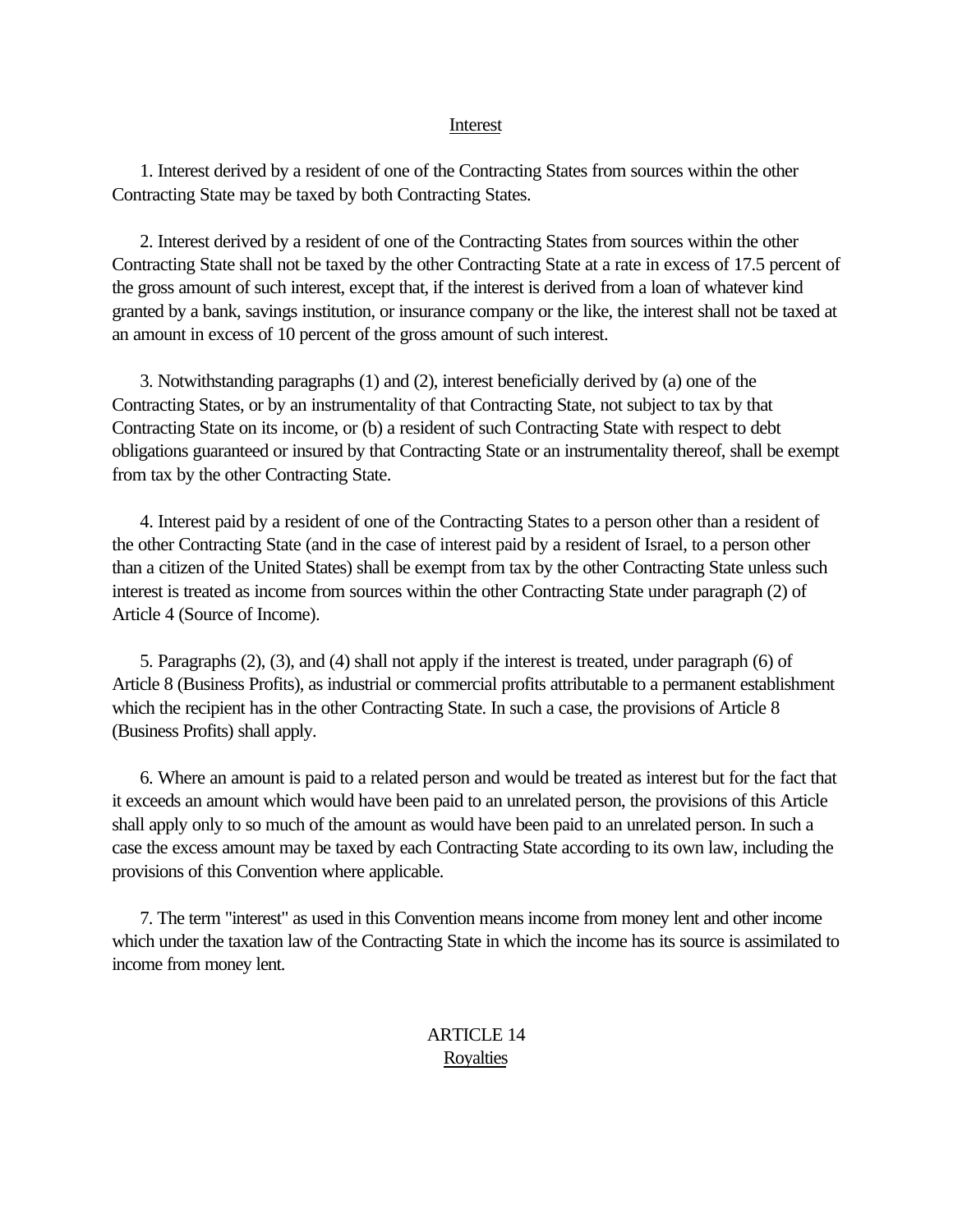<span id="page-17-0"></span> 1. Royalties derived by a resident of one of the Contracting States from sources within the other Contracting State-

(a) May be taxed by both Contracting States, but

(b) Shall not be taxed by the other Contracting State at a rate in excess of 10 percent of the gross amount of a copyright or film royalty or at a rate in excess of 15 percent of the gross amount of an industrial royalty.

2. For purposes of this Article-

(a) Copyright or film royalties are payments of any kind made as consideration for the use of, or the right to use, copyrights of literary, artistic, or scientific works, including copyrights of motion picture films or films or tapes used for radio or television broadcasting;

(b) Industrial royalties are payments of any kind made as consideration for the use of, or the right to use, patents, designs, models, plans, secret processes or formulae, trademarks, or other like property or rights and

(c) Copyright or film royalties and industrial royalties include gains derived from the sale, exchange, or other disposition of any such property or rights to the extent that the amounts realized on such sale, exchange, or other disposition for consideration are contingent on the productivity, use, or disposition of such property or rights.

 3. Paragraph (1) (b) shall not apply if the royalty is treated, under paragraph (6) of Article 8 (Business Profits), as industrial or commercial profits attributable to a permanent establishment which the recipient has in the other Contracting State. In such a case, the provisions of Article 8 (Business Profits) shall apply.

 4. Where an amount is paid to a related person and would be treated as a royalty but for the fact that it exceeds an amount which would have been paid to an unrelated person, the provisions of this Article shall apply only to so much of the amount as would have been paid to an unrelated person. In such a case, the excess amount may be taxed by each Contracting State according to its own law, including the provisions of this Convention where applicable.

### ARTICLE 15 Capital Gains

 1. A resident of one of the Contracting States shall be exempt from tax by the other Contracting State on gains from the sale, exchange, or other disposition of capital assets unless-

(a) The gain is from the sale, exchange or other disposition of property described in Article 7 (Income from Real Property) situated within the other Contracting State,

(b) The gain is from the sale, exchange or other disposition of property described in paragraph (2) of Article 14 (Royalties),

(c) The gain is treated, under paragraph (6) of Article 8 (Business Profits), as industrial or commercial profits attributable to a permanent establishment which the resident has in such other Contracting State,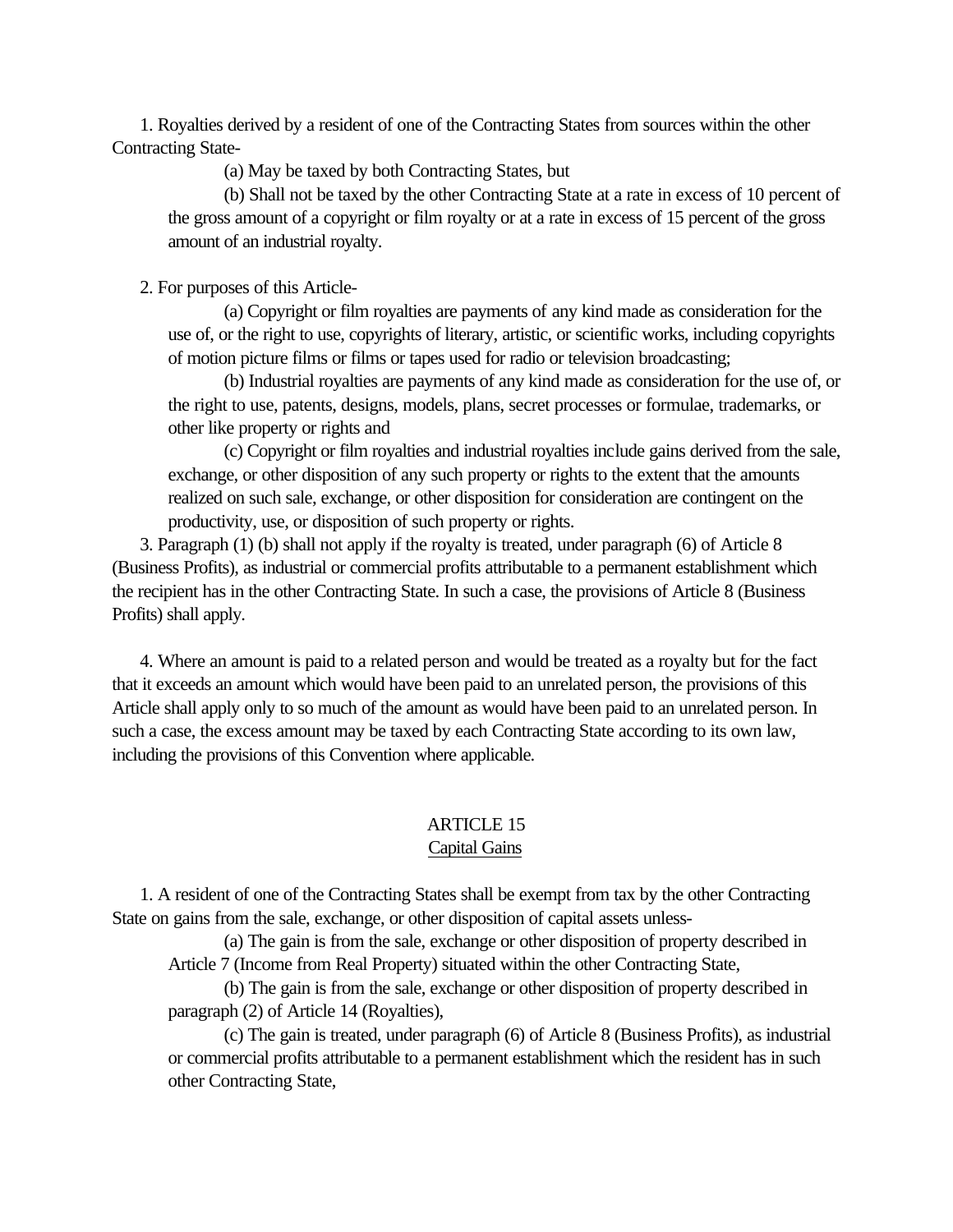<span id="page-18-0"></span>(d) The resident, being an individual, is present in the other Contracting State for a period or periods aggregating 183 days or more during the taxable year, or

(e) The gain is derived by a resident of the United States from the sale, exchange, or other disposition of stock in an Israeli corporation, but only if-

(i) The resident of the United States owns either actually or constructively within the 12-month period preceding such sale, exchange, or other disposition, stock possessing more than 50 percent of the voting power of the Israeli corporation, and

(ii) More than 50 percent of the fair market value of the Israeli corporation's gross assets used in its trade or business are physically located in Israel on the last day of each of the 3 taxable years preceding the sale, exchange, or other disposition (or, if the corporation has been in existence for less than 3 years, on the last day of each preceding taxable year of the corporation).

 2. In the case of gains described in paragraph (1) (a), the provisions of Article 7 (Income from Real Property) shall apply. In the case of gains described in paragraph (1) (b), the provisions of Article 14 (Royalties) shall apply. In the case of gains described in paragraph (1) (c), the provisions of Article 8 (Business Profits) shall apply.

# ARTICLE 16 Independent Personal Services

 1. Income derived by an individual who is a resident of one of the Contracting States from the performance of personal services in an independent capacity may be taxed by that Contracting State. Except as provided in paragraph (2), such income shall be exempt from tax by the other Contracting State.

 2. Income derived by an individual who is a resident of one of the Contracting States from the performance of personal services in an independent capacity in the other Contracting State may be taxed by that other Contracting State, if the individual is present in that other Contracting State for a period or periods aggregating 183 days or more in the taxable year.

# ARTICLE 17 Dependent Personal Services

 1. Except as provided in Article 2 (Governmental Functions), wages, salaries, and similar remuneration derived by an individual who is a resident of one of the Contracting States from labor or personal services performed as an employee, including income from services performed by an officer of a corporation or company, may be taxed by that Contracting State. Except as provided by paragraph (2) and in Articles 20 (Private Pensions and Annuities), 22 (Governmental Functions), 23 (Teachers), and 24 (Students and Trainees), such remuneration derived from sources within the other Contracting State may also be taxed by that other Contracting State.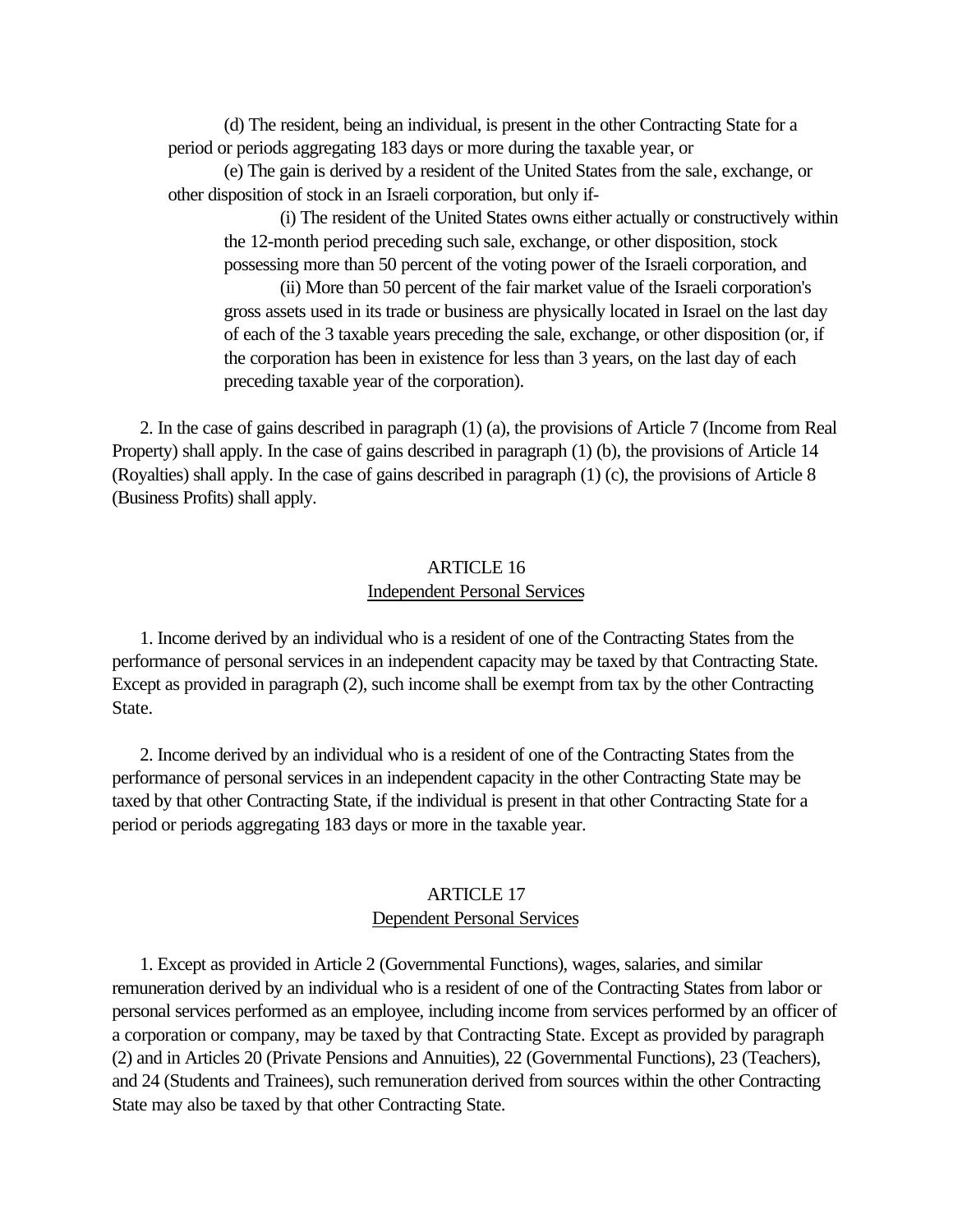<span id="page-19-0"></span> 2. Remuneration described in paragraph (1) derived by an individual who is a resident of one of the Contracting States shall be exempt from tax by the other Contracting State if-

(a) He is present in that other Contracting State for a period or periods aggregating less than 183 days in the taxable year;

(b) He is an employee of a resident of, or of a permanent establishment maintained in, the first-mentioned Contracting State;

(c) The remuneration is not borne as such by a permanent establishment which the employer has in that other Contracting State; and

(d) The remuneration is subject to tax in the first-mentioned Contracting State.

 3. Remuneration derived by an employee of a resident of one of the Contracting States for labor or personal services performed as a member of the regular complement of a ship or aircraft operated in international traffic by a resident of that Contracting State may be taxed by that Contracting State.

### ARTICLE 18

# Public Entertainers

 Notwithstanding Article 16 (Independent Personal Services) and 17 (Dependent Personal Services), the income derived by an individual who is a resident of one Contracting State from his performance of personal services in the other Contracting State as a public entertainer, such as a theater, motion picture, radio or television artist, a musician, or an athlete, may be taxed by the other Contracting State, but only if the gross amount of such income exceeds 400 United States dollars or its equivalent in Israeli pounds for each day such person is present in the other Contracting State for the purpose of performing such services therein.

# ARTICLE 19 Amounts Received for Furnishing Personal Services of Others

 1. Amounts received by a resident of one of the Contracting States in consideration of furnishing in the other Contracting State the personal services of one or more other persons, including a public entertainer referred to in Article 18 (Public Entertainers), shall not constitute industrial or commercial profits under Article 8 (Business Profits) to the extent that-

> (a) (i) The person for whom the services were rendered designated the person or persons who would render the services, whether or not he had the legal right to do so and whether or not the designation was made formally;

> (ii) The person for whom the services were rendered had the right to designate the person or persons who would render the services; or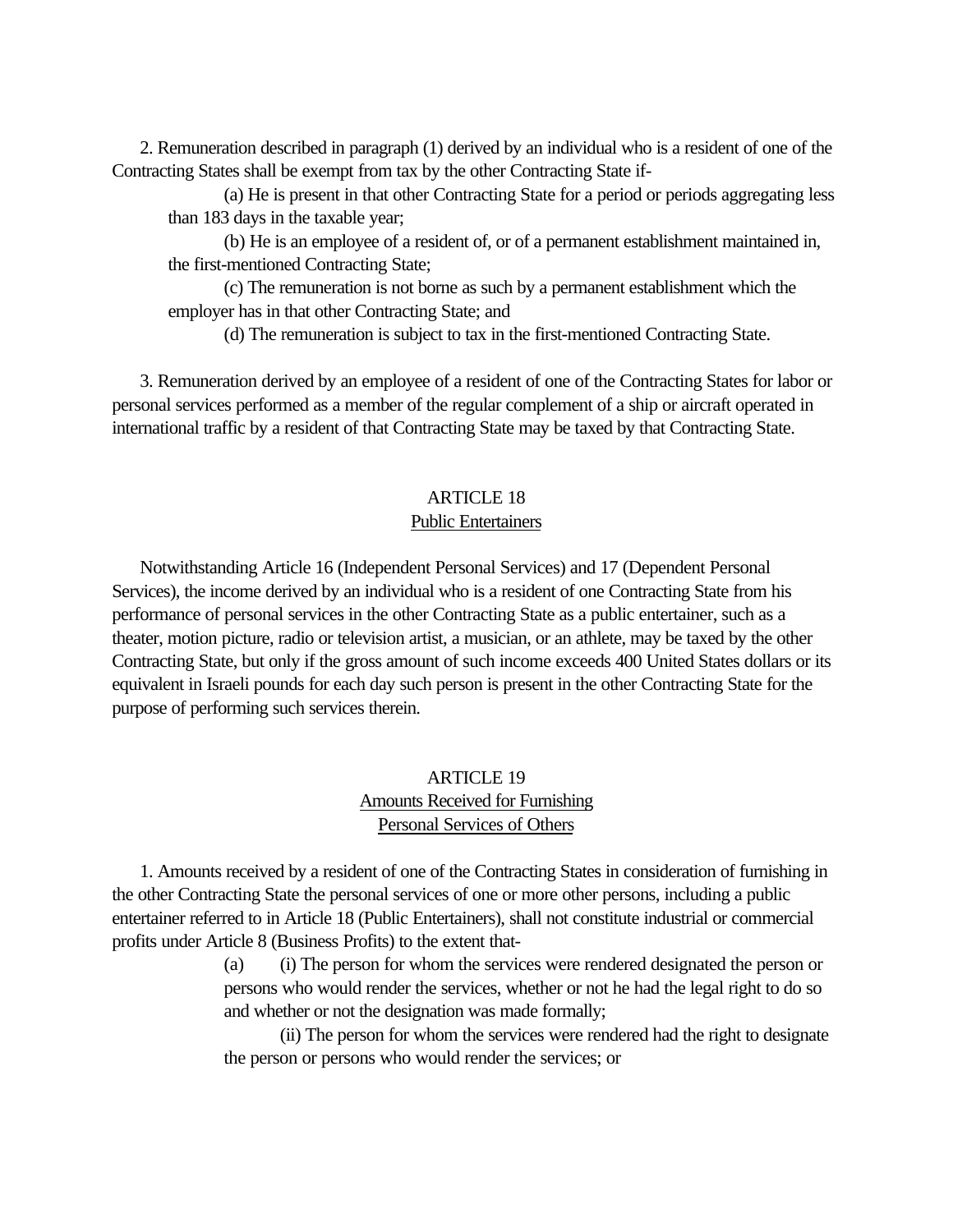<span id="page-20-0"></span>(iii) By reason of the facts and circumstances the arrangement for personal services had the effect of designating the person or persons who would render the services; and

(b) The resident of the first-mentioned Contracting State directly or indirectly pays compensation for such services to any person, other than another resident of he first-mentioned Contracting State or of that other Contracting State who is subject to tax on such compensation.

 2. Paragraph (1) shall not apply to any amount received if it is established to the satisfaction of the competent authority of that other Contracting State with respect to such amount that neither the creation nor organization of the resident of the first-mentioned Contracting State (where such resident is a corporation or other entity) nor the furnishing of the services through such resident has the effect of a substantial reduction of income, war profits, excess profits, or similar taxes.

# ARTICLE 20 Private Pensions and Annuities

 1. Except as provided in Article 22 (Governmental Functions), pensions and other similar remuneration paid to an individual shall be taxable only in the Contracting State of which he is a resident.

 2. Alimony and annuities paid to an individual who is a resident of one of the Contracting States shall be taxable only in that Contracting State.

 3. Child support payments made by an individual who is a resident of one of the Contracting States to an individual who is a resident of the other Contracting State shall be exempt from tax in that other Contracting State.

 4. The term "pensions and other similar remuneration", as used in this Article, means periodic payments other than social security payments covered in Article 21 (Social Security Payments) made (a) by reason of retirement or death and in consideration for services rendered, (b) by way of compensation for injuries or sickness received in connection with past employment, or (c) by reason of payments made under a plan benefiting self-employed individuals all or some of the contributions to which qualify for special tax treatment.

 5. The term "annuities", as used in this Article, means a stated sum paid periodically at stated times during life, or during a specified number of years, under an obligation to make the payments in return for adequate and full consideration (other than services rendered).

 6. The term "alimony", as used in this Article, means periodic payment made pursuant to a written separation agreement or a decree of divorce, separate maintenance, or compulsory support which payments are taxable to the recipient under the internal laws of the Contracting State of which he is a resident.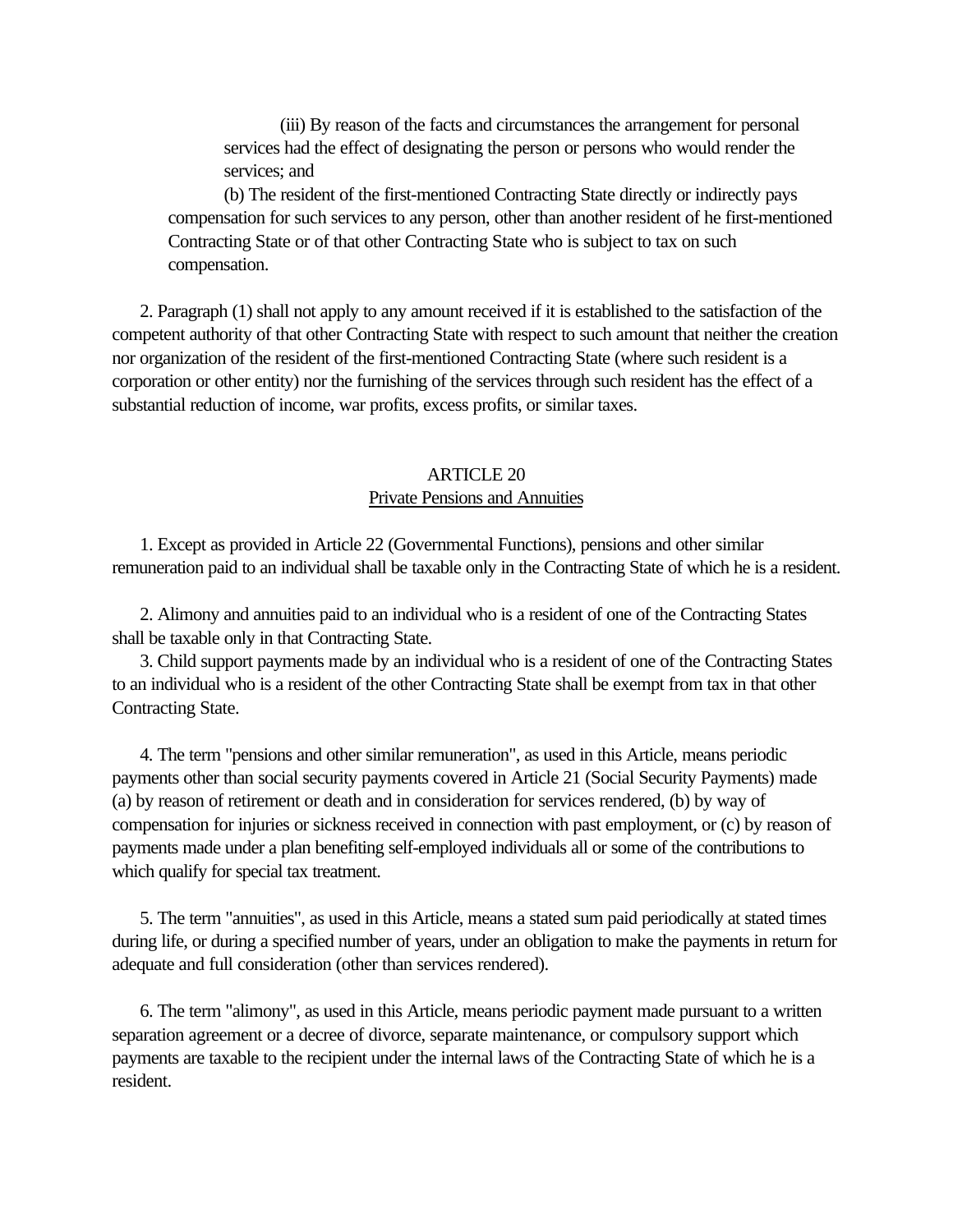<span id="page-21-0"></span> 7. The term "child support payments", as used in this Article, means periodic payments for the support of a minor child made pursuant to a written separation agreement or a decree of divorce, separate maintenance, or compulsory support.

# ARTICLE 21 Social Security Payments

 Social security payments and other public pensions paid by one of the Contracting States to an individual who is a resident of the other Contracting State shall be exempt from tax in both Contracting States. This Article shall not apply to payments described in Article 22 (Governmental Functions).

### ARTICLE 22

#### Governmental Functions

 Wages, salaries, and similar remuneration, including pensions, annuities, or similar benefits, paid from public funds of one of the Contracting States:

(a) To a citizen of that Contracting State, or

(b) To a citizen of a State other than a Contracting State who comes to the other Contracting State expressly for the purpose of being employed by the first-mentioned

Contracting State,

for labor or personal services performed as an employee of the national Government of that Contracting State, or any agency thereof, in the discharge of functions of a governmental nature shall be exempt from tax by the other Contracting State.

# ARTICLE 23 Teachers

 1. Where a resident of one of the Contracting States is invited by the Government of the other Contracting State, a political subdivision, or a local authority thereof, or by a university or other recognized educational institution in that other Contracting State to come to that other Contracting State for a period not expected to exceed 2 years for the purpose of teaching or engaging in research, or both, at a university or other recognized educational institution and such resident comes to that other Contracting State primarily for such purpose, his income from personal services for teaching or research at such university or educational institution shall be exempt from tax by that other Contracting State for a period not exceeding 2 years from the date of his arrival in that other Contracting State.

 2. This Article shall not apply to income from research if such research is undertaken not in the public interest but primarily for the private benefit of a specific person or persons.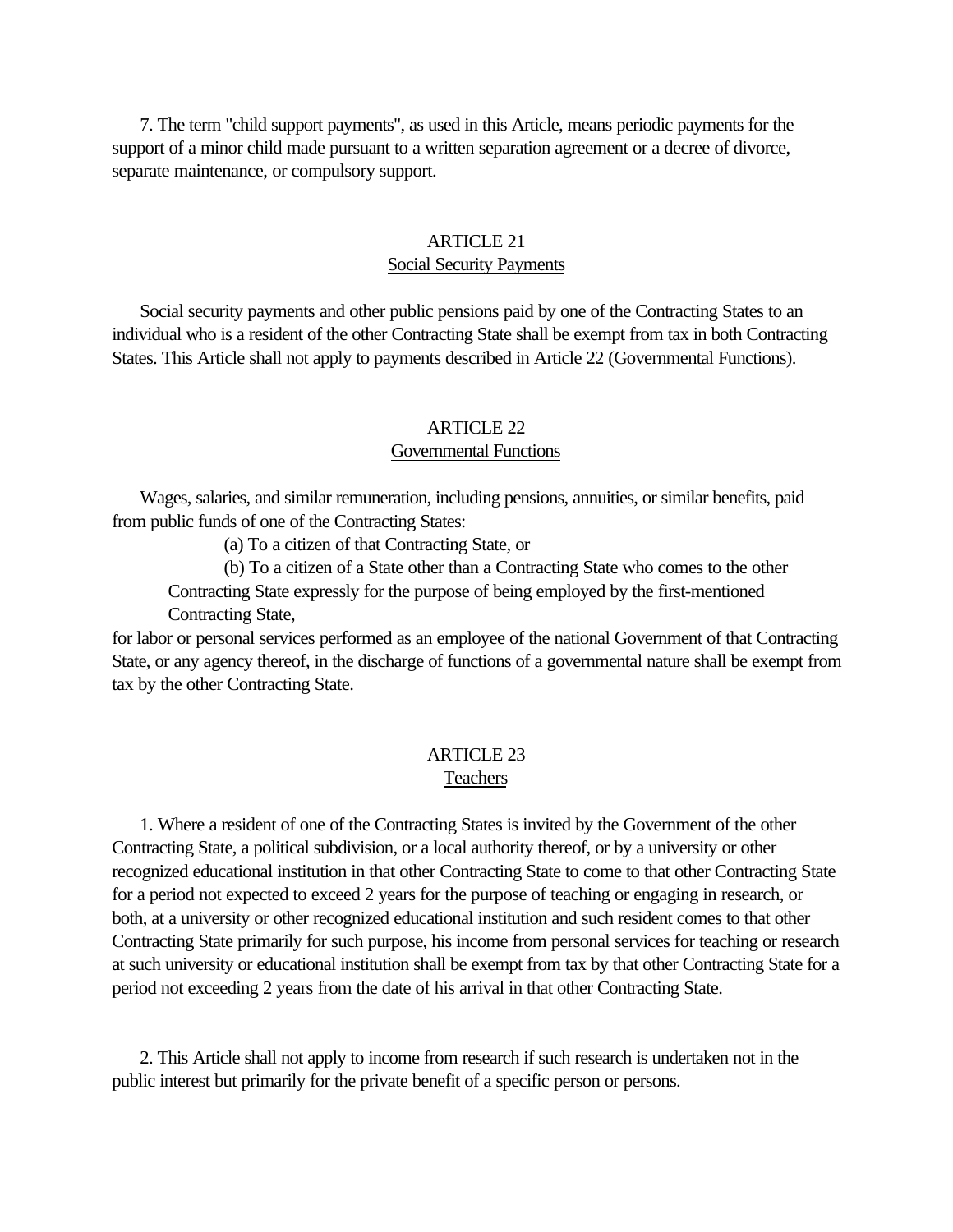# ARTICLE 24 Students and Trainees

<span id="page-22-0"></span> 1. (a) An individual who is a resident of one of the Contracting States at the time he becomes temporarily present in the other Contracting State and who is temporarily present in that other Contracting State for the primary purpose of-

> (i) Studying at a university or other recognized educational institution in that other Contracting State, or

(ii) Securing training required to qualify him to practice a profession or professional specialty, or

(iii) Studying or doing research as a recipient of a grant, allowance, or award from a governmental, religious, charitable, scientific, literary, or educational organization,

shall be exempt from tax by that other Contracting State with respect to amounts described in subparagraph (b) for a period not exceeding 5 taxable years from the date of his arrival in that other Contracting State.

(b) The amounts referred to in subparagraph (a) are-

(i) Gifts from abroad for the purpose of his maintenance, education, study, research, or training;

(ii) The grant, allowance, or award; and

(iii) Income from personal services performed in that other Contracting State in an amount not in excess of 3,000 United States dollars or its equivalent in Israeli pounds for any taxable year.

 2. An individual who is a resident of one of the Contracting States at the time he becomes temporarily present in the other Contracting State and who is temporarily present in that other Contracting State as an employee of, or under contract with, a resident of the first-mentioned Contracting; State, for the primary purpose of-

(a) Acquiring technical, professional, or business experience from a person other than that resident of the first-mentioned Contracting State or other than a person related to such resident, or

(b) Studying at a university or other recognized educational institution in that other Contracting State,

shall be exempt from tax by that other Contracting State for a period not exceeding 12 consecutive months with respect to his income from personal services in an aggregate amount not in excess of 7,500 United States dollars or its equivalent in Israeli pounds.

 3. An individual who is a resident of one of the Contracting States at the time he becomes temporarily present in the other Contracting State and who is temporarily present in that other Contracting State for a period not exceeding 1 year, as a participant in a program sponsored by the Government of that other Contracting State, for the primary purpose of training, research, or study, shall be exempt from tax by that other Contracting State with respect to his income from personal services in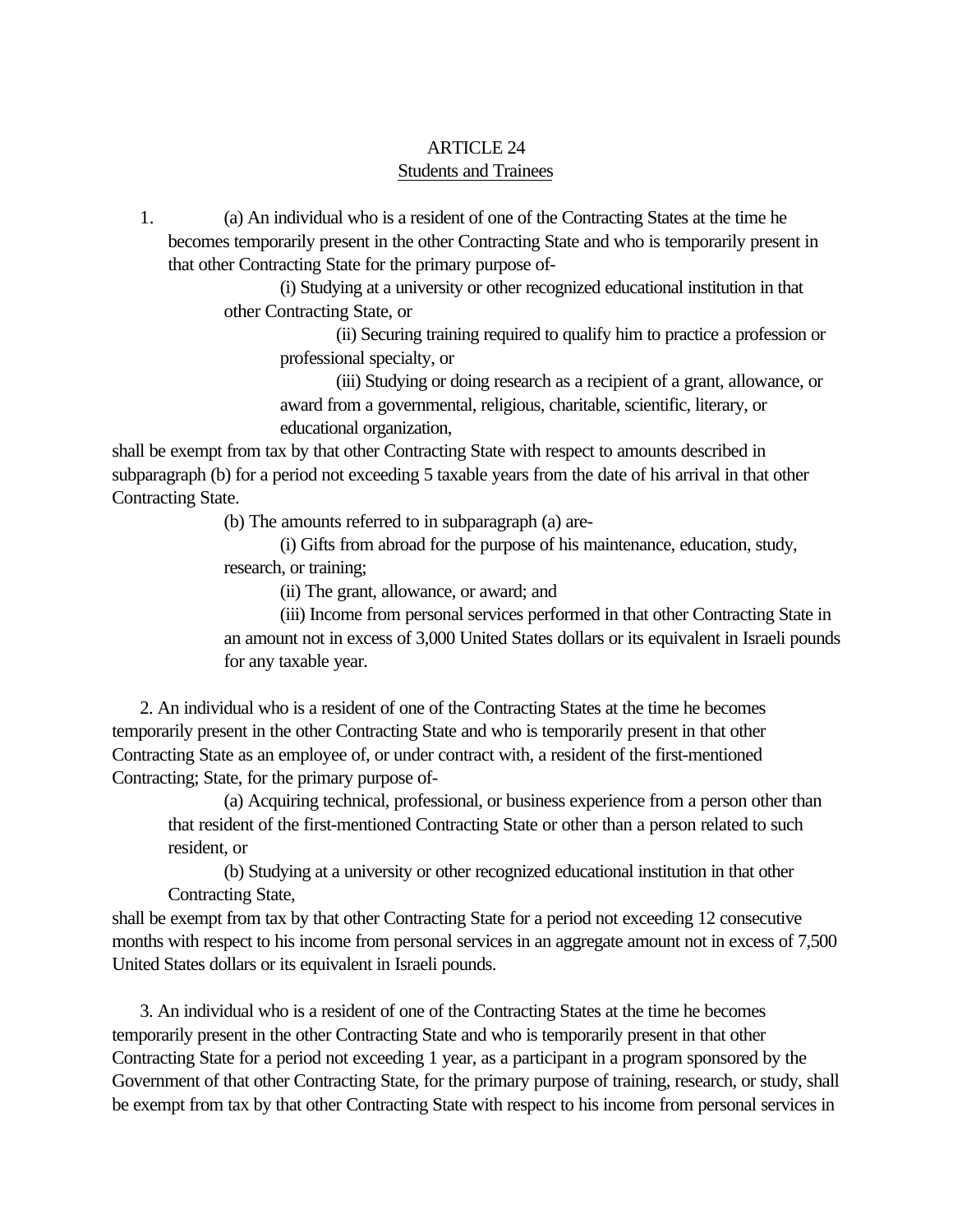<span id="page-23-0"></span>respect of such training, research, or study performed in that other Contracting State in an aggregate amount not in excess of 10,000 United States dollars or its equivalent in Israeli pounds.

 4. The benefits provided under Article 23 (Teachers) and paragraph (1) of this Article shall, when taken together, extend only for such period of time, not to exceed 5 taxable years from the date of arrival of the individual claiming such benefits, as may reasonably or customarily be required to effectuate the purpose of the visit. The benefits provided under Article 23 (Teachers) shall not be available to an individual if, during the immediately preceding period, such individual enjoyed the benefits of paragraph (1) of this Article.

# ARTICLE 25 Investment or Holding Companies

 A corporation of one of the Contracting States deriving dividends, interest, royalties or capital gains from sources within the other Contracting State shall not be entitled to the benefits of Articles 12 (Dividends), 13 (Interest), 14 (Royalties) or 15 (Capital Gains) if-

(a) By reason of special measures the tax imposed on such corporation by the firstmentioned Contracting State with respect to such dividends, interest, royalties or capital gains is substantially less than the tax generally imposed by such Contracting State on corporate profits, and

(b) 25 percent or more of the capital of such corporation is held of record or is otherwise determined, after consultation between the competent authorities of the Contracting States, to be owned, directly or indirectly, by one or more persons who are not individual resident of the first-mentioned Contracting State (or, in the case of an Israeli corporation, who are citizens of the United States).

# ARTICLE 26 Relief from Double Taxation

Double taxation of income shall be avoided in the following manner:

 1. In accordance with the provisions and subject to the limitations of the law of the United States (as it may be amended front time to time without changing the general principle hereof), the United States shall allow to a citizen or resident of the United States as a credit against the United States tax the appropriate amount of taxes paid or accrued to Israel and, in the case of a United States corporation owing at least 10 percent of the voting stock of an Israeli corporation from which it receives dividends in any taxable year, shall also allow credit for the appropriate amount of taxes paid or accrued to Israel by the Israeli corporation paying such dividends with respect to the profits out of which such dividends are paid. Such appropriate amount shall be based upon the amount of tax paid or accrued to Israel, but the credit shall not exceed the limitations (for the purpose of limiting the credit to the United States tax on income from sources within Israel or on income from sources outside of the United States) provided by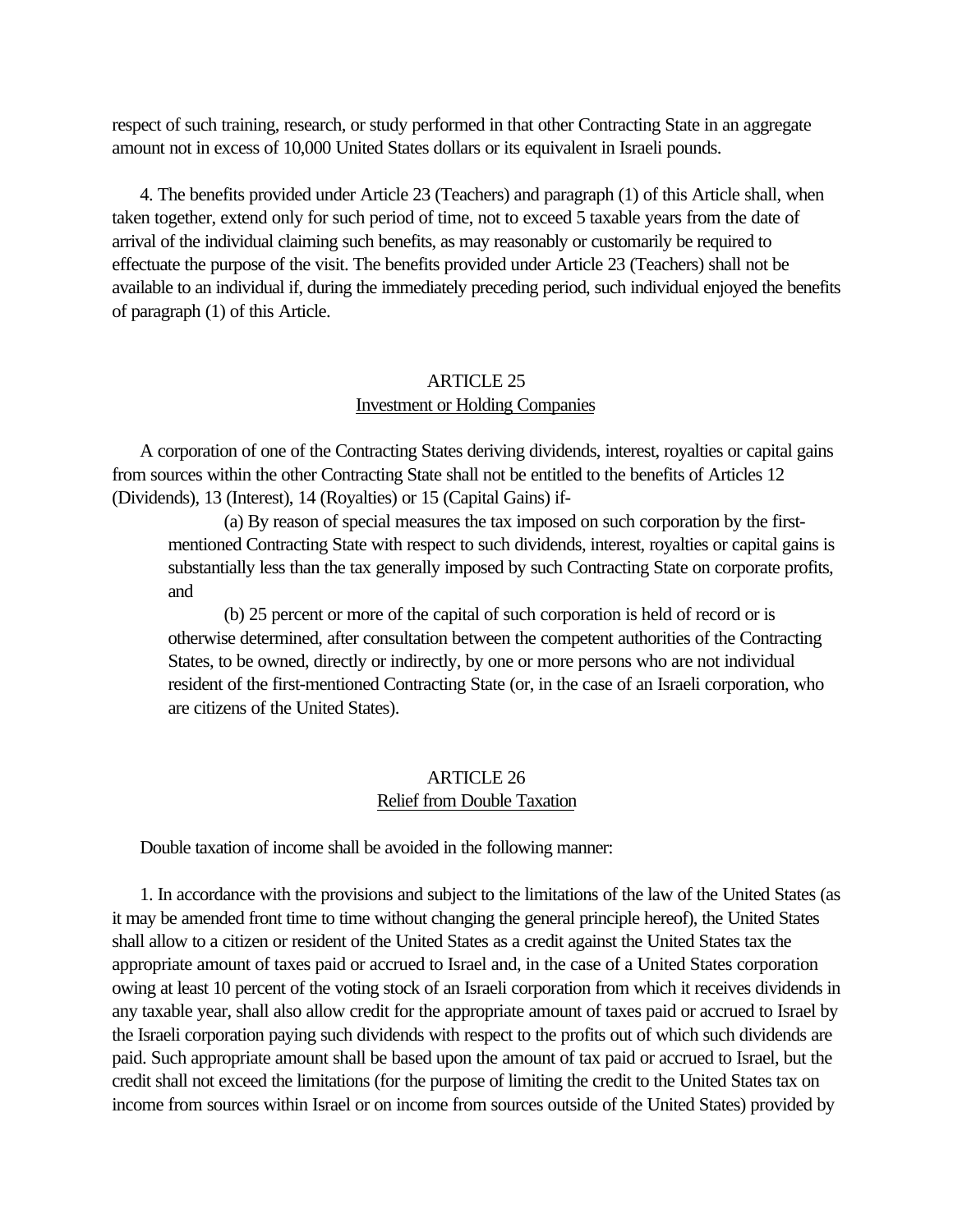United States law for the taxable year. For the purpose of applying the United States credit in relation to taxes paid or accrued to Israel, the rules set forth in Article 4 (Source of Income) shall be applied to determine the source of income. For purposes of applying the United States credit in relation to taxes paid or accrued to Israel, the taxes referred to in paragraphs (1) (b) and (2) of Article 1 (Taxes Covered) shall be considered to be income taxes.

 2. If for any taxable year a citizen or resident of the United States takes as a credit against tax under paragraph (1) an amount with respect to a compulsory loan to Israel (which is included as a tax under paragraph (1) (b) (v) of Article 1 (Taxes Covered)), then-

> (i) Any interest received on such loan shall not be included in taxable income for purposes of United States income tax and no deduction shall be allowed for any interest assessed or collected to which clause (iv) applies;

(ii) Upon repayment or recoupment of the principal of the loan, the amount of the value in United States dollars received shall be treated as a refund for the year the loan was made of taxes paid to Israel for such year equal to the basis for such loan;

(iii) Any such amount in excess of such basis shall be included in taxable income for purposes of United States tax for the year the repayment or recoupment is made; and

(iv) No interest shall be assessed or collected by the United States on any amount of tax due for the year the loan was made except to the extent that interest referred to in clause (i) was received.

The Secretary of the Treasury or his delegate shall prescribe regulations he deems necessary to carry out the purposes of this paragraph including rules for determining whether all amount included as a tax under paragraph (1) (b) (v) of Article 1 (Taxes Covered) has been taken as a credit against tax.

 3. Israel shall allow to a resident of Israel as a credit against Israeli tax the appropriate amount of income taxes paid or accrued to the United States and, in the case of an Israeli corporation owning at least 10 percent of the voting stock of a United States corporation from which it receives dividends in any taxable year, shall also allow credit for the appropriate amount of taxes paid or accrued to the United States by the United States corporation paying such dividends with respect to the profits out of which such dividends are paid. Such appropriate amount shall be based upon the amount of tax paid or accrued to the United States but shall not exceed that portion of Israeli tax which such resident's net income from sources within the United States bears to his entire net income for the same taxable year. For the purpose of applying the Israeli credit in relation to taxes paid or accrued to the United States, the rules set forth in Article 4 (Source of Income) shall be applied to determine the source of income. For purposes of applying the Israeli credit in relation to taxes paid or accrued to the United States, the taxes referred to in paragraphs (1) (a) and (2) of Article 1 (Taxes Covered) shall be considered to be creditable taxes.

# ARTICLE 27 Non-discrimination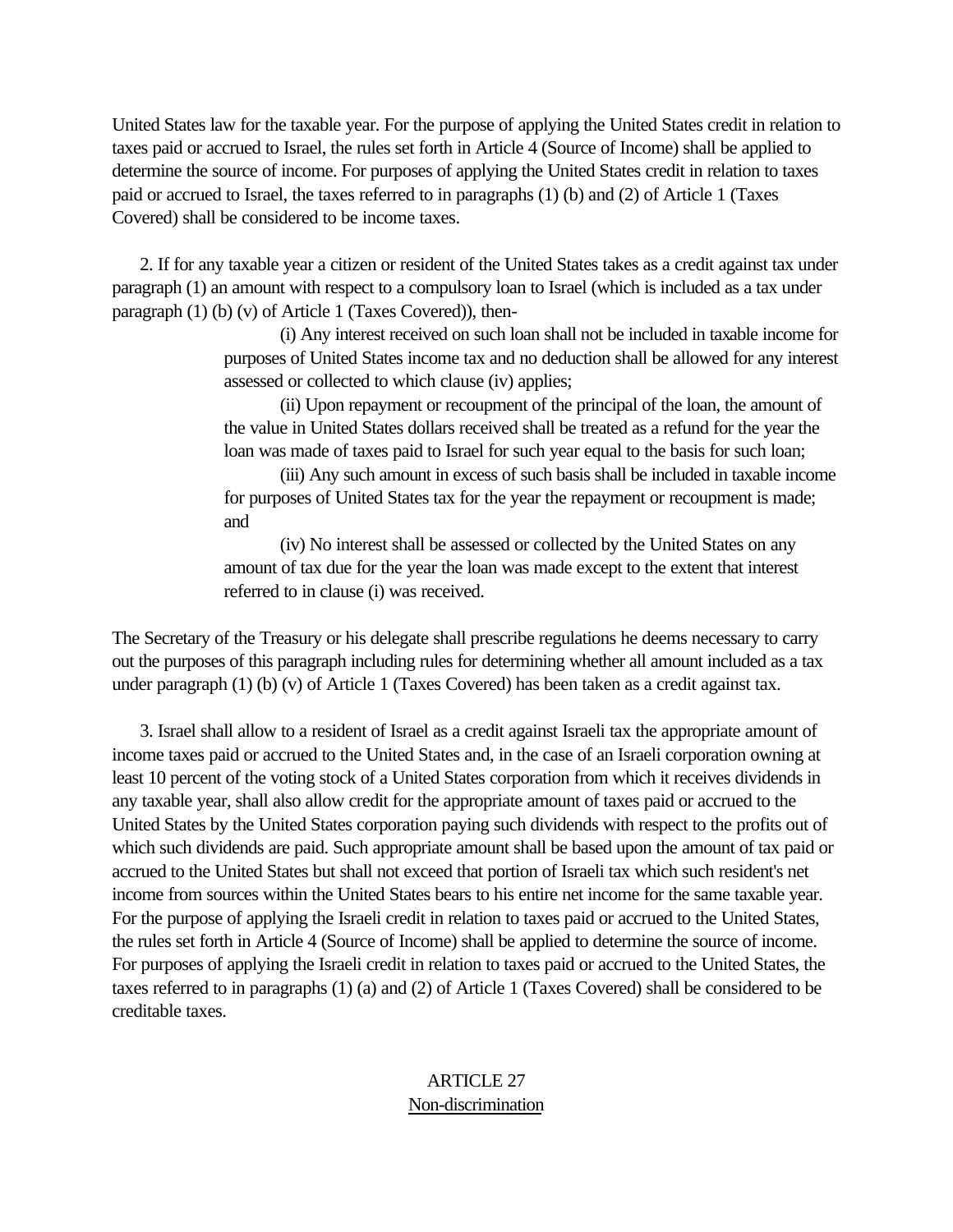<span id="page-25-0"></span> 1. A citizen of one of the Contracting States, who is a resident of the other Contracting State shall not be subject in that other Contracting State to more burdensome taxes than a citizen of that other Contracting State who is a resident thereof.

 2. A permanent establishment which a resident of one of the Contracting States has in the other Contracting State shall not be subject in that other Contracting State to more burdensome taxes than a resident of that other Contracting State carrying on the same activities. This paragraph shall not be construed as obliging a Contracting State to grant to individual residents of the other Contracting State any personal allowances, reliefs, or deductions for taxation purposes on account of civil status or family responsibilities which it grants to its own individual residents.

 3. A corporation of one of the Contracting States, the capital of which is wholly or partly owned or controlled, directly or indirectly, by one or more residents of the other Contracting State, shall not be subjected in the first-mentioned Contracting State to any taxation or any requirements connected with taxation which is other or more burdensome than the taxation and requirements to which a corporation of the first-mentioned Contracting State carrying on the same activities, the capital of which is wholly owned or controlled by one or more residents of the first-mentioned Contracting State, is or may be subjected.

# ARTICLE 28 Mutual Agreement Procedure

 1. Where a resident or citizen of one of the Contracting States considers that the action of one or both of the Contracting States results or will result for him in taxation not in accordance with this Convention, he may, notwithstanding the remedies provided by the national laws of the Contracting States, present his case to the competent authority of the Contracting State of which he is a resident or citizen. Should the resident's or citizen's claim be considered to have merit by the competent authority of the Contracting State to which the claim is made, it shall endeavor to come to an agreement with the competent authority of the other Contracting State with a view to the avoidance of taxation not in accordance with the provisions of this Convention.

 2. The competent authorities of the Contracting States shall endeavor to resolve by mutual agreement any difficulties or doubts arising as to the application of this Convention. In particular, the competent authorities of the Contracting States may agree-

(a) To the same attribution of industrial or commercial profits to a resident of one of the Contracting States and its permanent establishment situated in the other Contracting State;

(b) To the same allocation of income, deductions, credits, or allowances between a resident of one of the Contracting States and any related person and to the readjustment of taxes imposed by each Contracting State to reflect such allocation;

(c) To the same determination of the source of particular items of income; or

(d) To the same characterization of particular items of income.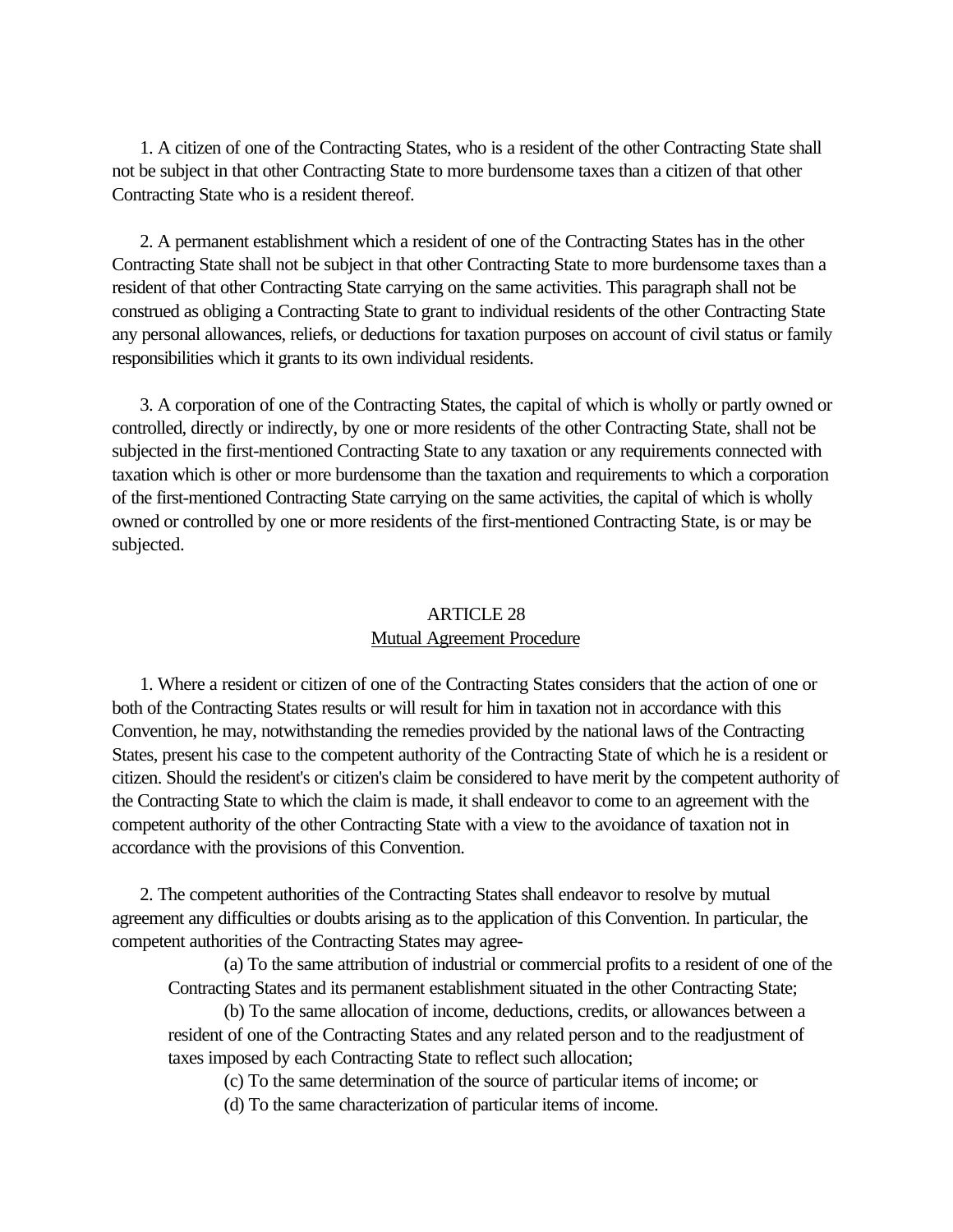<span id="page-26-0"></span> 3. The competent authorities of the Contracting States may communicate with each other directly for the purpose of reaching an agreement in the sense of this Article. When it seems advisable for the purpose of reaching agreement, the competent authorities may meet together for an oral exchange of opinions.

 4. In the event that the competent authorities reach such an agreement, taxes shall be imposed on such income, and refund or credit of taxes shall be allowed, by the Contracting States in accordance with such agreement, notwithstanding any procedural rule (including statutes of limitations) applicable under the law of either Contracting State.

# ARTICLE 29 Exchange of Information

 1. The competent authorities of the Contracting States shall exchange such information as is necessary for the carrying out of this Convention and of the domestic laws of the Contracting States concerning taxes covered by this Convention insofar as the taxation thereunder is in accordance with this Convention. Any information so exchanged shall be treated as secret and shall not be disclosed to any persons or authorities other than those concerned with the assessment, including judicial determination, or collection of the taxes which are the subject of the Convention.

 2. In no case shall the provisions of paragraph (1) be construed so as to impose on one of the Contracting States the obligation-

(a) To carry out administrative measures at variance with the laws or the administrative practice of that or of the other Contracting State;

(b) To supply particulars which are not obtainable under the laws or in the normal course of the administration of that or of the other Contracting State;

(c) To supply information which would disclose any trade, business, industrial, commercial or professional secret or trade process, or information, the disclosure of which would he contrary to public policy.

# ARTICLE 30 Diplomatic and Consular Officers

 Nothing in this Convention shall affect the fiscal privileges of diplomatic and consular officials under the general rules of international law or under the provisions of special agreements.

# ARTICLE 31 Entry into Force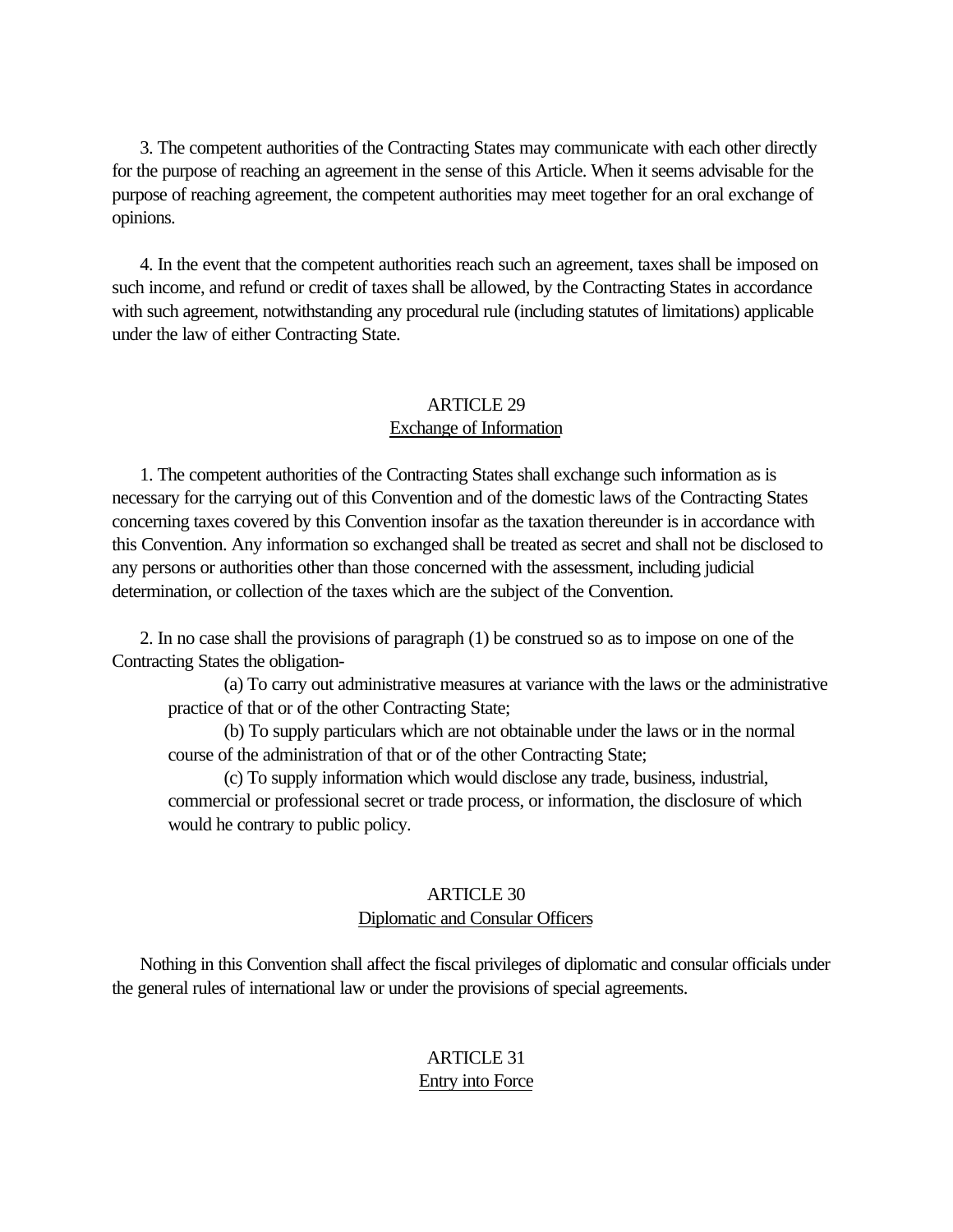<span id="page-27-0"></span> This Convention shall be subject to ratification in accordance with the constitutional procedures of each Contracting State and instruments of ratification shall be exchanged as soon as possible. It shall enter into force 30 days after the date of exchange of instruments of ratification and shall then have effect for the first time:

(a) As respects the rate of withholding of tax, to amounts paid on or after the first day of the second month following the date on which this Convention enters into force.

(b) As respects other taxes, to taxable years beginning on or after January 1 of the year following the date on which this Convention enters into force.

# ARTICLE 32

# **Termination**

 1. This Convention shall remain in force until terminated by one the Contracting States. Either Contracting State may terminate the Convention at any time after 5 years from the date on which this Convention enters into force provided that at least 6 months' prior notice of termination has been given through diplomatic channels. In such event, the Convention shall cease to have force and effect as respects income of calendar years or taxable years beginning (or, in the case of taxes payable at the source, payments made) on or after April 1 next following the expiration of the 6-month period.

 2. Notwithstanding the provisions of paragraph (1), and upon prior notice to be given through diplomatic channels, the provisions of this Convention exempting social security payments from taxation in the Contracting State which makes the payments may be terminated by either Contracting State at any time after this Convention enters into force.

 DONE at Washington, in duplicate, in the English and Hebrew languages, the two texts having equal authenticity, this twentieth day of November, 1975.

 For the Government of the United States of America: WILLIAM E. SIMON.

 For the Government of the State of Israel: SIMCHA DINITZ.

# PROTOCOL 1

# PROTOCOL AMENDING THE 1975 INCOME TAX CONVENTION WITH ISRAEL

# MESSAGE

# FROM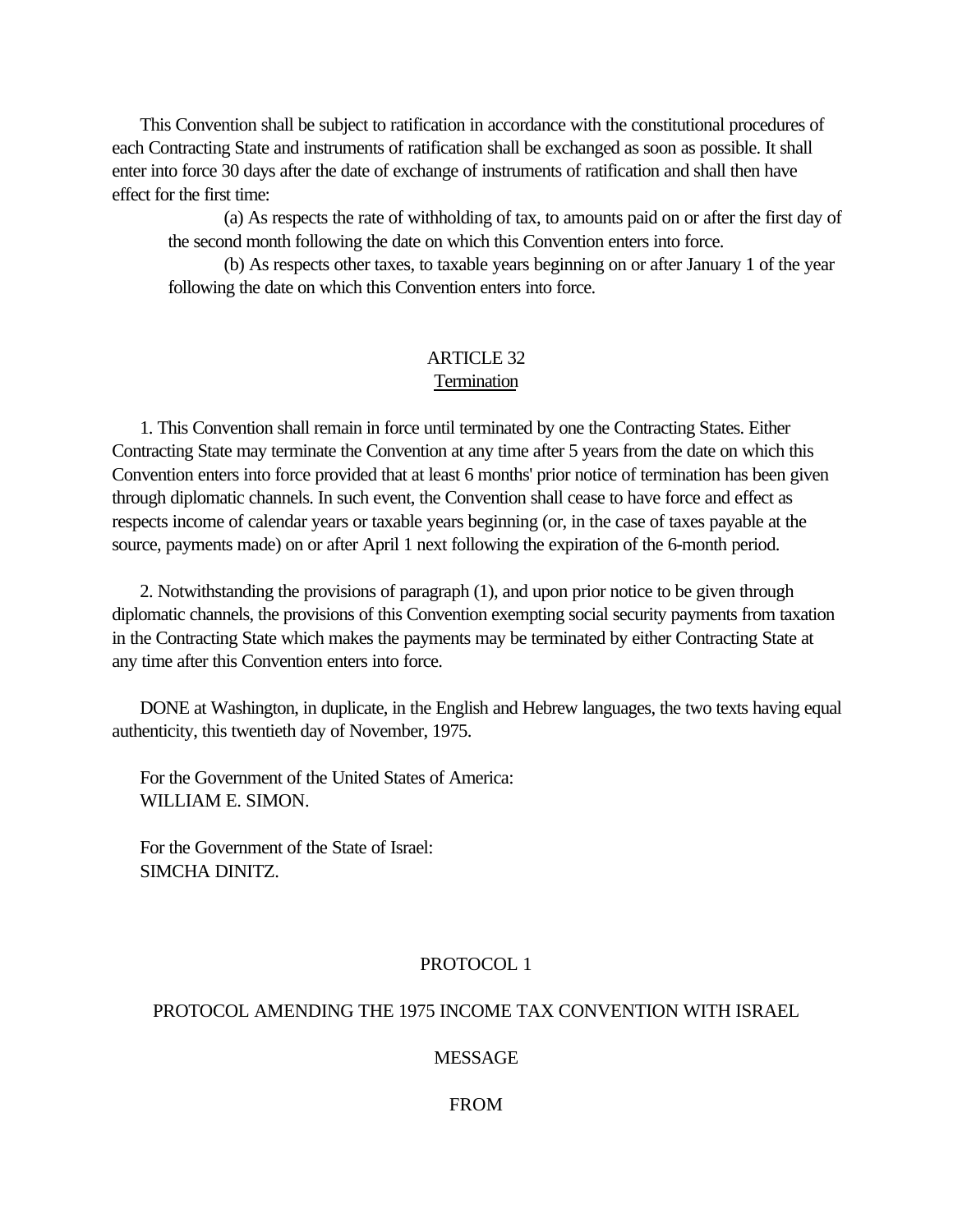#### THE PRESIDENT OF THE UNITED STATES

#### TRANSMITTING

# A PROTOCOL AMENDING THE CONVENTION BETWEEN THE GOVERNMENT OF THE UNITED STATES OF AMERICA AND THE GOVERNMENT OF THE STATE OF ISRAEL WITH RESPECT TO TAXES ON INCOME SIGNED AT WASHINGTON ON NOVEMBER 20, 1975. THE PROTOCOL WAS SIGNED AT WASHINGTON ON MAY 30, 1980, WITH THREE RELATED EXCHANGES OF NOTES

### LETTER OF SUBMITTAL (PROTOCOL 1)

# DEPARTMENT OF STATE, *Washington, June 13,* 1980.

# <span id="page-28-0"></span>The PRESIDENT, *The White House*.

 THE PRESIDENT: I have the honor to submit to you, with a view to its transmission to the Senate for advice and consent to ratification, a Protocol Amending the Convention between the Government of the United States of America and the Government of the State of Israel with Respect to Taxes on Income signed at Washington on November 20, 1975. The Protocol was signed at Washington on May 30, 1980. Also submitted for transmission to the Senate are three related exchanges of notes.

 The Convention was transmitted to the Senate on February 11, 1976, but, at the request of the Department of the Treasury, Senate consideration of the Convention was delayed until certain technical problems in the text had been resolved. The Protocol resolves these problems by making certain amendments to the Convention. For example, Article 10 (Grants) is modified to conform more closely to United States and Israeli law with regard to the treatment of Israeli grants to United States investors.

 The Protocol modifies the withholding tax rates applicable to dividends paid by a subsidiary to a parent corporation by providing that dividends paid out of income benefitting from Israeli tax holiday provisions will be subject to a 15 percent withholding rate rather than the 12.5 percent rate otherwise provided for subsidiary dividends.

 The Protocol adds a new article dealing with charitable contributions. This article provides that, for United States tax purposes, a United States citizen or resident may claim as a charitable contribution donations to qualifying Israeli charities amounting to 25 percent of the taxpayer's Israeli source income. An Israeli resident may similarly claim as a charitable contribution donations to qualifying United States charities.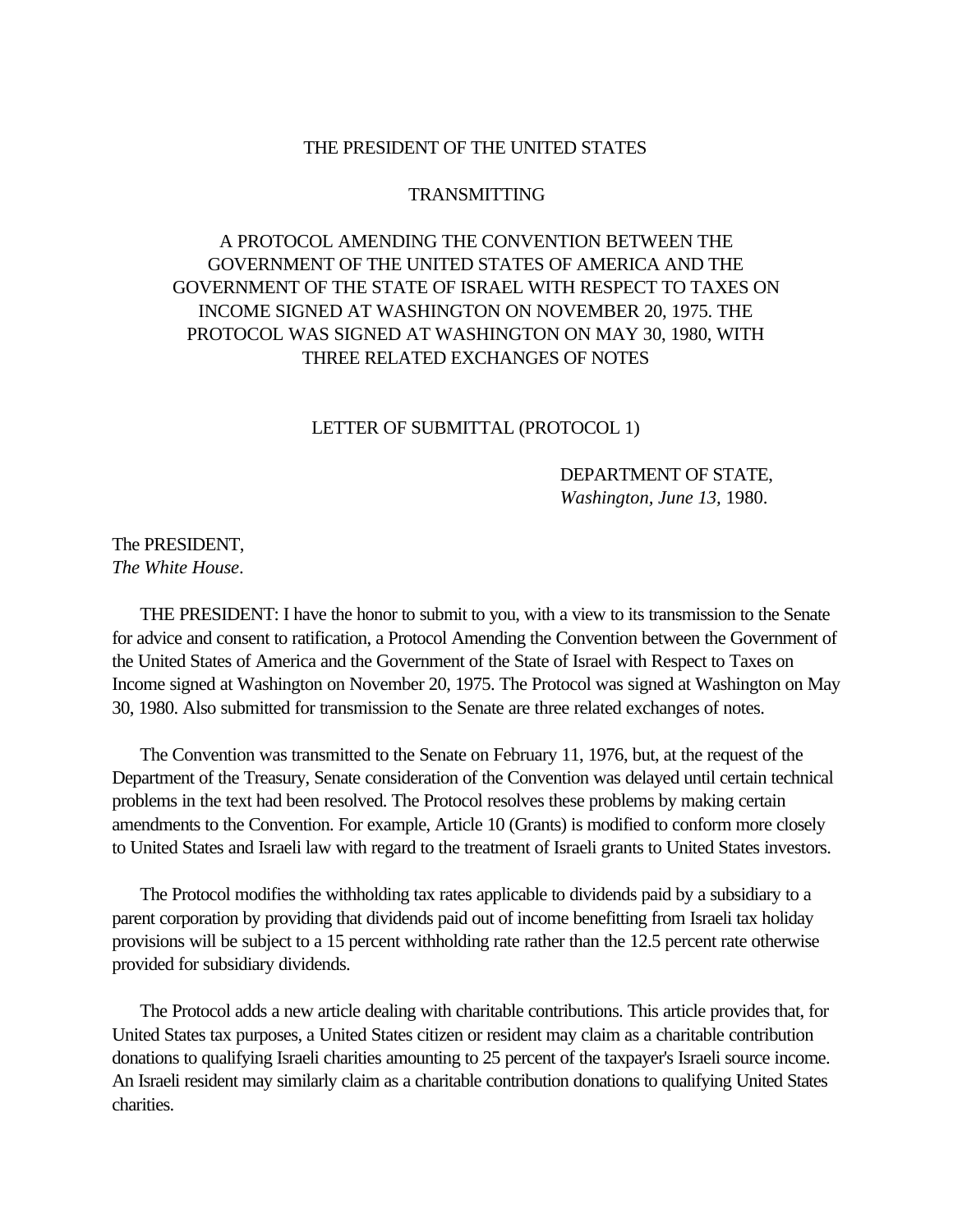The Convention provides that Israeli compulsory loans will be treated as taxes for United States foreign tax credit purposes, with appropriate adjustments at the time the loan is repaid. The Protocol modifies that rule to limit the credit to corporations which become subject to compulsory loans prior to April 1, 1977.

 The three related notes set forth certain understandings reached between the two Governments as follows:

 1. Exchange of information shall be made in accordance with Article 29 of the Convention. It is understood, however, that at present Israel is not yet able to exchange income tax information on a routine basis but that it is prepared to provide such information as soon as it has developed the necessary capability for the acquisition and compilation of tax information.

<span id="page-29-0"></span> 2. The two Governments will take steps to avoid duplication in the certification of eligible recipients of the charitable contributions described in Article 15-A of the Convention.

 3. The United States is not able to accept the inclusion in the Protocol of provisions to create incentives to promote the flow of investment to Israel. However, the United States Government would be prepared to reopen discussions on the subject should circumstances change.

 The Protocol will enter into force upon the expiration of thirty days following the date on which instruments of ratification are exchanged and shall thereupon have effect in accordance with Article 31 of the Convention.

 A technical memorandum explaining in detail the provisions of the Protocol is being prepared by the Department of the Treasury and will be submitted to the Senate Committee on Foreign Relations.

 The Department of the Treasury, with the cooperation of the Department of State, was primarily responsible for the negotiation of the Protocol. It has the approval of both Departments.

Respectfully submitted,

# EDMUND S. MUSKIE.

# LETTER OF TRANSMITTAL (PROTOCOL 1)

# THE WHITE HOUSE, *July 3, 1980.*

*To the Senate of the United States:*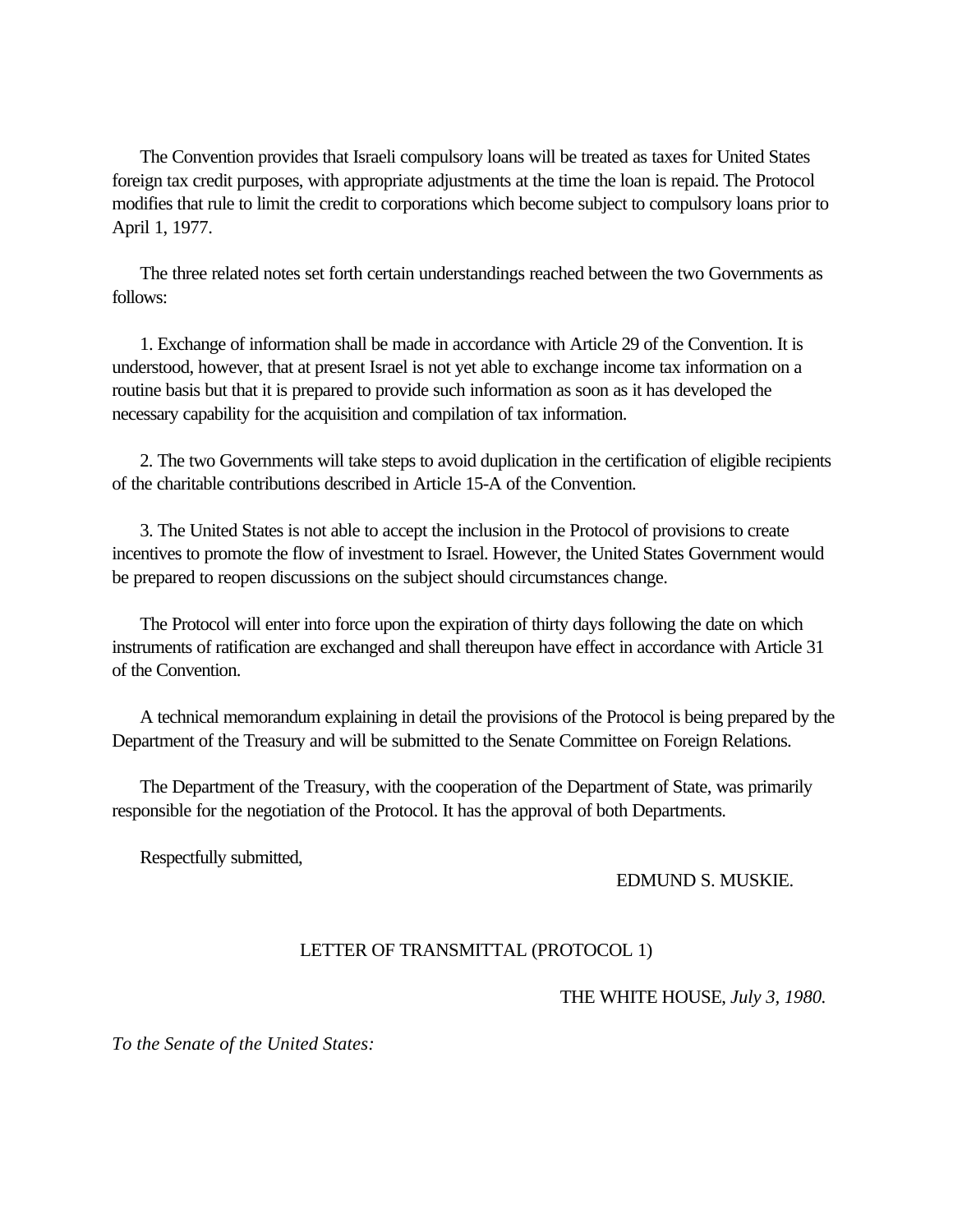<span id="page-30-0"></span> I transmit herewith, for Senate advice and consent to ratification, a Protocol Amending the Convention between the Government of the United States of America and the Government of Israel with Respect to Taxes on Income, signed at Washington on November 20, 1975. The Protocol was signed at Washington on May 30, 1980. I also transmit three related exchanges of notes and the report of the Department of State with respect to the Protocol.

 Consideration of the Convention by the Senate has been delayed pending the correction of certain technical problems in its text. The Protocol accomplishes this by making certain amendments to the Convention. For example, Article 10 (Grants) is modified to conform more closely to United States and Israeli law with regard to the treatment of Israeli grants to United States investors.

 The Protocol also modifies the withholding rates applicable to dividends paid by a subsidiary to a parent corporation and adds a new article dealing with charitable contributions.

 It is most desirable that this Protocol, together with the Convention, be considered by the Senate as soon as possible and that the Senate give advice and consent to ratification of both instruments.

### JIMMY CARTER.

# PROTOCOL AMENDING THE CONVENTION BETWEEN THE GOVERNMENT OF THE UNITED STATES OF AMERICA AND THE GOVERNMENT OF THE STATE OF ISRAEL WITH RESPECT TO TAXES ON INCOME SIGNED AT WASHINGTON ON NOVEMBER 20, 1975

 The Government of the United States of America and the Government of the State of Israel, desiring to conclude a Protocol to amend the Convention with respect to taxes on income signed at Washington on November 20, 1975 (hereinafter referred to as "the Convention") have agreed as follows:

### ARTICLE I

 1. Subparagraph (a) of paragraph (1) of Article 1 (Taxes Covered) of the Convention shall be deleted and replaced by the following:

"(a) In the case of the United States the Federal income taxes imposed by the Internal Revenue Code, and the tax on insurance premiums paid to foreign insurers (but only to the extent that the relevant risk is not reinsured, directly or indirectly, with a person not entitled to relief from such tax), and"

 2. Clauses (iv) and (v) of subparagraph (b) of paragraph (1) of Article 1 (Taxes Covered) of the Convention shall be deleted and replaced by the following: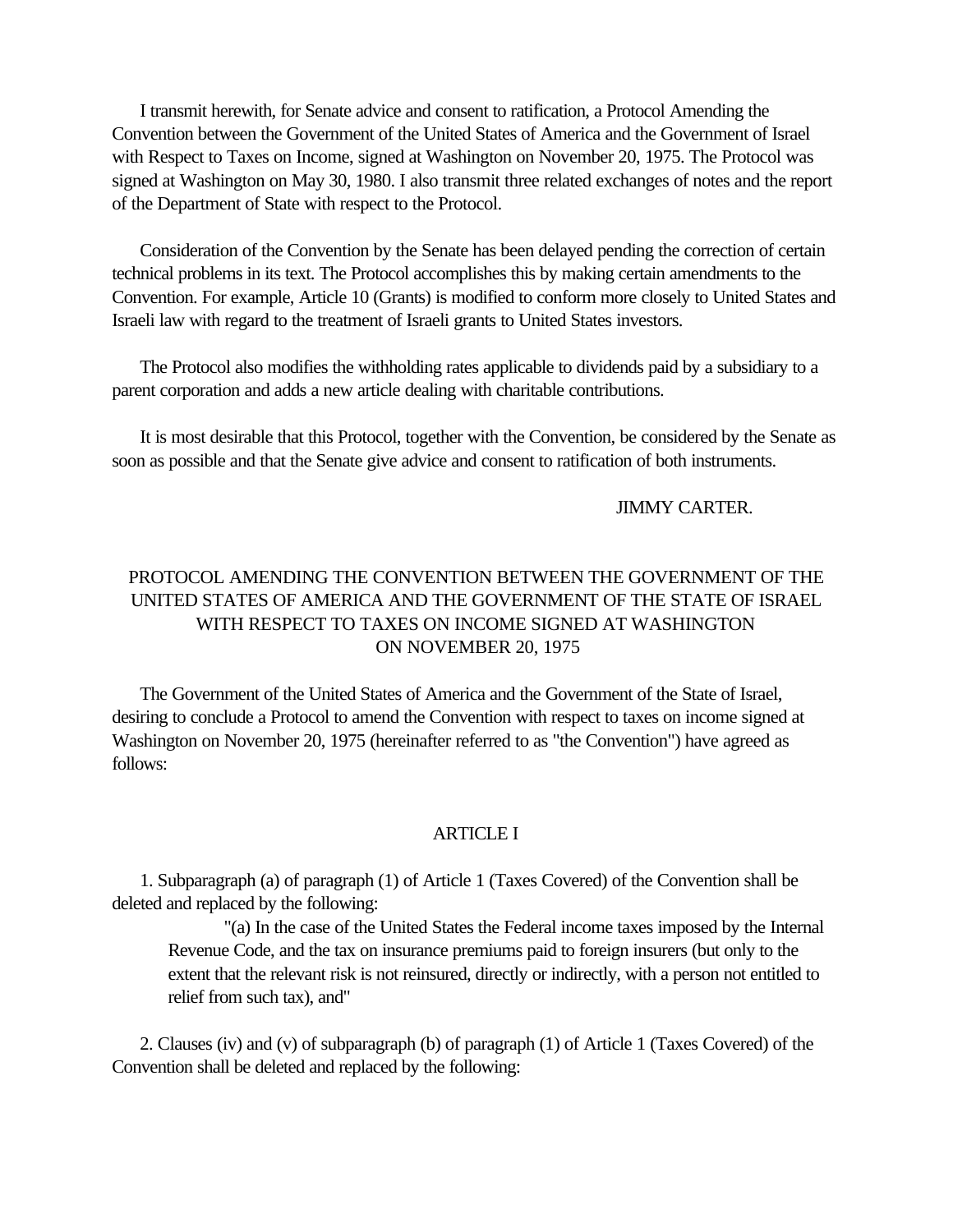"(iv) The tax on profits levied on banking institutions and insurance companies under the Value Added Tax Law, and

"(v) Compulsory loans made with respect to taxable years ending before April 1, 1988 with respect to corporations that became subject thereto before April 1, 1977."

### ARTICLE II

 Paragraph (3) of Article 3 (Fiscal Residence) of the Convention shall be deleted and replaced by the following:

 "(3) A corporation which is both a United States corporation within the meaning of paragraph (1) (f) (i) of Article 2 (General Definitions) and an Israeli corporation within the meaning of paragraph (1) (f) (ii) of such Article 2 shall be considered to be outside the scope of this Convention except for purposes of paragraph (1) of Article 4 (Source of Income), Article 27 (Nondiscrimination), Article 29 (Exchange of Information), and Article 31 (Entry Into Force)."

### ARTICLE III

 1. Subparagraph (a) of paragraph (4) of Article 6 (General Rules of Taxation) of the Convention shall be deleted and replaced by the following:

"(a) The benefits conferred by a Contracting State under Articles 10 (Grants), 15-A (Charitable Contributions), 21 (Social Security Payments), 26 (Relief From Double Taxation), 27 (Nondiscrimination), and 28 (Mutual Agreement Procedure); and"

 2. Paragraph (5) of Article 6 (General Rules of Taxation) of the Convention shall be deleted and replaced by the following:

 "(5) The United States may impose its personal holding company tax and its accumulated earnings tax notwithstanding any provision of this Convention. However, an Israeli corporation shall be exempt from the United States personal holding company tax in any taxable year unless residents or citizens of the United States own, directly or indirectly, within the meaning of Section 544 of the Internal Revenue Code, 10 percent or more in value of the outstanding stock of the corporation at any time during the taxable year. An Israeli corporation shall be exempt from the United States accumulated earnings tax in any taxable year unless at least 25 percent of the voting stock of such corporation is owned by citizens or residents of the United States."

 3. Paragraph (6) of Article 6 (General Rules of Taxation) of the Convention shall he renumbered as paragraph (7) and a new paragraph (6) shall be added, to read as follows:

 "(6) Where under any provision of this Convention income arising in one of the Contracting States is relieved from tax in that Contracting State and, under the law in force in the other Contracting State a person, in respect of said income, is subject to tax by reference to the amount thereof which is remitted to or received in that other Contracting State, and not by reference to the full amount thereof, then the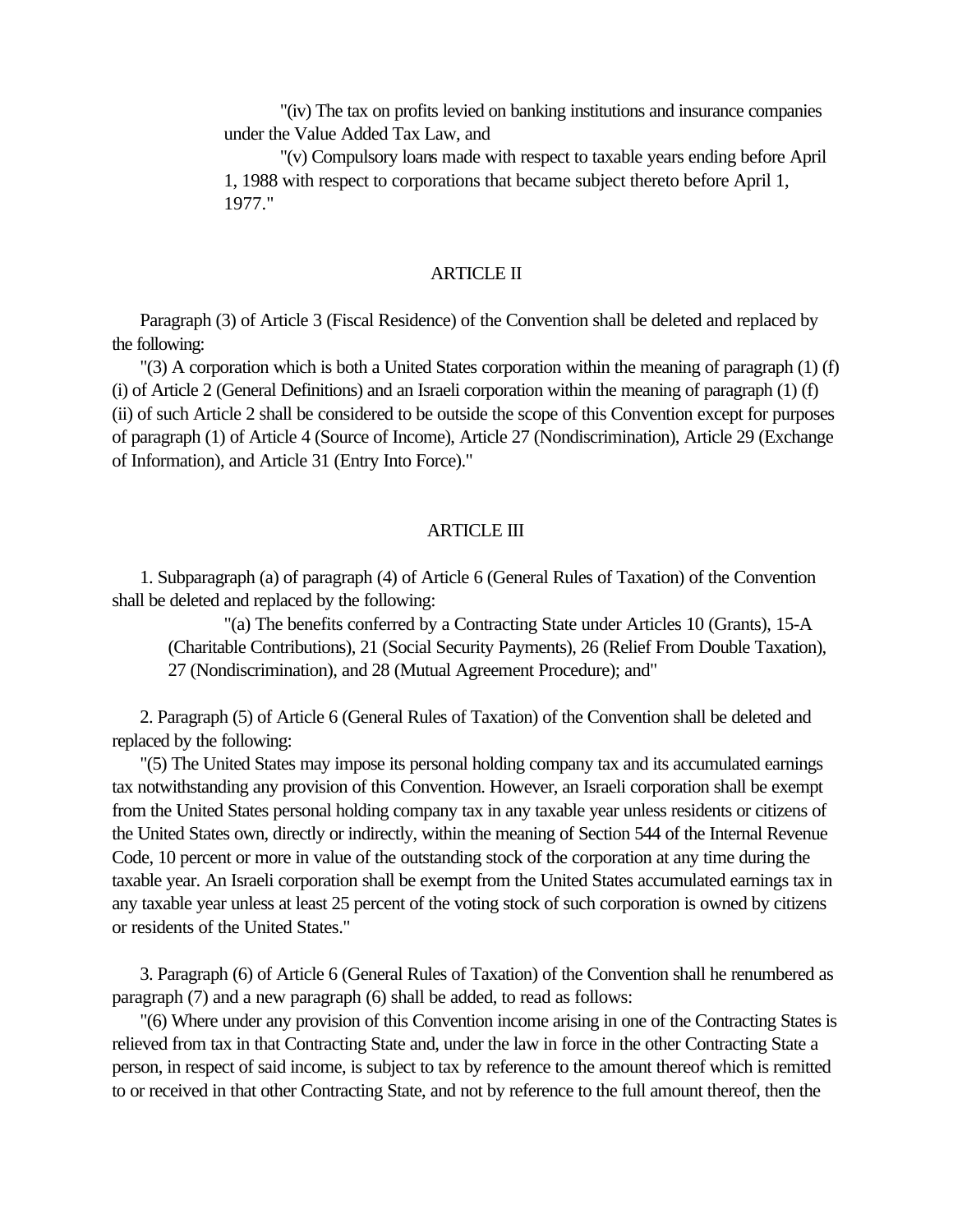relief to be allowed under this Convention in the first-mentioned Contracting State shall apply only to so much of the income as is remitted to or received in the other Contracting State during the year such income accrues."

#### ARTICLE IV

 Paragraph (3) of Article 7 (Income From Real Property) of the Convention shall be deleted and replaced by the following:

 "(3) Gains from the alienation of shares of a company the property of which consists, directly or indirectly, principally of immovable property situated in a Contracting State may be taxed by that State."

#### ARTICLE V

The following new paragraph (8) shall he added to Article 8 (Business Profits):

 "(8) The United States tax on insurance premiums paid to foreign insurers shall not be imposed on insurance or reinsurance premiums which are the receipts of a business of insurance carried on by a resident of Israel whether or not that business is carried on through a permanent establishment in the United States (but only to the extent that the relevant risk is not reinsured, directly or indirectly, with a person not entitled to relief from such tax)."

#### ARTICLE VI

 Paragraph (1) of Article 9 (Shipping and Air Transport) of the Convention shall be deleted and replaced by the following:

 "(1) Notwithstanding Article 8 (Business Profits) and Article 15 (Capital Gains): Where a resident of a Contracting State derives income from the operation in international traffic of ships or aircraft, or gains from the sale, exchange, or other disposition of ships or aircraft used in international traffic by such resident, the other Contracting State shall exempt such income or gains from taxation."

#### **ARTICLE VII**

 Paragraph (1) of Article 10 (Grants) of the Convention shall he deleted and replaced by the following:

 "(1) For the purpose of computing United States tax, if Israel, a political subdivision thereof, or any agency of either makes a qualifying cash grant to a resident of the United States, the amount of such grant shall be included in the gross income of such resident, unless the resident elects to exclude it from gross income. If the resident elects to exclude it from gross income, then-

"(a) if the resident is a corporation the amount of such grant shall be treated as a contribution to its capital,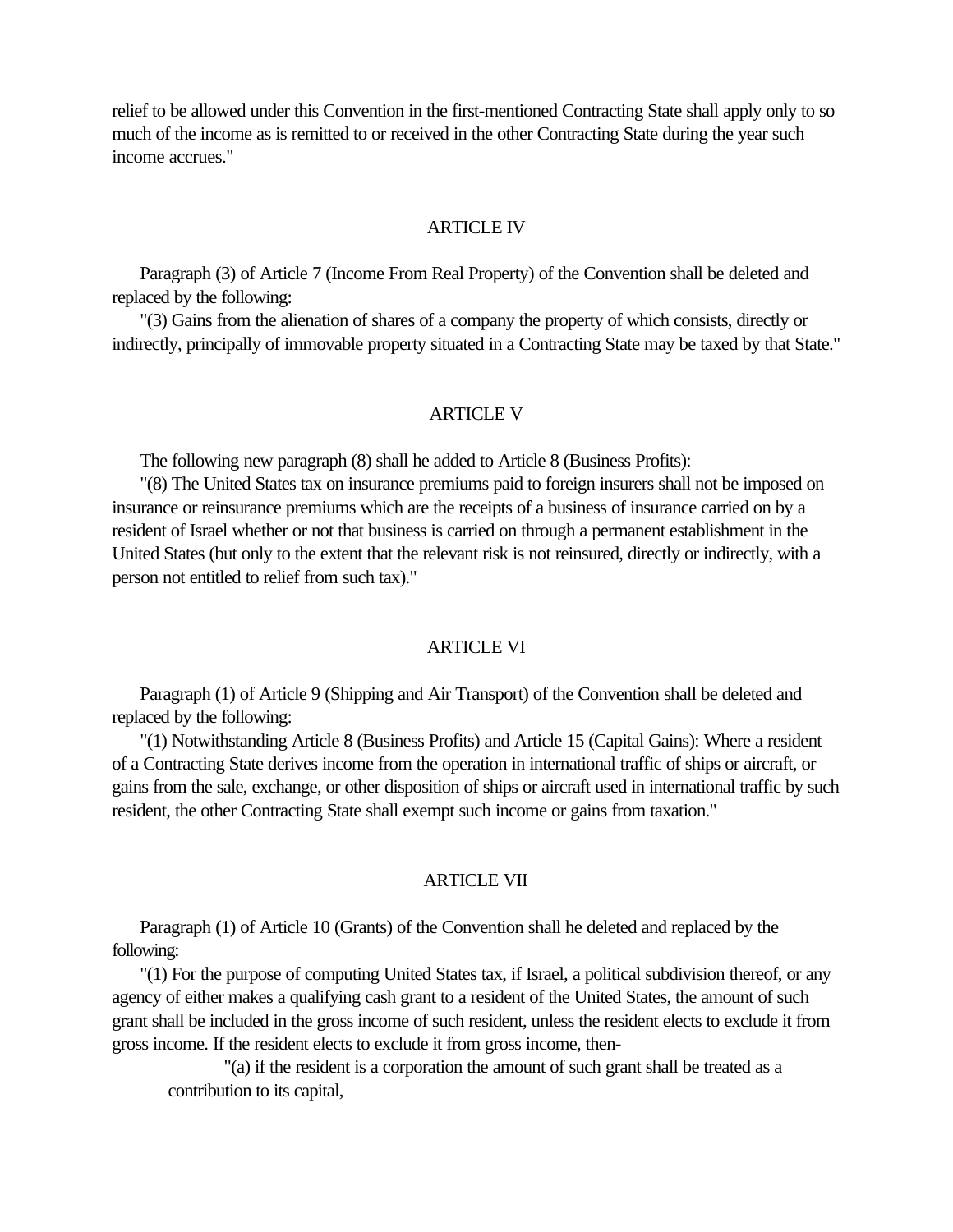"(b) the resident shall be deemed to have contributed the amount of such grant to the Israeli corporation designated by the terms of the grant,

"(c) the resident's basis for the stock of the Israeli corporation shall not be increased by the amount deemed contributed under subparagraph (b), and

"(d) the basis of property of the Israeli corporation shall be reduced by the amount of the deemed contribution under subparagraph (b) in accordance with rules prescribed by the Secretary of the Treasury of the United States."

### ARTICLE VIII

 1. Subparagraph (b) of paragraph (2) of Article 12 (Dividends) of the Convention shall be deleted and replaced by the following:

"(b) When a corporation is the recipient of a dividend from a paying corporation of income derived during any period for which the paying corporation is not entitled to the reduced tax rate applicable to an approved enterprise under Israel's Encouragement of Capital Investments Law (1959), 12.5 percent of the gross amount of the dividend paid, but only if-

"(i) During the part of the paying corporation's taxable year which precedes the date of payment of the dividend and during the whole of its prior taxable year (if any), at least 10 percent of the outstanding shares of the voting stock of the paying corporation was owned by the recipient corporation, and

"(ii) Not more than 25 percent of the gross income of the paying corporation for such prior taxable year (if any) consists of interest or dividends (other than interest derived from the conduct of a banking, insurance, or financing business and dividends or interest received from subsidiary corporations, 50 percent or more of the outstanding shares of the voting stock of which is owned by the paying corporation at the time such dividends or interest is received)."

 2. The following new subparagraph (c) of paragraph (2) shall be added to Article 12 (Dividends) of the Convention:

"(c) When a corporation is the recipient of a dividend from a paying corporation of income derived during any period for which the paying corporation is entitled to the reduced tax rate applicable to an approved enterprise under Israel's Encouragement of Capital Investments Law (1959), 15 percent of the gross amount of the dividend paid, but only if the conditions of subparagraph (b) (i) and (ii) are met."

### ARTICLE IX

 Subparagraph (b) of paragraph (1) of Article 15 (Capital Gains) of the Convention shall be deleted and replaced by the following:

"(b) The gain is from the sale, exchange or other disposition of property described in subparagraph (2) (c) of Article 14 (Royalties)."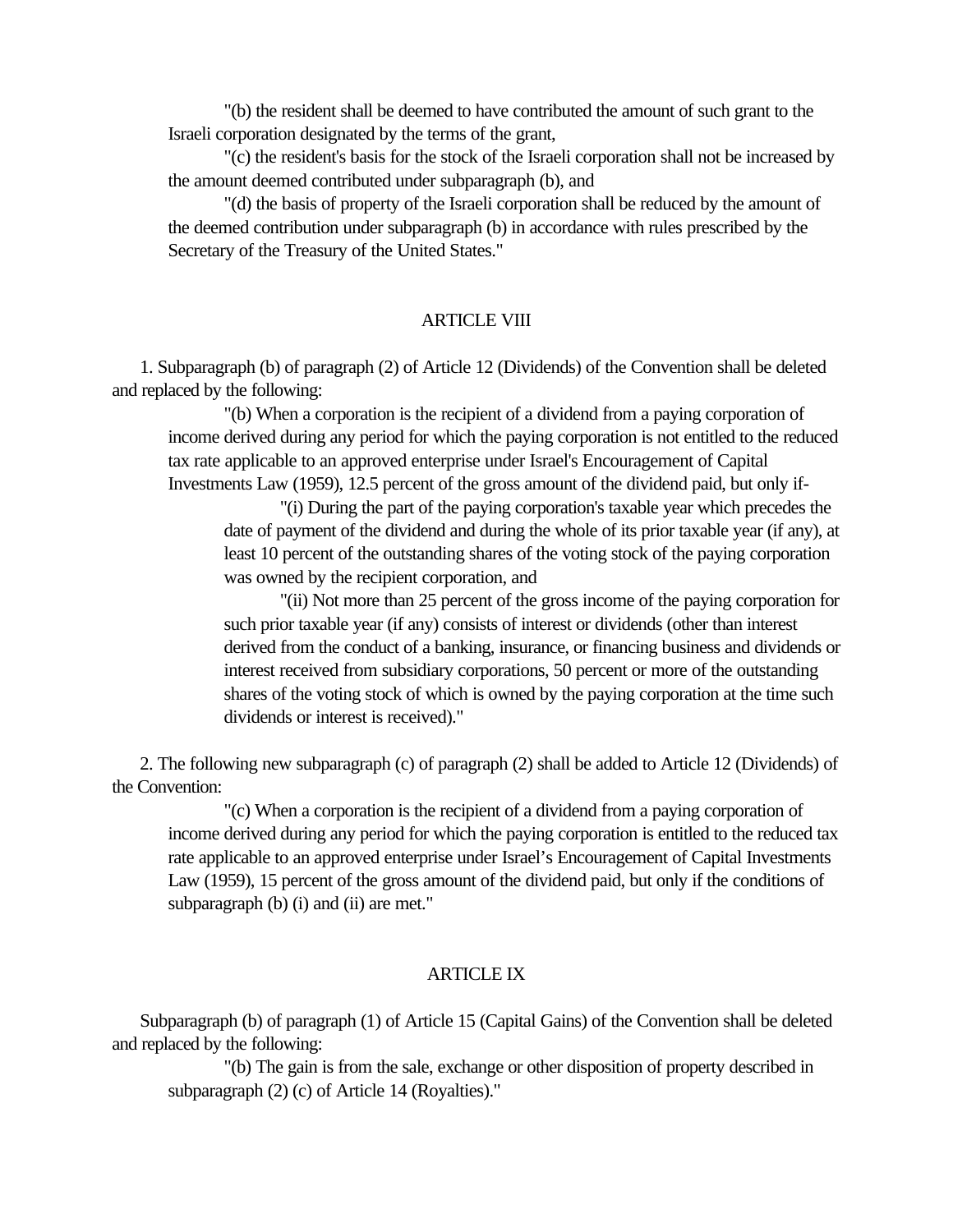### ARTICLE X

The following new Article shall be added as Article 15-A (Charitable Contributions):

### "ARTICLE 15-A "Charitable Contributions

 "(1) In the computation of taxable income of a citizen or a resident of the United States for any taxable year under the revenue laws of the United States, there shall be treated as a charitable contribution under such revenue laws contributions to any organization created or organized under the laws of Israel (and constituting a charitable organization for the purpose of the income tax laws of Israel) if and to the extent such contributions would have been treated as charitable contributions had such organization been created or organized under the laws of the United States; provided, however, that this paragraph shall not apply to contributions in any taxable year in excess of 25 percent of taxable income for such year (in the case of a corporation) or of adjusted gross income for such year (in the case of an individual) from sources in Israel.

 "(2) In the computation of tax liability of a resident of Israel for any taxation year under the income tax laws of Israel, there shall be treated as charitable contributions eligible for credit or deduction, as the case may be, under such income tax laws, gifts to any organization constituting a charitable organization for the purpose of the revenue laws of the United States, if and to the extent such contributions would have been treated as charitable contributions had such organization been a charitable organization for the purpose of the income tax laws of Israel; provided, however, that this paragraph shall not apply to contributions in any taxation year in excess of 25 percent of taxable income for such year from sources in the United States."

### ARTICLE XI

 Article 17 (Dependent Personal Services) of the Convention shall be deleted and replaced by the following:

# "ARTICLE 17 "Dependent Personal Services

 "(1) Except as provided in Articles 22 (Governmental Functions), 23 (Teachers), and 24 (Students and Trainees), wages, salaries, and similar remuneration derived by an individual who is a resident of one of the Contracting States from labor or personal services performed as an employee, including income from services performed by an officer of a corporation or company, may be taxed by that Contracting State. Except as provided by paragraph (2) and in Articles 20 (Private Pensions and Annuities), 22 (Governmental Functions), 23 (Teachers), and 24 (Students and Trainees), such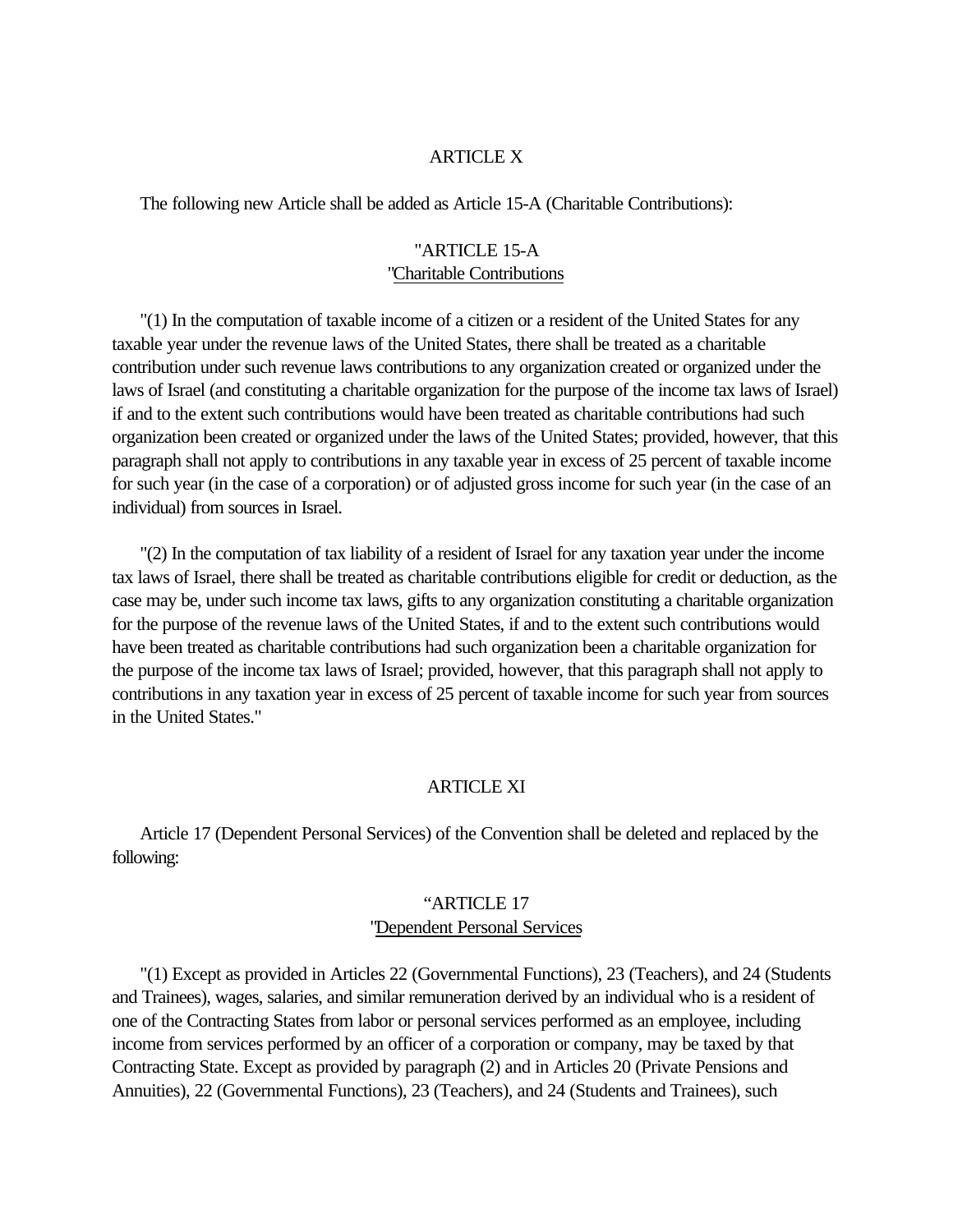remuneration derived from sources within the other Contracting State may also be taxed by that other Contracting State.

 "(2) Remuneration described in paragraph (1) derived by an individual who is a resident of one of the Contracting States shall be exempt from tax by the other Contracting State if-

"(a) He is present in that other Contracting State for a period or periods aggregating less than 183 days in the taxable year; and

"(b) He is an employee of a resident of, or of a permanent establishment maintained in, the first-mentioned Contracting State; and

"(c) The remuneration is not borne as such by a permanent establishment which the employer has in that other Contracting State; and

"(d) The remuneration is subject to tax in the first-mentioned Contracting State.

 "(3) Notwithstanding paragraphs (1) and (2), remuneration derived by an employee of a resident of one of the Contracting States for labor or personal services performed as a member of the regular complement of a ship or aircraft operated in international traffic by a resident of that Contracting State may he taxed by that Contracting State."

# ARTICLE XII

 Clauses (i) and (ii) of subparagraph (a) of paragraph (1) of Article 19 (Amounts Received for Furnishing Personal Services of Others) of the Convention shall be deleted and replaced by the following:

> "(a) (i) The person for whom the services were furnished designated the person or persons who would render the services, whether or not he had the legal right to do so and whether or not the designation was made formally;

"(ii) The person for whom the services were furnished had the right to designate the person or persons who would render the services; or"

# ARTICLE XIII

 Clause (ii) of paragraph (2) of Article 26 (Relief From Double Taxation) of the Convention shall he deleted and replaced by the following:

> "(ii) Upon repayment or recoupment of the principal of the loan, the amount of the value in United States dollars received shall be treated as a refund for the year the loan was made of taxes paid to Israel for such year equal to the basis for such loan, and the amount of such credit against tax shall he recomputed notwithstanding the operation of any law or rule of law;"

# **ARTICLE XIV**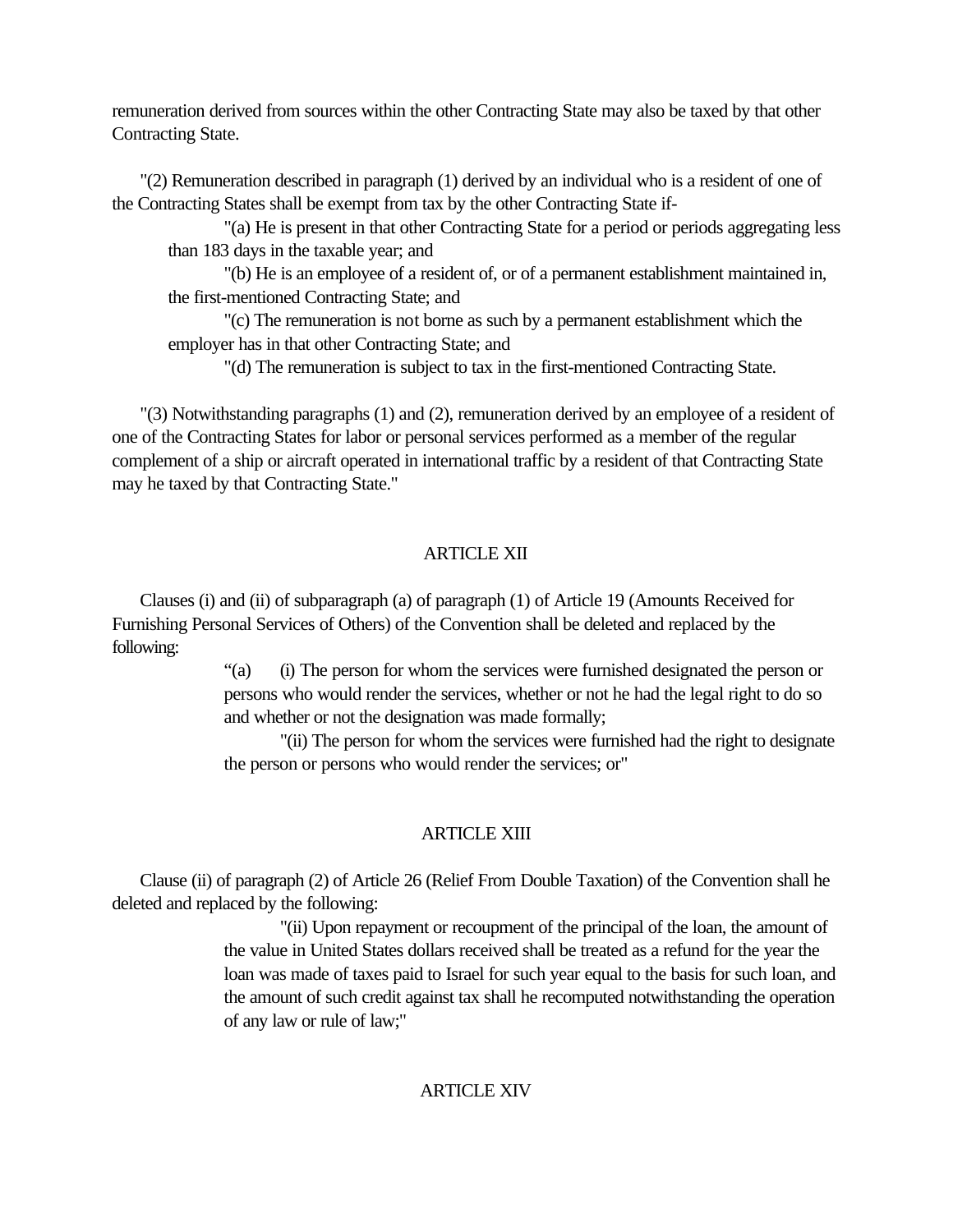Subparagraphs (c) and (d) of paragraph (2) of Article 28 (Mutual Agreement Procedure) of the Convention shall be deleted and replaced by the following:

"(c) To the same determination of the source of particular items of income;

"(d) To the same characterization of particular items of income; or

"(e) To the mode of application of Articles 15-A (Charitable Contributions) and 29 (Exchange of Information)."

### **ARTICLE XV**

 Paragraph (1) of Article 29 (Exchange of Information) of the Convention shall he deleted and replaced by the following:

 "(1) The competent authorities of the Contracting States shall exchange such information as is pertinent to carrying out the provisions of this Convention or preventing fraud or fiscal evasion in relation to the taxes which are the subject of this Convention. Any information so exchanged shall he treated as secret and shall not he disclosed to any persons or authorities other than those concerned with the assessment, including judicial determination, or collection of the taxes which are the subject of the Convention."

### ARTICLE XVI

 1. This Protocol shall be ratified and the instruments of ratification shall be exchanged at Washington as soon as possible.

 2. This Protocol shall enter into force immediately after the expiration of thirty days following the date on which the instruments of ratification are exchanged and shall thereupon have effect in accordance with Article 31 of the Convention.

 IN WITNESS WHEREOF, the undersigned, duly authorized thereto by their respective Governments, have signed this Protocol.

 DONE at Washington, in duplicate, in the English and Hebrew languages, the two texts having equal authenticity, this 30th day of May 1980.

 For the Government of the United States of America: HAROLD H. SAUNDERS.

 For the Government of the State of Israel: EPHRAIM EVRON.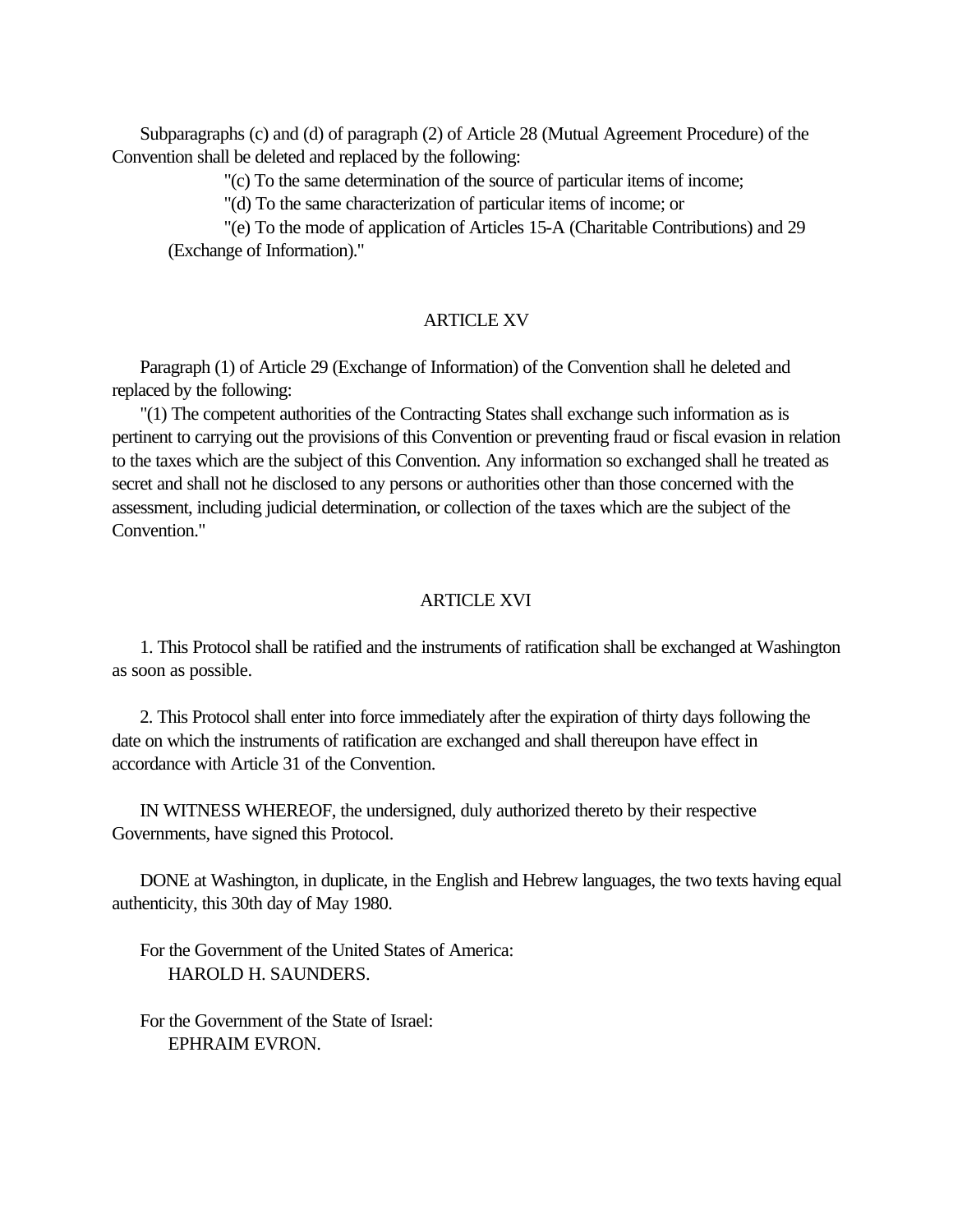#### NOTES OF EXCHANGE (PROTOCOL 1)

May 30, 1980.

# <span id="page-37-0"></span>HIS EXCELLENCY EPHRAIM EVRON, *Ambassador of Israel*.

 EXCELLENCY: I have the honor to refer to the Convention between the Government of the United States of America and the Government of the State of Israel with respect to taxes on income, signed at Washington on November 20, 1975 and amended by a Protocol which was signed today. In the process of negotiating this Convention, the Israeli delegation emphasized the necessity of including in the Convention additional provisions, such as an investment credit for foreign investment, which will create incentives to promote the flow of investment to Israel.

 The United States delegation is not able to accept such provisions at this time. However, I wish to assure you that my Government realizes the importance your government attaches to the increase of investments in Israel. Should circumstances change, including any changes in the manner in which the United States imposes income tax upon the income of the United States investments in Israel, our Government would be prepared to re-open the discussions on provisions which would minimize the conflicts between the United States tax system and the incentives proposed by the Israeli Government to foreign investors and which would be consistent with the income tax policies of the United States, including treaty policies, with respect to other developing countries.

 I have the honor to propose that this note and your Excellency's reply confirming the above points of understanding on behalf of your Government shall be regarded as constituting an agreement between our two Governments concerning this matter, which will enter into force on the date of the entry into force of the Convention between the Government of the United States of America and the Government of the State of Israel with respect to taxes on income, signed at Washington November 20, 1975.

Accept, Excellency, the renewed assurances of my highest consideration.

For the Secretary of State:

(s) HAROLD H. SAUNDERS.

EMBASSY OF ISRAEL *Washington, D.C., June 2, 1980.*

THE SECRETARY OF STATE, *The Department of State, Washington, D.C.*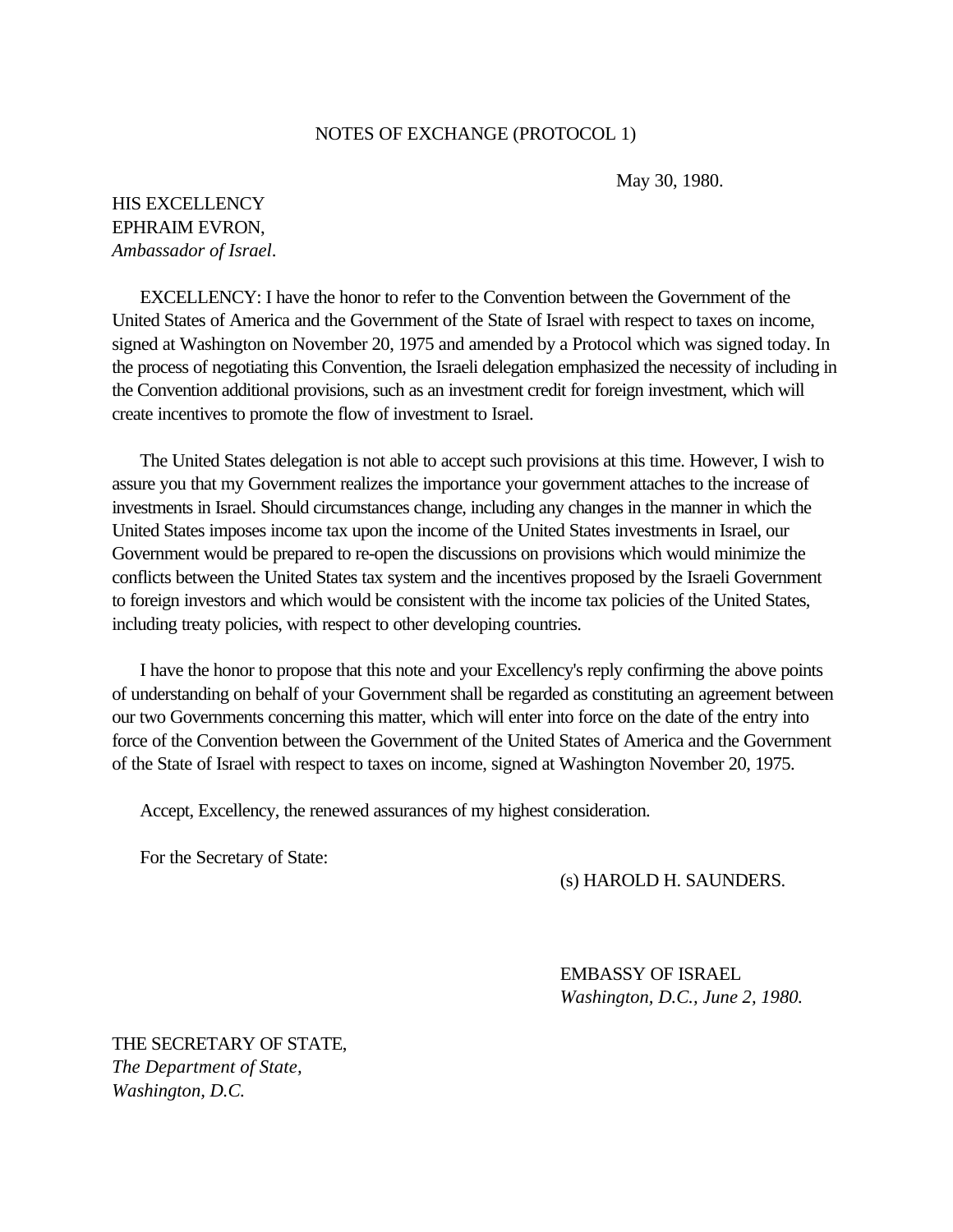EXCELLENCY: I have the honor to acknowledge your note of May 30, 1980, which reads as follows:

 "EXCELLENCY: I have the honor to refer to the Convention between the Government of the United States of America and the Government of the State of Israel with respect to taxes on income, signed at Washington on November 20, 1975 and amended by a Protocol which was signed today. In the process of negotiating this Convention, the Israeli delegation emphasized the necessity of including in the Convention additional provisions, such as an investment credit for foreign investment, which will create incentives to promote the flow of investment to Israel.

 "The United States delegation is not able to accept such provisions at this time. However, I wish to assure you that my Government realizes the importance your Government attaches to the increase of investments in Israel. Should circumstances change, including any changes in the manner in which the United States imposes income tax upon the income of United States investments in Israel, our Government would be prepared to re-open the discussions on provisions which would minimize the conflicts between the United States tax system and the incentives proposed by the Israeli Government to foreign investors and which would be consistent with the income tax policies of the United States, including treaty policies, with respect to other developing countries.

 "I have the honor to propose that this note and your Excellency's reply confirming the above points of understanding on behalf of your Government shall be regarded as constituting an agreement between our two Governments concerning this matter, which will enter into force on the date of the entry into force of the Convention between the Government of the United States of America and the Government of the State of Israel with respect to taxes on income, signed at Washington November 20,1975.

"Accept, Excellency, the renewed assurances of my highest consideration."

 I confirm these understandings on behalf of the Government of Israel. These understandings constitute an agreement between our two Governments on this matter, which will enter into force on the date of entry into force of the Convention between the Government of the State of Israel and the Government of the United States of America with Respect to Taxes on Income signed at Washington on November 20, 1975.

Accept, Excellency, the renewed assurances of my highest consideration.

EPHRAIM EVRON, *Ambassador*.

MAY 30, 1980.

HIS EXCELLENCY EPHRAIM EVRON,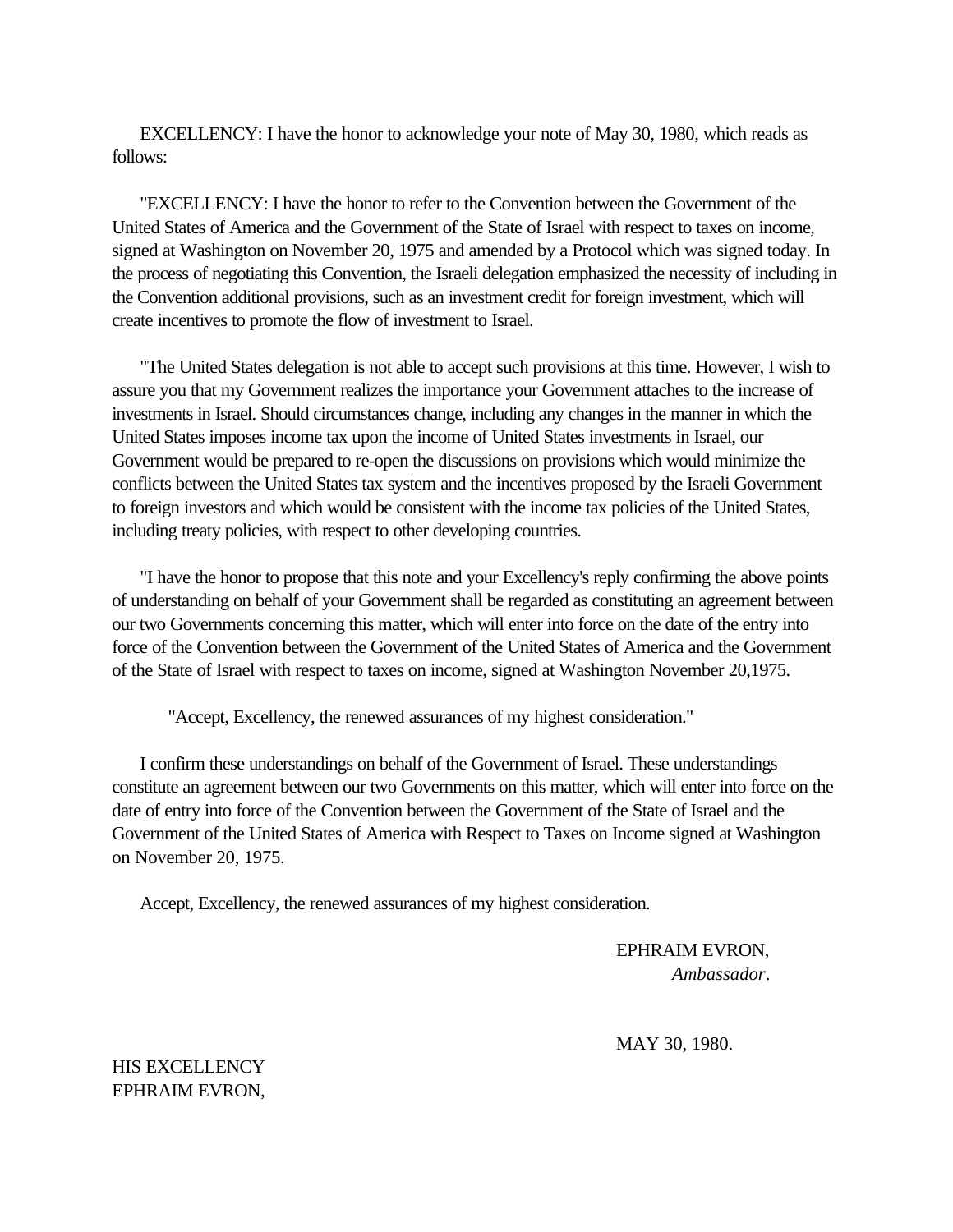### *Ambassador of Israel.*

 EXCELLENCY: I have the honor to refer to the Convention between the Government of the United States of America and the Government of the State of Israel with respect to taxes on income, signed at Washington November 20, 1975 and amended by a Protocol which was signed today, and to confirm on behalf of the Government of the United States of America, the following understanding reached between the two Governments.

 The competent authorities of each of the Contracting States shall review the procedures and requirements for an organization of the other Contracting State to establish its status as an eligible recipient of the charitable contributions described in Article 15-A with a view to avoiding duplicate application by such organizations to the administering agencies of both Contracting States. If a Contracting State determines that the other Contracting State maintains procedures to determine such status and rules for qualification that are compatible with such procedures and rules of the firstmentioned Contracting State, it is contemplated that such Contracting State shall accept the certification of the administering agency of the other State as to such status for the purpose of determining the deductibility or creditability of such charitable contributions.

 I have the honor to propose that this note and your Excellency's reply confirming the above points of understanding on behalf of your Government shall be regarded as constituting an agreement between our two Governments concerning this matter, which will enter into force on the date of the entry into force of the Convention between the Government of the United States of America and the Government of the State of Israel with respect to taxes on income, signed at Washington November 20, 1975.

Accept, Excellency, the renewed assurances of my highest consideration.

For the Secretary of State:

(s) HAROLD H. SAUNDERS.

EMBASSY OF ISRAEL *Washington, D.C., June 2, 1980.*

THE SECRETARY OF STATE, *The Department of State, Washington, D.C.*

 EXCELLENCY: I have the honor to acknowledge your note of May 30, 1980, which reads as follows:

 "EXCELLENCY: I have the honor to refer to the Convention between the Government of the United States of America and the Government of the State of Israel with respect to taxes on income,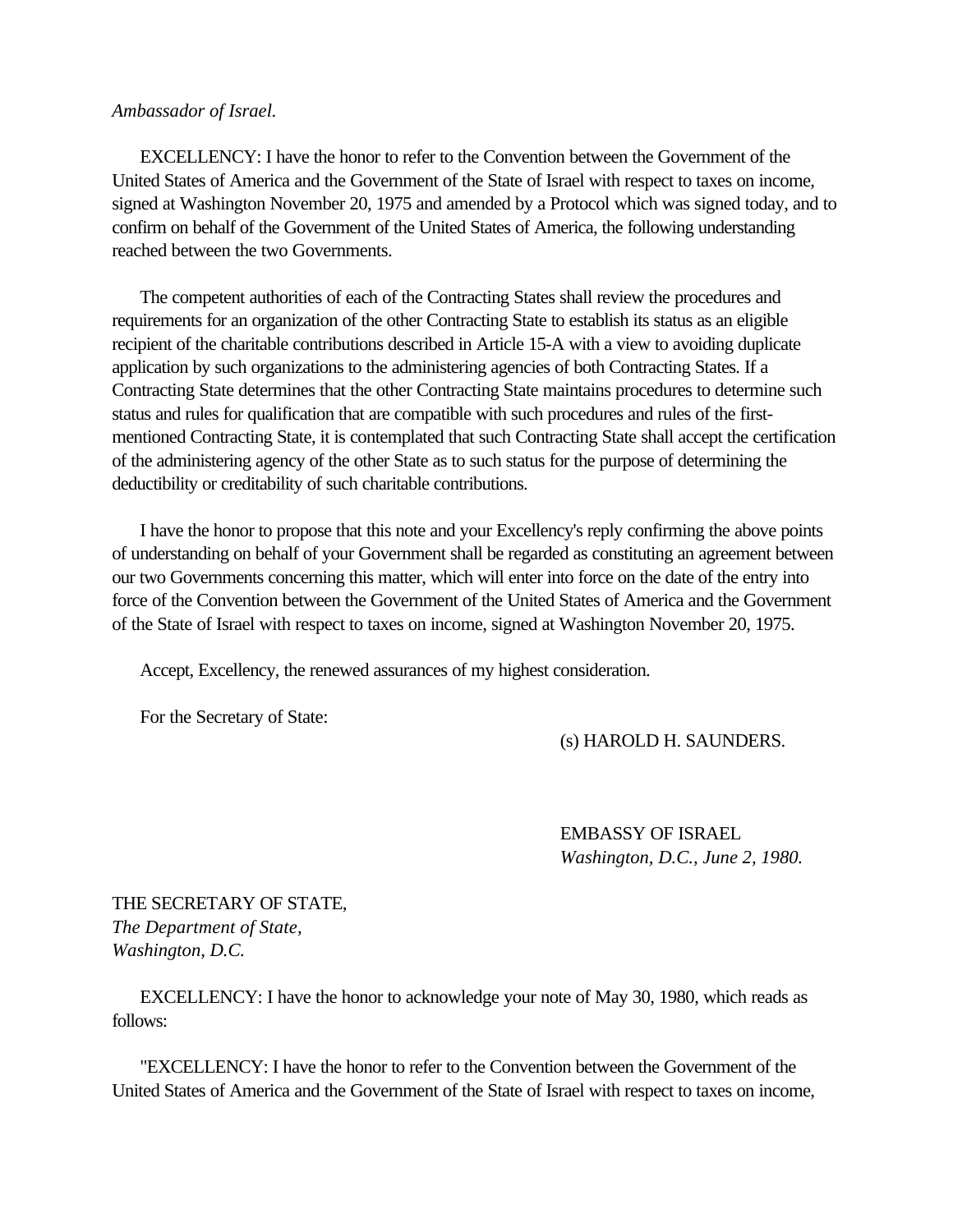signed at Washington on November 20, 1975 and amended by a Protocol which was signed today, and to confirm on behalf of the Government of the United States of America, the following understanding reached between the two Governments.

 "The competent authorities of each of the Contracting States shall review the procedures and requirements for an organization of the other Contracting State to establish its status as an eligible recipient of the charitable contributions described in Article 15-A with a view to avoiding duplicate application by such organizations to the administering agencies of both Contracting States. If a Contracting State determines that the other Contracting State maintains procedures to determine such status and rules for qualification that are compatible with such procedures and rules of the firstmentioned Contracting State, it is contemplated that such Contracting State shall accept the certification of the administering agency of the other State as to such status for the purpose of determining the deductibility or creditability of such charitable contributions.

 "I have the honor to propose that this note and your Excellency's reply confirming the above points of understanding on behalf of your Government shall be regarded as constituting an agreement between our two Governments concerning this matter, which will enter into force on the date of the entry into force of the Convention between the Government of the United States of America and the Government of the State of Israel with respect to taxes on income, signed at Washington November 20, 1975.

"Accept, Excellency, the renewed assurances of my highest consideration."

 I confirm these understandings on behalf of the Government of Israel. These understandings constitute an agreement between our two Governments on this matter, which will enter into force on the date of entry into force of the Convention between the Government of the State of Israel and the Government of the United States of America with Respect to Taxes on Income signed at Washington on November 20, 1975.

Accept, Excellency, the renewed assurances of my highest consideration.

EPHRAIM EVRON, *Ambassador.*

MAY 30, 1980.

HIS EXCELLENCY EPHRAIM EVRON, *Ambassador of Israel*.

 EXCELLENCY: I have the honor to refer to the Convention between the Government of the United States of America and the Government of the State of Israel with respect to taxes on income, signed at Washington on November 20, 1975 and amended by a Protocol which was signed today, and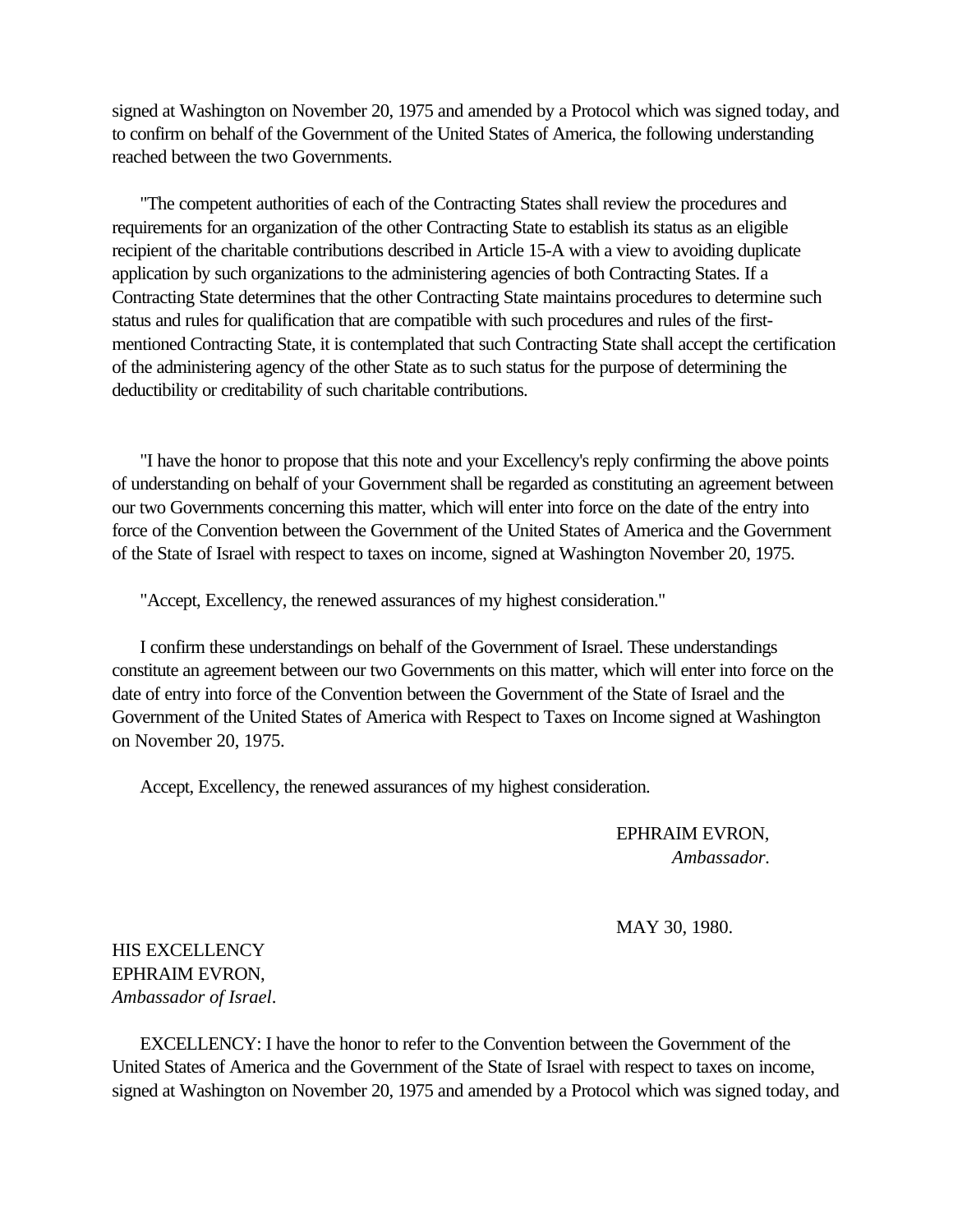to confirm, on behalf of the Government of the United States of America, the following understanding reached between the two Governments.

 The Government of the United States and the Government of Israel agree that exchange of information shall be made in accordance with Article 29 (Exchange of Information) of the Convention.

 It is understood, however, that due to a lack of technical capability, and to a severe manpower shortage in revenue administration in Israel, it is impractical, at this time, for the Government of Israel to exchange information on a routine basis with respect to receipts from Israel of dividends, interest and royalties by residents of the United States as well as any information not existing in the Finance Minister's files. However, as soon as the above deficiencies are remedied, the Government of Israel will provide information made available by advances in its capability of acquiring and compiling tax information.

 I have the honor to propose that this note and your Excellency's reply confirming the above points of understanding on behalf of your Government shall he regarded as constituting an agreement between our two Governments concerning this matter, which will enter into force on the date of the entry into force of the Convention between the Government of the United States of America and the Government of the State of Israel with respect to taxes on income, signed at Washington November 20, 1975.

Accept, Excellency, the renewed assurances of my highest consideration.

For the Secretary of State:

(s) Harold H. Saunders

EMBASSY OF ISRAEL, *Washington, D.C., May 30, 1980.*

THE SECRETARY OF STATE, *The Department of State, Washington, D.C.*

*.*

 EXCELLENCY: I have the honor to acknowledge your note of May 30, 1980, which reads as follows:

 "EXCELLENCY: I have the honor to refer to the Convention between the Government of the United States of America and the Government of the State of Israel with respect to taxes on income, signed at Washington on November 20, 1975 and amended by a protocol which was signed today, and to confirm, on behalf of the Government of the United States of America, the following understandings reached between the two governments.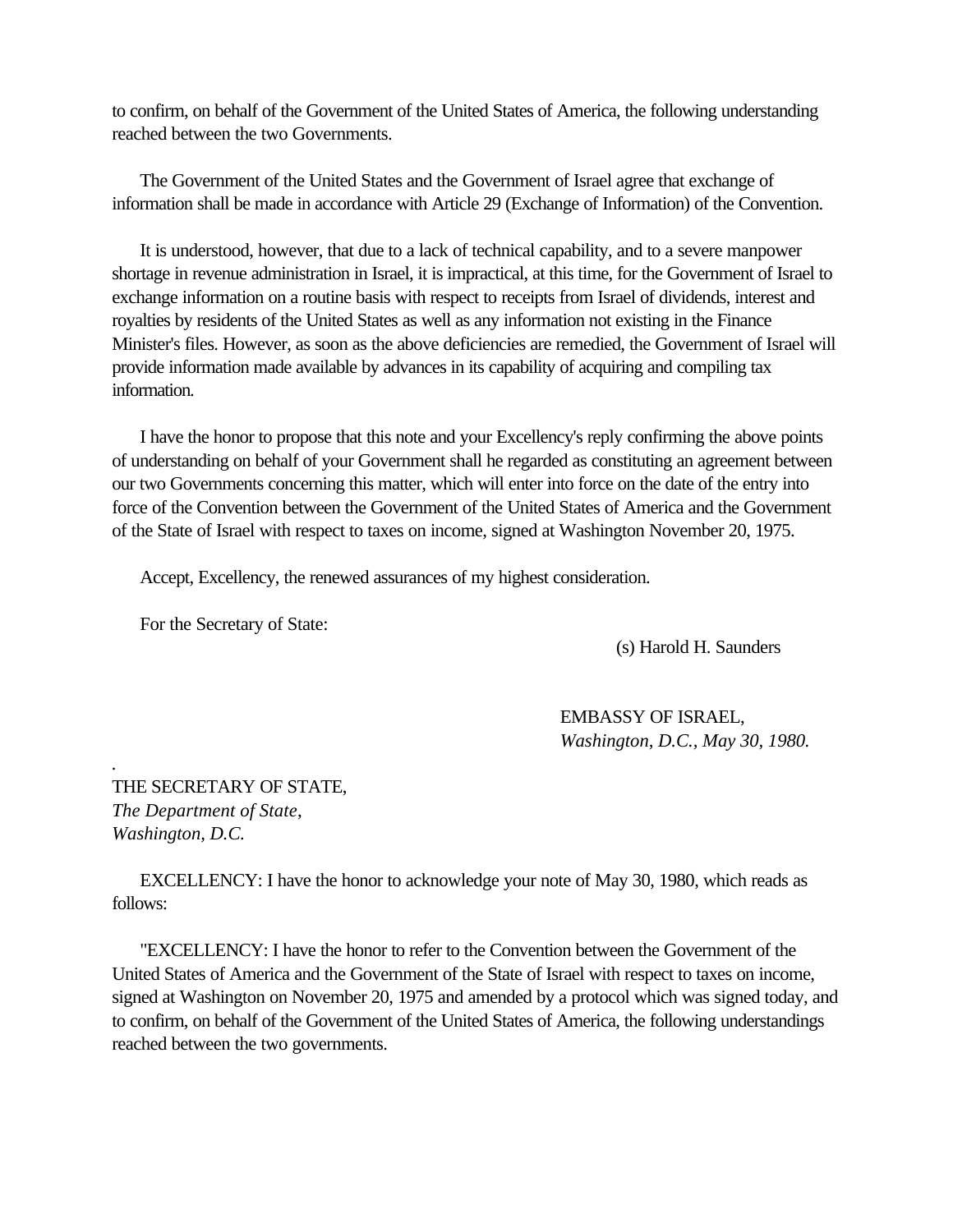"The Government of the United States and the Government of Israel agree that exchange of information shall be made in accordance with Article 29 (Exchange of Information) of the Convention.

 "It is understood, however, that due to a lack of technical capability, and to a severe manpower shortage in revenue administration in Israel, it is impractical, at this time, for the Government of Israel to exchange information on a routine basis with respect to receipts from Israel of dividends, interest and royalties by residents of the United States as well as any information not existing in the Finance Minister's files. However, as soon as the above deficiencies are remedied, the Government of Israel will provide information made available by advances in its capability of acquiring and compiling tax information.

 "I have the honor to propose that this note and your Excellency's reply confirming the above points of understanding on behalf of your Government shall be regarded as constituting an agreement between our two Governments concerning this matter, which will enter into force on the date of the entry into force of the Convention between the Government of the United States of America and the Government of the State of Israel with respect to taxes on income, signed at Washington November 20, 1975.

"Accept, Excellency, the renewed assurances of my highest consideration.

 I confirm these understandings on behalf of the Government of Israel. These understandings constitute an agreement between our two Governments on this matter, which will enter into force on the date of entry into force of the Convention between the Government of the State of Israel and the Government of the United States of America with Respect to Taxes on Income signed at Washington on November 20, 1975.

Accept, Excellency, the renewed assurances of my highest consideration.

Sincerely,

EPHRAIM EVRON, *Ambassador.*

# PROTOCOL 2

# SECOND PROTOCOL AMENDING THE 1975 TAX CONVENTION WITH ISRAEL

# MESSAGE

### FROM

### THE PRESIDENT OF THE UNITED STATES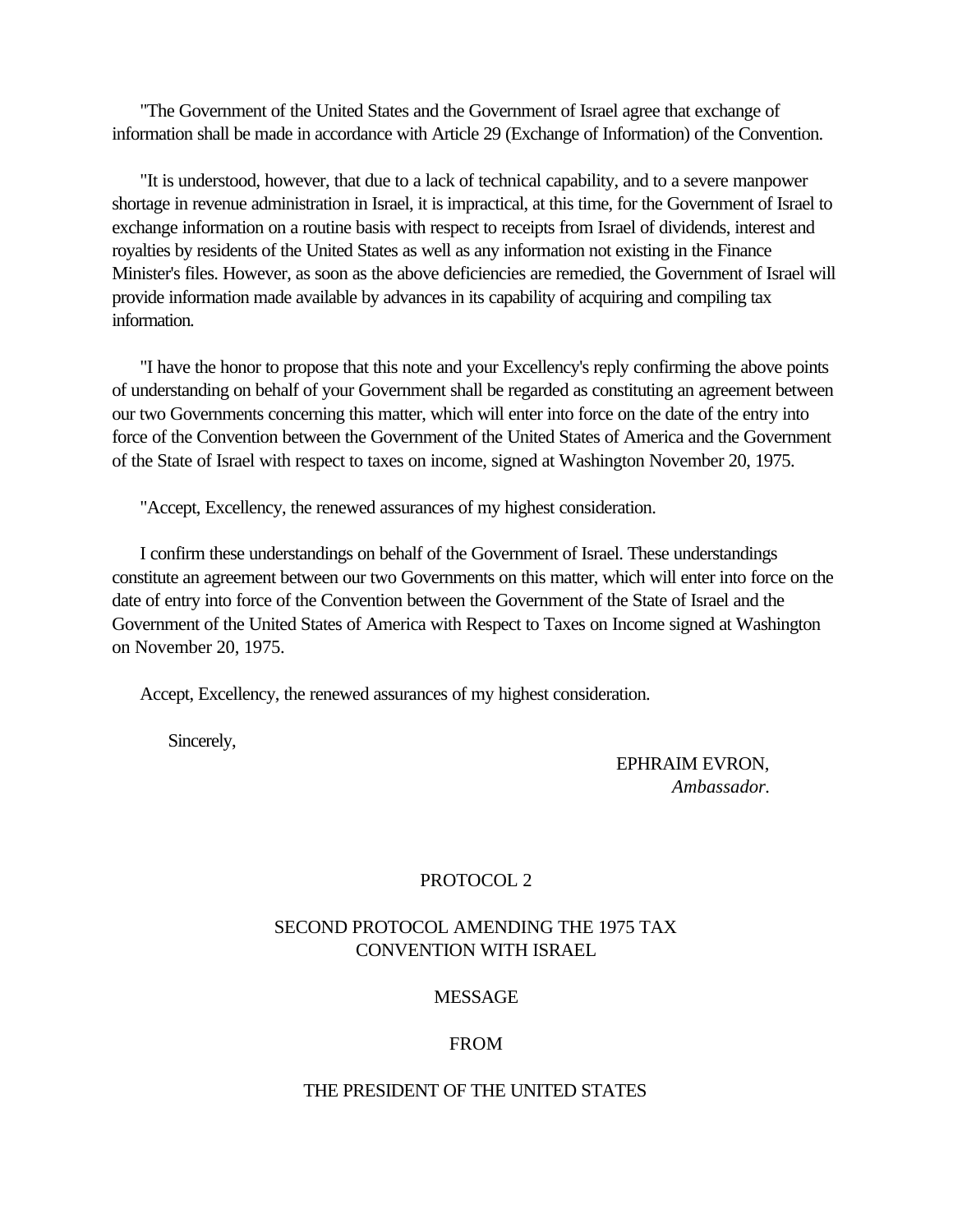### TRANSMITTING

# THE SECOND PROTOCOL AMENDING THE 1975 CONVENTION BETWEEN THE GOVERNMENT OF THE UNITED STATES OF AMERICA AND THE GOVERNMENT OF THE STATE OF ISRAEL WITH RESPECT TO TAXES ON INCOME (AS AMENDED BY THE PROTOCOL SIGNED ON MAY 30, 1980), SIGNED AT JERUSALEM ON JANUARY 26, 1993

### LETTER OF SUBMITTAL (PROTOCOL 2)

DEPARTMENT OF STATE *Washington, June 17, 1993.*

# <span id="page-43-0"></span>The PRESIDENT, *The White House*

 THE PRESIDENT: I have the honor to submit to you, with a view to its transmission to the Senate for advice and consent to ratification, the Second Protocol Amending the 1975 Convention Between the Government of the United States of America and the Government of the State of Israel with Respect to Taxes on Income (as amended by the Protocol signed on May 30, 1980) signed at Jerusalem on January 26, 1993. An associated exchange of notes is submitted for the information of the Senate.

 On November 18, 1981, the Senate gave its advice and consent to ratification of the 1975 Convention, as amended, subject to an understanding providing for Congressional access to information exchanged under the Convention. The understanding proved to be unacceptable to Israel and the Convention, as amended, did not enter into force. The Second Protocol further amends the 1975 Convention, as amended by the 1980 Protocol, in large measure to accommodate certain post-1980 provisions of United States tax law and treaty policy. The new Protocol also reflects changes in Israeli law and makes certain technical corrections to the Convention which are necessary because of the passage of time.

 The Second Protocol replaces the language on the exchange of information appearing in the Convention and First Protocol with language used in 12 tax treaties to which the Senate has given advice and consent since 1981. In incorporating that formula in the Second Protocol, both Governments understood and agreed that the Convention, as amended, will permit General Accounting Office and Congressional tax-writing committees' access to confidential information exchanged under the Convention in connection with their performance of oversight functions. Thus, the Senate should not find it necessary to repeat the understanding in its 1981 resolution of advice and consent to the Convention and First Protocol.

 It is hoped and expected that the Convention, as amended, will be an important impetus to Israel's economy by encouraging and facilitating greater United States private sector investment in Israel. The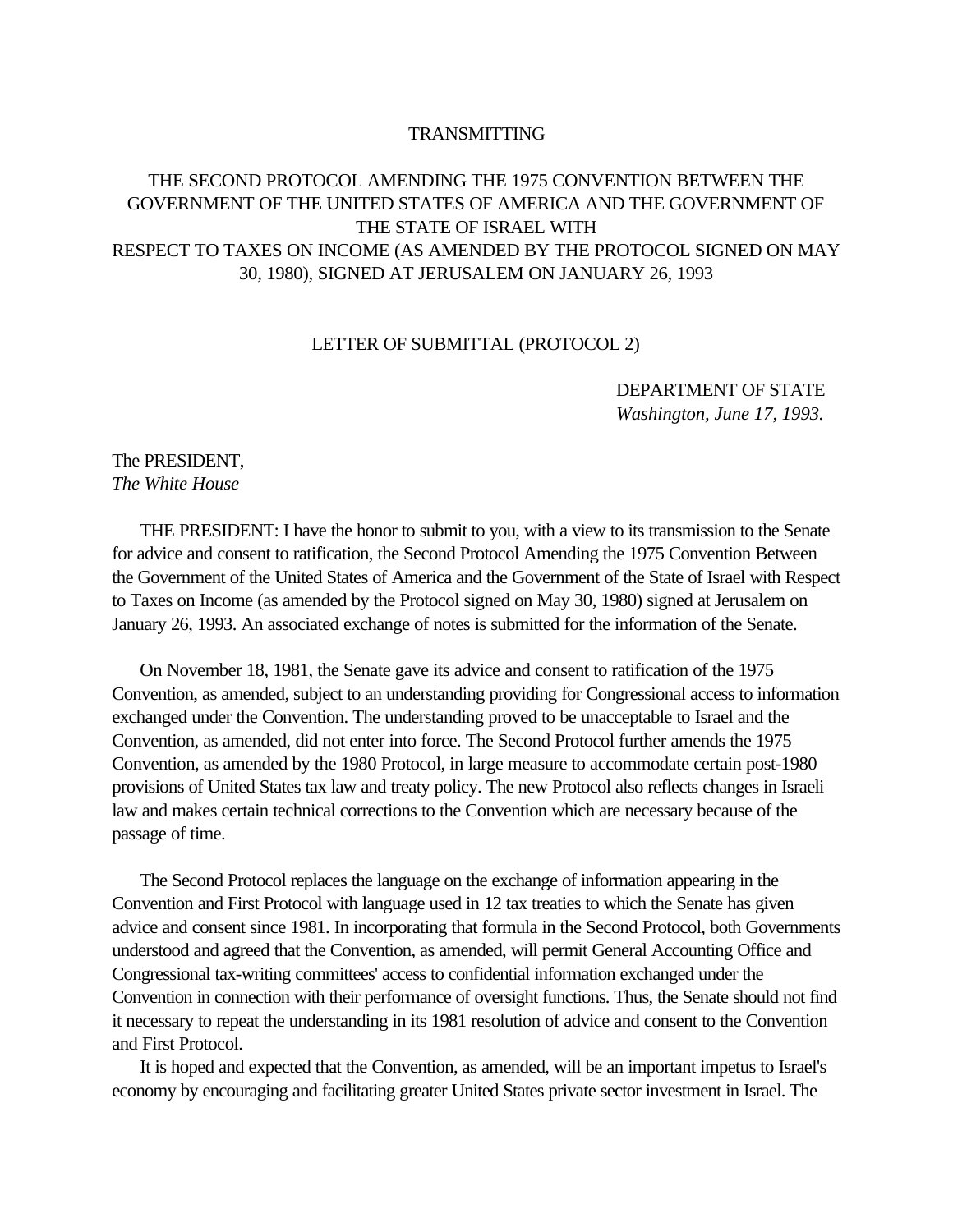Convention will establish a framework which we hope will contribute to the further expansion of economic relations between the two countries on a broader and reciprocal basis.

 Associated with the Protocol, but not forming an integral part of it, is an exchange of notes containing a number of understandings reached during the negotiation of the Protocol regarding its interpretation and application.

 Many of the changes effected by the Protocol are minor amendments or clarifications, and are not discussed in this report. Among the more significant amendments to the Convention is a provision to assure that dividends paid by non-taxable conduit entities, such as U.S. regulated investment companies and real estate investment trusts, will not receive unjustified treaty benefits. Likewise, the Protocol will amend the interest provisions of the Convention to deny treaty benefits to so-called "excess inclusions" with respect to a residual interest in a real estate mortgage investment conduit.

 The Convention will be amended to permit the application of branch taxes, which were introduced into U.S. law by the Tax Reform Act of 1986. Although Israel does not now impose such taxes, it has preserved the right in the Protocol to do so. Also consistent with the Tax Reform Act of 1986, the Convention will be amended to make clear that any income earned by a permanent establishment, the receipt of which is deferred until after the permanent establishment has ceased to exist, will be attributable to the permanent establishment.

 The Protocol will replace the limited anti-treaty-shopping rules in the Convention with modern, comprehensive rules to ensure that the benefits of the Convention are limited to residents of the two countries meeting certain standards designed to prevent residents of third countries from inappropriately using the Convention. Similar standards are found in other recent United States income tax conventions.

 The Convention will be amended to assure that the full U.S. taxing rights under the Foreign Investment in Real Property Tax Act of 1980 (FIRPTA) are preserved. The amended language also assures that Israel will be able, under the Convention, to exercise the same taxing rights in respect of real property gains as the United States.

 The Convention allows relatively high withholding taxes at source on interest payments. The new Protocol, however, provides an election for the interest recipient to be taxed on interest income by the source country on a net basis. In addition, the Contracting States agree to consult to determine whether it would be appropriate to amend the Convention in response to changes in tax laws or treaty policies of one of the States and to endeavor to make the necessary amendments to the Convention.

 The new Protocol contains a number of minor amendments and clarifications including the following: the coverage of the non-discrimination protection will be broadened to include state and local taxes as well as national taxes; the residence rules will be modified, consistent with recent U.S. treaties, to clarify the residence, for purposes of the Convention, of U.S. citizens and green card holders who reside in third countries; and the "saving clause", under which the United States reserves its statutory taxation rights with respect to its citizens and residents, will be extended to include former citizens who have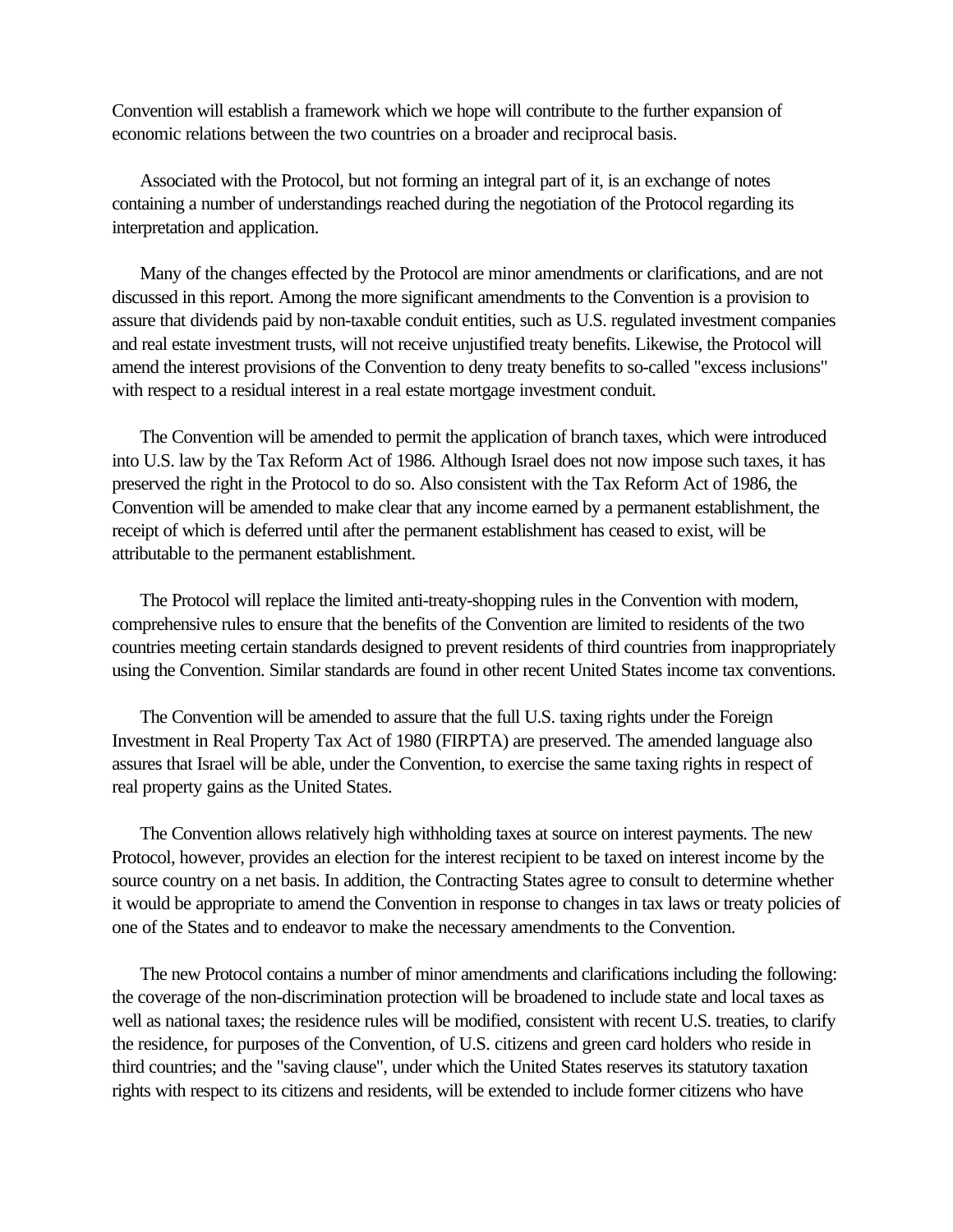expatriated for tax avoidance purposes. The Protocol will also clarify the relationships between statutory source rules and those in the Convention for determining the foreign tax credit under the Convention.

 The Convention and the two amending Protocols will enter into force after the expiration of 30 days following the date on which instruments of ratification have been exchanged. The provisions concerning taxes on dividends, interest and royalties will take effect on the first day of the second month following the exchange of instruments of ratification, and provisions concerning other taxes will take effect retroactively to the beginning of the year in which it enters into force if the entry into force takes place within the first half of the year. If entry into force occurs during the second half of the year, the Convention, as amended, will have effect for taxable years beginning on or after January 1 following the exchange of instruments of ratification.

 A technical memorandum explaining in detail the provisions of the Second Protocol will be prepared by the Department of the Treasury and will be submitted separately to the Senate Committee on Foreign Relations.

<span id="page-45-0"></span> The Department of the Treasury and the Department of State cooperated in the negotiation of the Second Protocol. It has the full approval of both Departments.

Respectfully submitted,

WARREN CHRISTOPHER.

Enclosures: As stated.

# LETTER OF TRANSMITTAL (PROTOCOL 2)

### THE WHITE HOUSE, *October 19, 1993.*

*To the Senate of the United States:*

 I transmit herewith for the advice and consent of the Senate to ratification the Second Protocol Amending the Convention Between the Government of the United States of America and the Government of the State of Israel with Respect to Taxes on Income, signed at Washington on November 20, 1975, as amended by the Protocol signed May 30, 1980. The Second Protocol was signed at Jerusalem on January 26, 1993. Also transmitted for the information of the Senate is an exchange of notes and the report of the Department of State with respect to the Protocol.

 The Second Protocol further amends the 1975 Convention, as amended by the 1980 Protocol, in large measure to accommodate certain post-1980 provisions of U.S. tax law and treaty policy. The new Protocol also reflects changes in Israeli law and makes certain technical corrections to the Convention that are necessary because of the passage of time. It will modernize tax relations between the two countries and will facilitate greater private sector U.S. investment in Israel.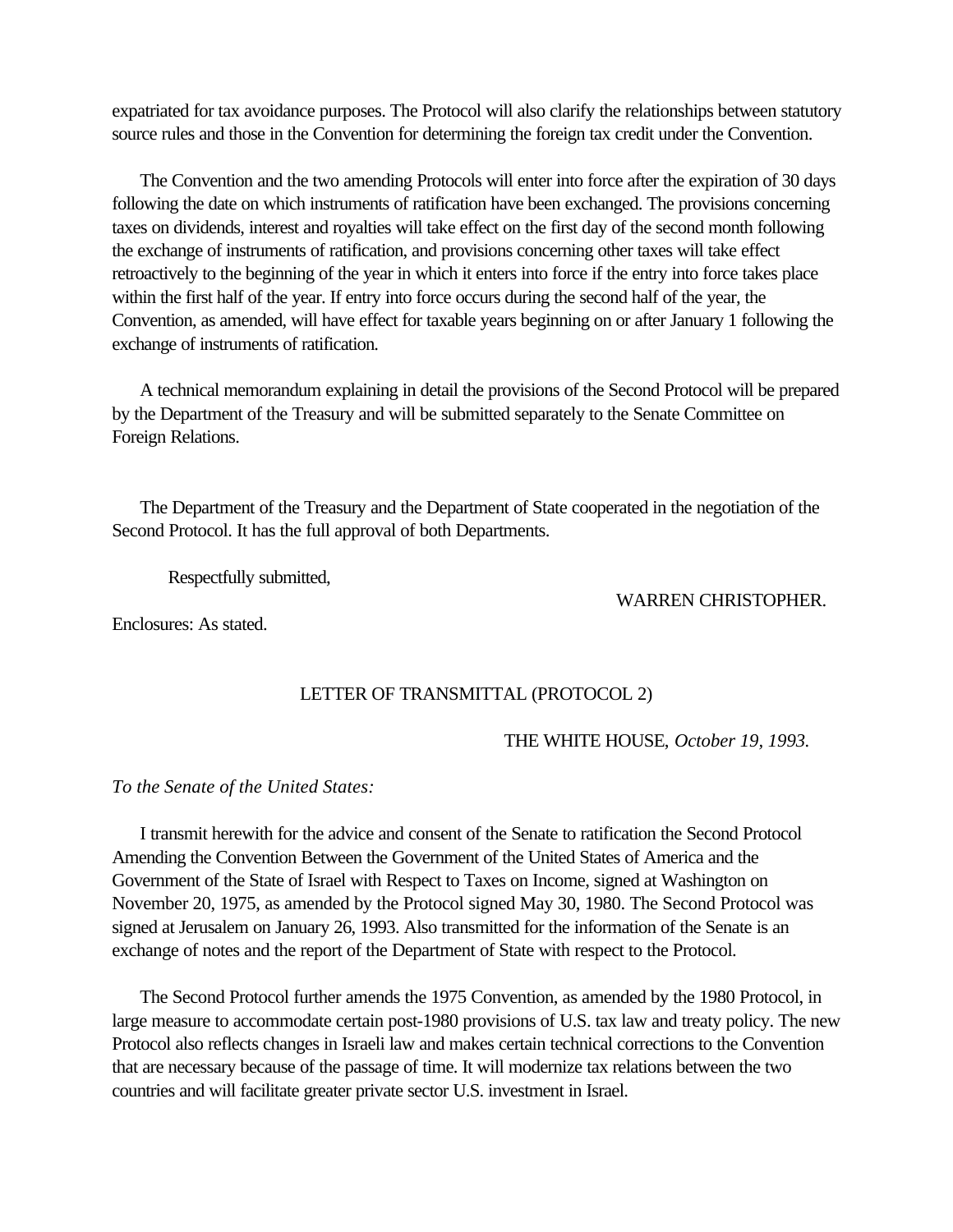<span id="page-46-0"></span> I recommend that the Senate give early and favorable consideration to the Protocol and give its advice and consent to ratification.

WILLIAM J. CLINTON

# SECOND PROTOCOL AMENDING THE CONVENTION BETWEEN THE GOVERNMENT OF THE UNITED STATES OF AMERICA AND THE GOVERNMENT OF THE STATE OF ISRAEL WITH RESPECT TO TAXES ON INCOME SIGNED ON NOVEMBER 20, 1975, AS AMENDED BY THE PROTOCOL SIGNED ON MAY 30, 1980

 The Government of the United States of America and the Government of the State of Israel, desiring to conclude a second Protocol to amend the Convention with respect to taxes on income signed on November 20, 1975, as amended by the Protocol signed on May 30, 1980 (hereinafter referred to as the "Convention") have agreed as follows:

### ARTICLE I

 1. In subparagraph (a) of paragraph (1) of Article 1 (Taxes Covered) of the Convention, the words "Internal Revenue Code" shall be deleted and replaced by the following: "Internal Revenue Code of 1986 (but excluding social security taxes)".

 2. Subparagraph (b) of paragraph (l) of Article 1 (Taxes Covered) of the Convention shall be deleted and replaced by the following:

"(b) In the case of Israel, taxes imposed by the Israeli Income Tax Ordinance, by the Land Appreciation Tax Law, by the Income Tax Law (Adjustments for Inflation), and other taxes on income administered by the Government of Israel (including, but not limited to, the profit tax on banking institutions and insurance companies and the income tax component of a compulsory loan)."

 3. Paragraph (3) of Article 1 (Taxes Covered) of the Convention shall be deleted and replaced by the following:

 "(3) For the purposes of Article 27 (Nondiscrimination), this Convention shall apply to taxes of every kind imposed by a Contracting State, or a state or a political subdivision thereof."

#### ARTICLE II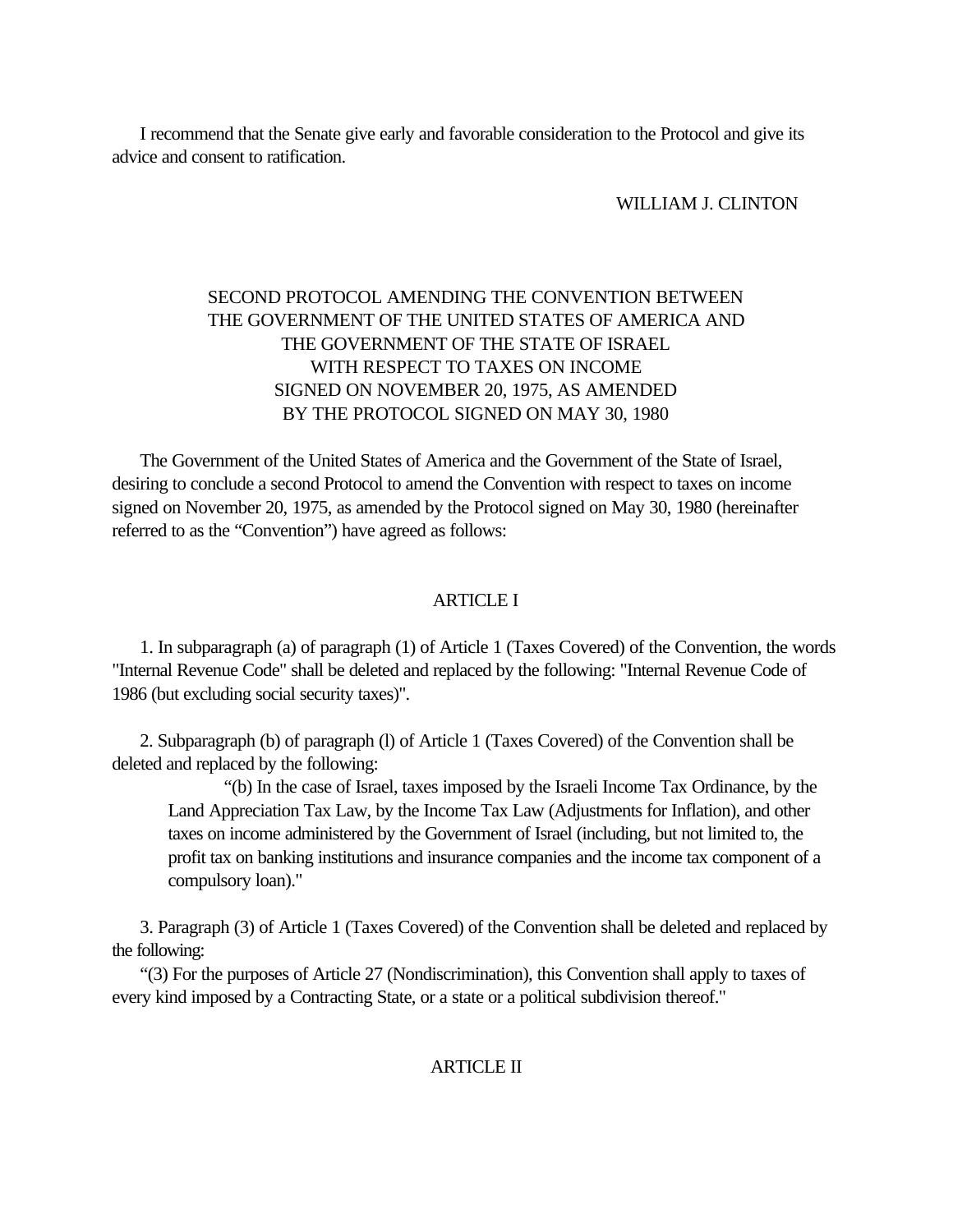1. A new subparagraph (c) shall be added to paragraph (1) of Article 3 (Fiscal Residence) of the Convention, as follows:

"(c) For purposes of subparagraph (b), a United States citizen or an alien admitted to the United States for permanent residence (a green card holder) who is not a resident of Israel under subparagraph (a), is a resident of the United States only if the individual has a substantial presence, permanent home or habitual abode in the United States. If such individual is a resident of Israel under subparagraph (a), he shall be considered a resident of both Contracting States and his residence for purposes of the Convention shall be determined under paragraph (2)."

 2. In subparagraph (a) of paragraph (2) of Article 3 (Fiscal Residence) of the Convention, the phrase (as defined in section 9 (16) of the Israeli Income Tax Ordinance), his center of vital interests shall be deemed to be in Israel." shall be deleted and replaced by the following: "(as defined in section 35 of the Israeli Income Tax Ordinance), his center of vital interests shall be deemed to be in Israel;".

 3. Paragraph (3) of Article 3 (Fiscal Residence) of the Convention shall be deleted and replaced by the following:

 "(3) Where, by reason of the provisions of paragraph (1), a person other than an individual is a resident of both Contracting States, the competent authorities of the Contracting States shall endeavor to settle the question by mutual agreement and determine the mode of application of the Convention to such person. Until the competent authorities make such a determination, the person shall not be treated as a resident of either Contracting State except for purposes of Article 26 (Relief from Double Taxation), Article 27 (Nondiscrimination) and Article 31 (Entry Into Force) and for purposes of payments by such person covered by paragraph (2) of Article 12 (Dividends), paragraphs (2) and (3) of Article 13 (Interest) and paragraph (1)(b) of Article 14 (Royalties).'

### ARTICLE III

 1. The last sentence of paragraph (6) of Article 4 (Source of Income) of the Convention shall be deleted and replaced by the following:

"Notwithstanding the preceding sentence, gains derived by a resident of one Contracting State from the sale, exchange or other disposition of Stock in a corporation of the other Contracting State to which paragraph (l)(e) of Article 15 (Capital Gains) applies shall be deemed to arise in that other State."

 2. The last Sentence of paragraph (7) of Article 4 (Source of Income) of the Convention shall be deleted and replaced by the following:

"Notwithstanding the preceding provisions of this paragraph, remuneration described in Article 22 (Governmental Functions) and payments described in Article 21 (Social Security Payments) paid:

(a) from the public funds of a Contracting State or a political subdivision or local authority thereof,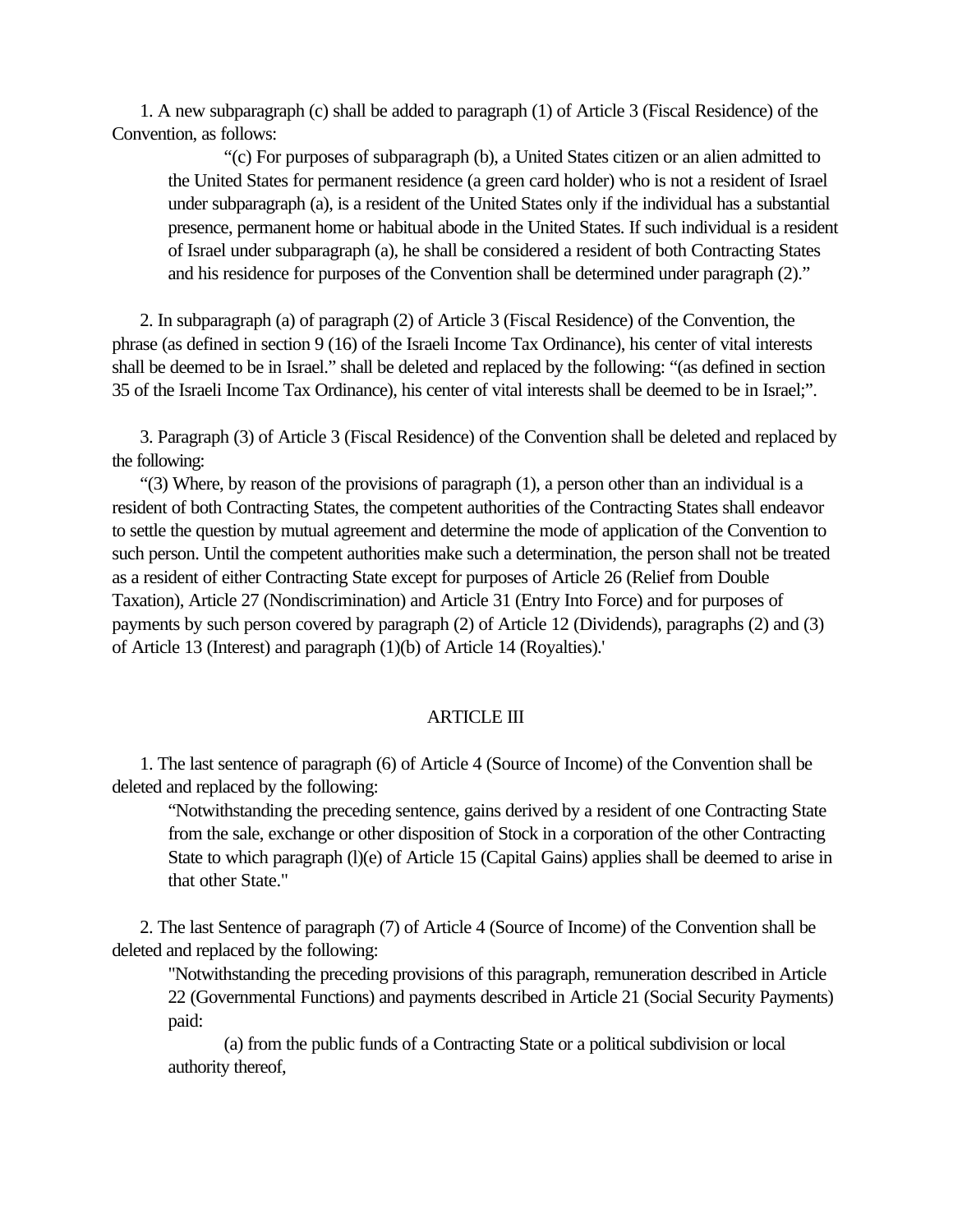(b) by a corporation wholly owned by a Contracting State or a political subdivision or local authority thereof, which performs functions of a governmental nature, or

(c) by any other body which is treated for tax purposes in the same manner as the Contracting State, a political subdivision or local authority thereof, pursuant to the laws of that State, which performs functions of a governmental nature, shall be treated as income from sources within that Contracting State only."

#### ARTICLE IV

 In paragraph (5) of Article 5 (Permanent Establishment) of the Convention, the portion of the last sentence beginning with the words " unless the exercise" shall be deleted and replaced by the following: "unless the activities of such person are limited to those mentioned in paragraph (3), which, if exercised through a fixed place of business, would not make this fixed place of business a permanent establishment under the provisions of that paragraph."

#### ARTICLE V

 1. The following sentence shall be added at the end of paragraph (3) of Article 6 (General Rules of Taxation) of the Convention:

"for this purpose, the term "citizen" shall include a former citizen whose loss of citizenship had as one of its principal purposes the avoidance of tax, but only for a period of 10 years following such loss. For the application of this provision to a resident of a Contracting State, the competent authorities shall consult together on the purposes of such loss of citizenship."

 2. In subparagraph (a) of paragraph (4) of Article 6 (General Rules of Taxation) of the Convention, after the words "15-A (Charitable Contributions)," the following words shall be added: "paragraphs (2) and (3) of 20 (Private Pensions and Annuities) ,".

 3. At the end of paragraph (6) of Article 6 (General Rules of Taxation) of the Convention, the following words shall be added: "or during the first three months of the following year."

 4. Paragraph (7) of Article 6 (General Rules of Taxation) of the Convention shall be renumbered as paragraph (9), and the following paragraphs shall be inserted:

 "(7) In applying paragraph (8) of Article 4 (Source of Income), paragraphs (1) and (2) of Article 8 (Business Profits), paragraph (5) of Article 12 (Dividends), paragraph (5) of Article 13 (Interest), paragraph (3) of Article 14 (Royalties) and subparagraph (c) of paragraph (1) of Article 15 (Capital Gains) of the Convention, any income or gain attributable to a permanent establishment during its existence is taxable in the Contracting State where such permanent establishment is situated even if the receipt of the payments is deferred until such permanent establishment has ceased to exist.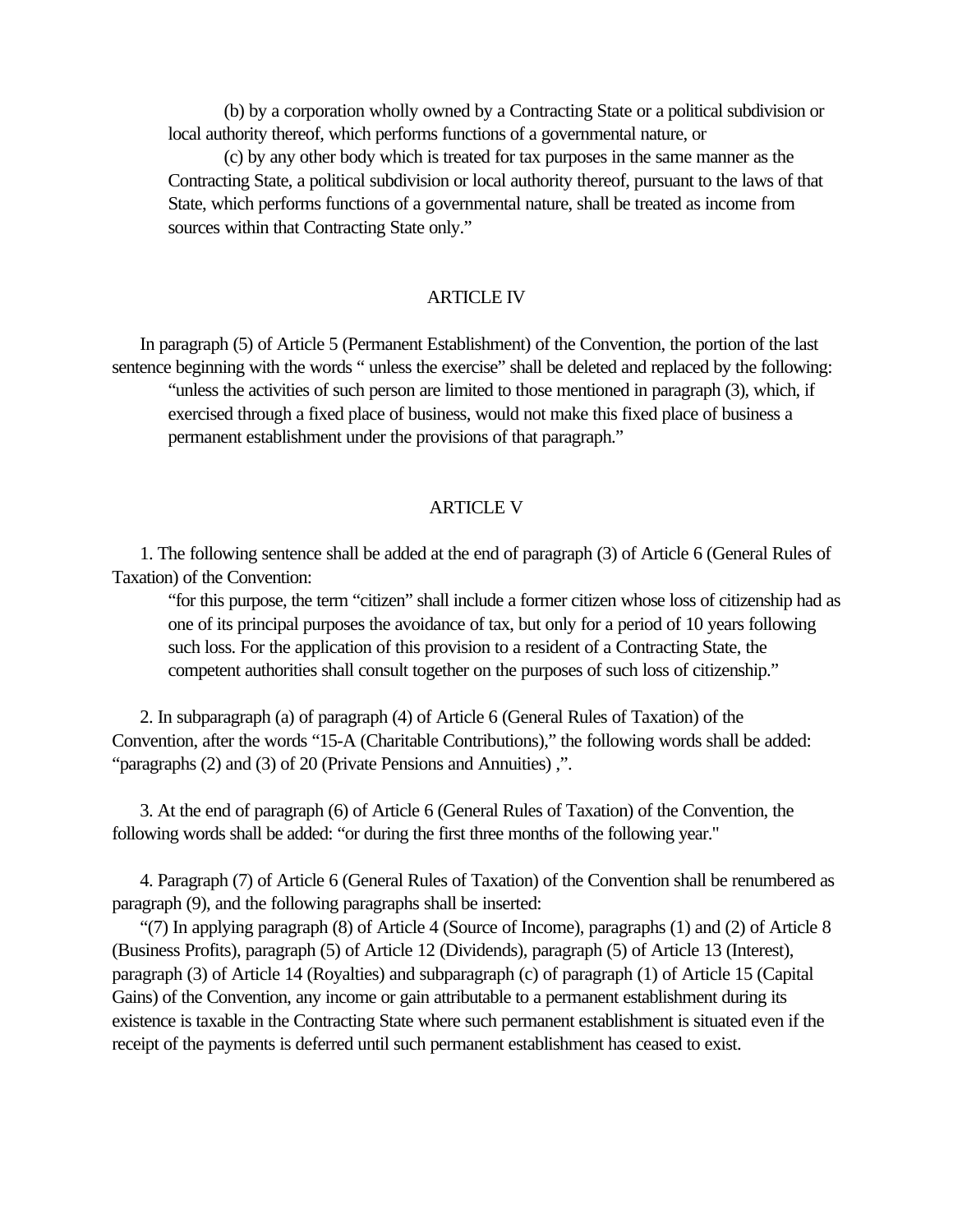(8) The appropriate authority of either Contracting State may request consultations with the appropriate authority of the other Contracting State to determine whether an amendment to the Convention is appropriate to respond to changes in the law or policy of either Contracting State. If these consultations determine that the effect of the Convention or its application have been unilaterally changed by reason of domestic legislation enacted by a Contracting State such that the balance of benefits provided by the Convention has been significantly altered, the authorities shall promptly endeavor to amend the Convention to restore an appropriate balance of benefits. In addition, if there are changes in treaty policy or the domestic law of a Contracting State which make it appropriate to amend the Convention, the authorities shall promptly consult to consider such amendments."

### ARTICLE VI

 Paragraph (3) of Article 7 (Income from Real Property) of the Convention shall be deleted and replaced by the following:

 "(3) (a) Gains derived by a resident of Israel from the alienation of a United States real property interest, or from the alienation of an interest in a partnership, trust or estate, to the extent attributable to a United States real property interest, may be taxed by the United States.

(b) Gains derived by a resident of the United States from the alienation of a comparable interest in real property in Israel may be taxed by Israel. For this purpose, a 'comparable interest in real property in Israel' includes rights in a legal entity, the disposition of which, under Israeli domestic law, is taxed as a disposition of rights in real property; rights in any other legal entity 50 percent or more of the market value of the assets of which consist directly or indirectly of immovable property situated in Israel; and rights in a partnership, trust or estate, to the extent that the gains from the disposition thereof are attributable to real property situated in Israel or to a comparable interest in real property in Israel."

### ARTICLE VII

 1. In subparagraph (b) of paragraph (2) of Article 12 (Dividends) of the Convention, the words "of either Contracting State" shall be inserted after "When a corporation".

 2. Paragraphs (3) and (4) of Article 12 (Dividends) of the Convention shall be renumbered as paragraphs (4) and (5), and the following shall be inserted as paragraph (3):

 "(3) (a) In the United States, subparagraph (b) of paragraph (2) shall not apply in the case of dividends paid by a United States Regulated Investment Company or Real Estate Investment Trust. Subparagraph (a) shall apply in the case of dividends paid by a Regulated Investment Company. In the case of dividends paid by a Real Estate Investment Trust, subparagraph (a) of paragraph (2) shall apply if the beneficial owner of the dividends is an individual holding a less than 10 percent interest in the Real Estate Investment Trust; otherwise the rate of tax applicable under United States domestic law shall apply.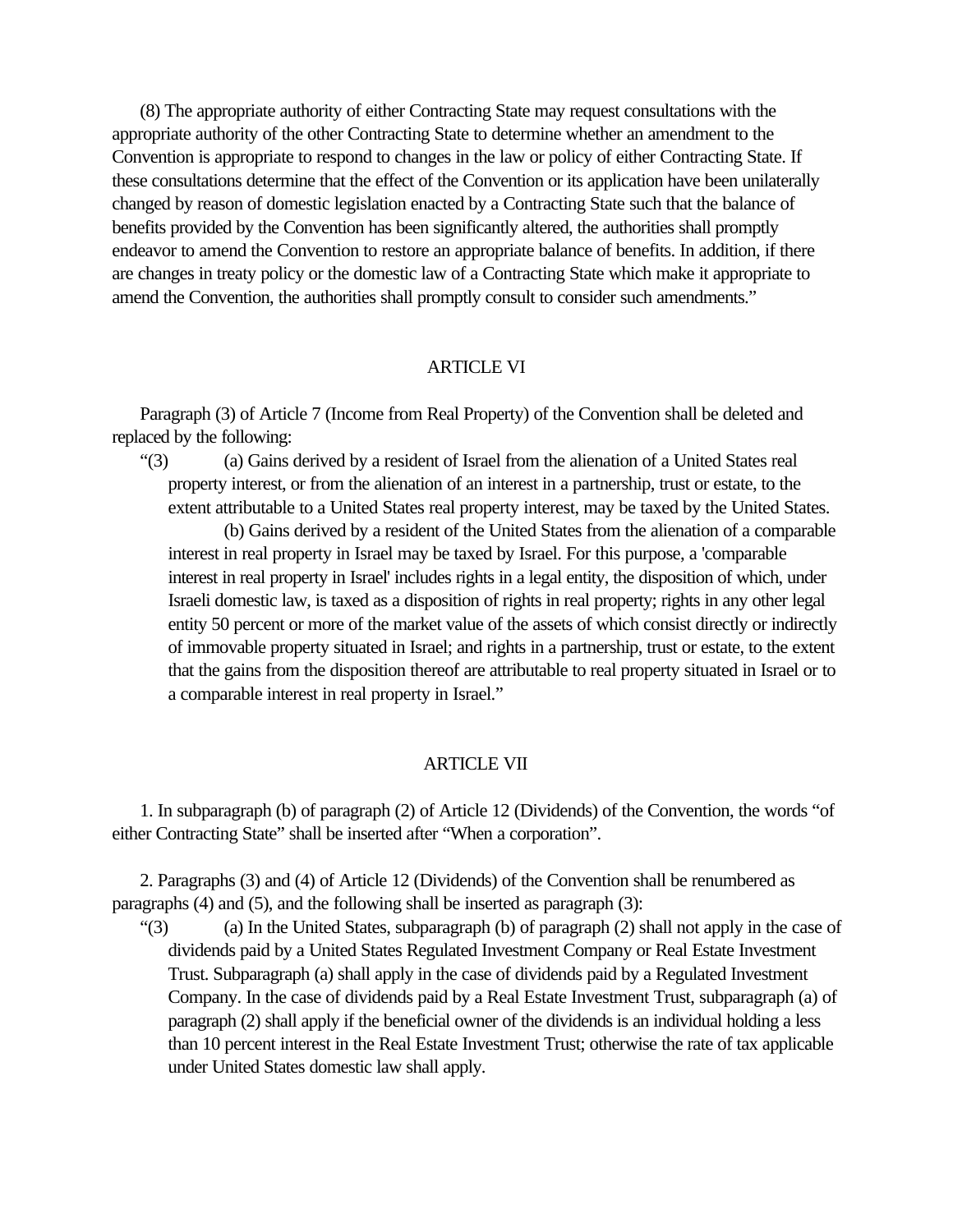(b) In Israel, paragraph (2) shall not apply to dividends paid by corporations the income of which is taxed in the manner described in sections 64 and 64A of the Israeli Income Tax Ordinance, or in a substantially similar manner. In such cases, the income shall be treated as if it were business profits from a permanent establishment taxable according to the rules of Article 8 (Business Profits)."

### ARTICLE VIII

 1. Paragraph (2) of Article 13 (Interest) of the Convention, shall be renumbered as subparagraph (a) of paragraph (2), and the following subparagraph shall be inserted:

"(b) A resident of a Contracting State may elect, in lieu of the tax that would be imposed under subparagraph (a), to be taxed on its interest income as if that income were industrial and commercial profits and were taxable under Article 8 (Business Profits). The competent authorities of each Contracting State may adopt reasonable rules for the determination and reporting of taxable income. Each competent authority may also adopt procedures to ensure that a person deriving interest income provides such books and records as are necessary to determine the proper amount of the tax."

2. A new paragraph (8) shall be added to Article 13 (Interest) of the Convention as follows:

 "(8) The provisions of paragraphs (2) and (3) shall not apply to an excess inclusion with respect to a residual interest in a real estate mortgage investment conduit."

### ARTICLE IX

The following new Article shall be added as Article 14-A (Branch Tax) of the Convention:

### "ARTICLE 14-A Branch Tax

 (1) A corporation which is a resident of a Contracting State may be subject in the other Contracting State to a tax in addition to the tax allowable under the other provisions of this Convention.

(2) (a) In the case of the United States, such tax may be imposed only on:

(i) the "dividend equivalent amount" of the profits of the corporation which are effectively connected (or treated as effectively connected) with the conduct of a trade or business in the United States and which are either attributable to a permanent establishment in the United States or are subject to tax in the United States under Article 7 (Income from Real Property) or Article 15 (Capital Gains) of this Convention; and

(ii) the excess, if any, of interest deductible in the United States in computing the profits of the corporation that are subject to tax in the United States and are either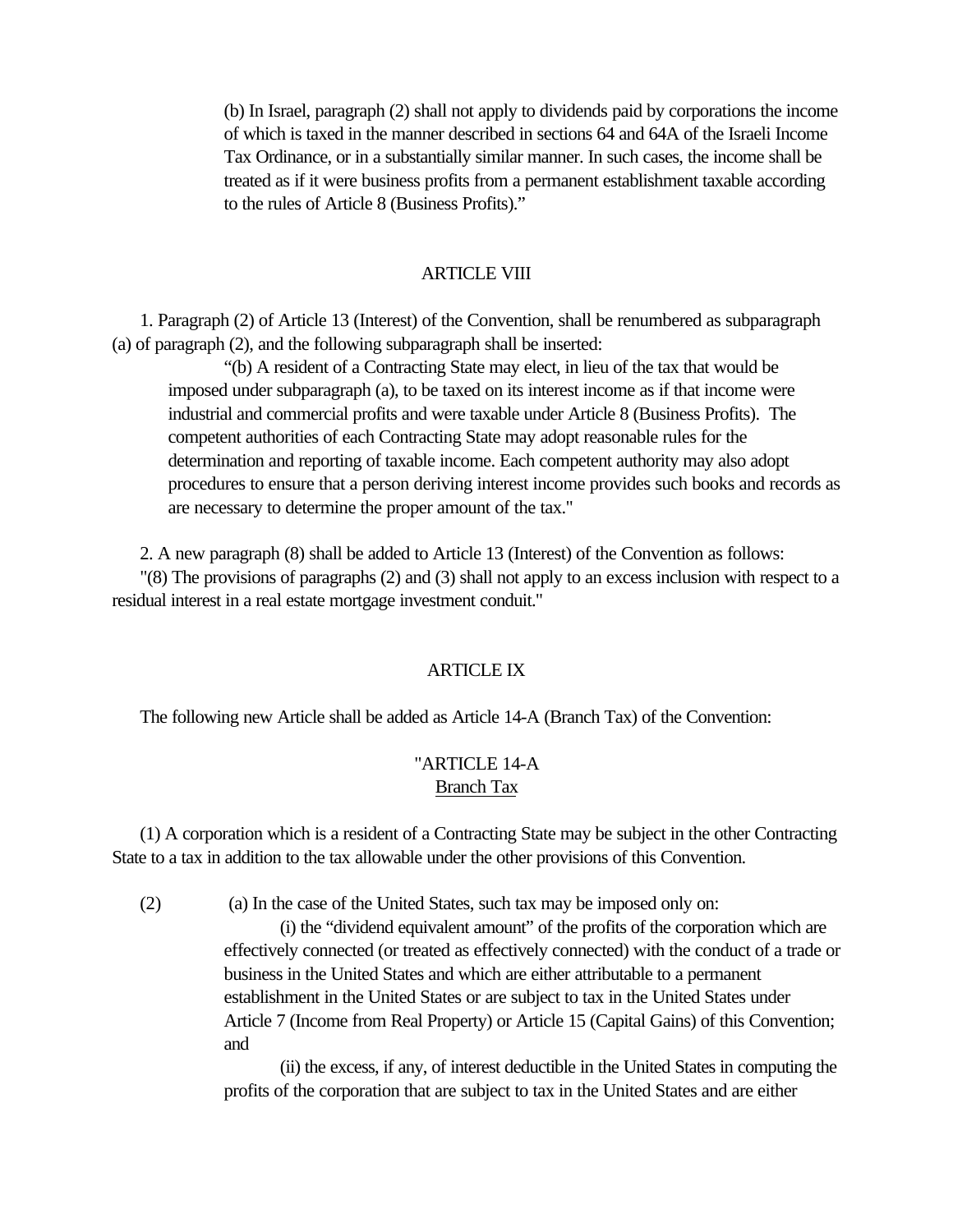attributable to a permanent establishment in the United States or are subject to tax in the United States under Article 7 (Income from Real Property) or Article 15 (Capital Gains) of this Convention, over the interest paid by or from the permanent establishment or trade or business in the United States.

(b) In the case of Israel such tax nay be imposed only on amounts sufficient to provide that a branch in Israel of a United States corporation (or a corporation of the United States otherwise taxable on net income in Israel) is taxed in a manner comparable to a similarly situated Israeli corporation and its United States shareholder.

 (3) (a) The taxes described in subparagraph (a) (i) of paragraph (2) shall not be imposed at a rate in excess of 12.5 percent.

(b) The taxes described in subparagraph (a) (ii) of paragraph (2) shall not be imposed at a rate in excess of 5 percent.

(c) The taxes described in subparagraph (b) of paragraph (2) shall not be imposed at rates in excess of the comparable rates imposed by the United States under subparagraphs (a) and (b) of this paragraph."

# ARTICLE X

 1. Subparagraph (a) of paragraph (1) of Article 15 (Capital Gains) of the Convention shall be deleted and replaced by the following:

"(a) The gain is subject to tax by that other Contracting State under the provisions of Article 7 (Income from Real Property),".

 2. Subparagraph (e) of paragraph (1) of Article 15 (Capital Gains). of the Convention shall be deleted and replaced with the following:

"(e) The gain is derived by a resident of a Contracting State from the sale, exchange or other disposition of stock in a corporation of the other Contracting State, but only if the resident of the first-mentioned Contracting State owned either directly or indirectly at any time within the 12- month period preceding such sale, exchange or other disposition, stock possessing 10 percent or more of the voting power of the corporation.

 3. The existing paragraph (2) of Article 15 (Capital Gains) of the Convention shall be renumbered as paragraph (3) and a new paragraph (2) shall be added as follows:

"(2) For the purpose of subparagraph (e) of paragraph  $(1)$ , if--

(a) The transferor and the transferee are companies resident in the same Contracting State:

(b) The transferor or the transferee owns, directly or indirectly, 80 percent or more of the voting rights and value of the other, or a company resident in the same Contracting State owns, directly or indirectly (through companies resident in the same Contracting State), 80 percent or more of the voting rights and value of both; and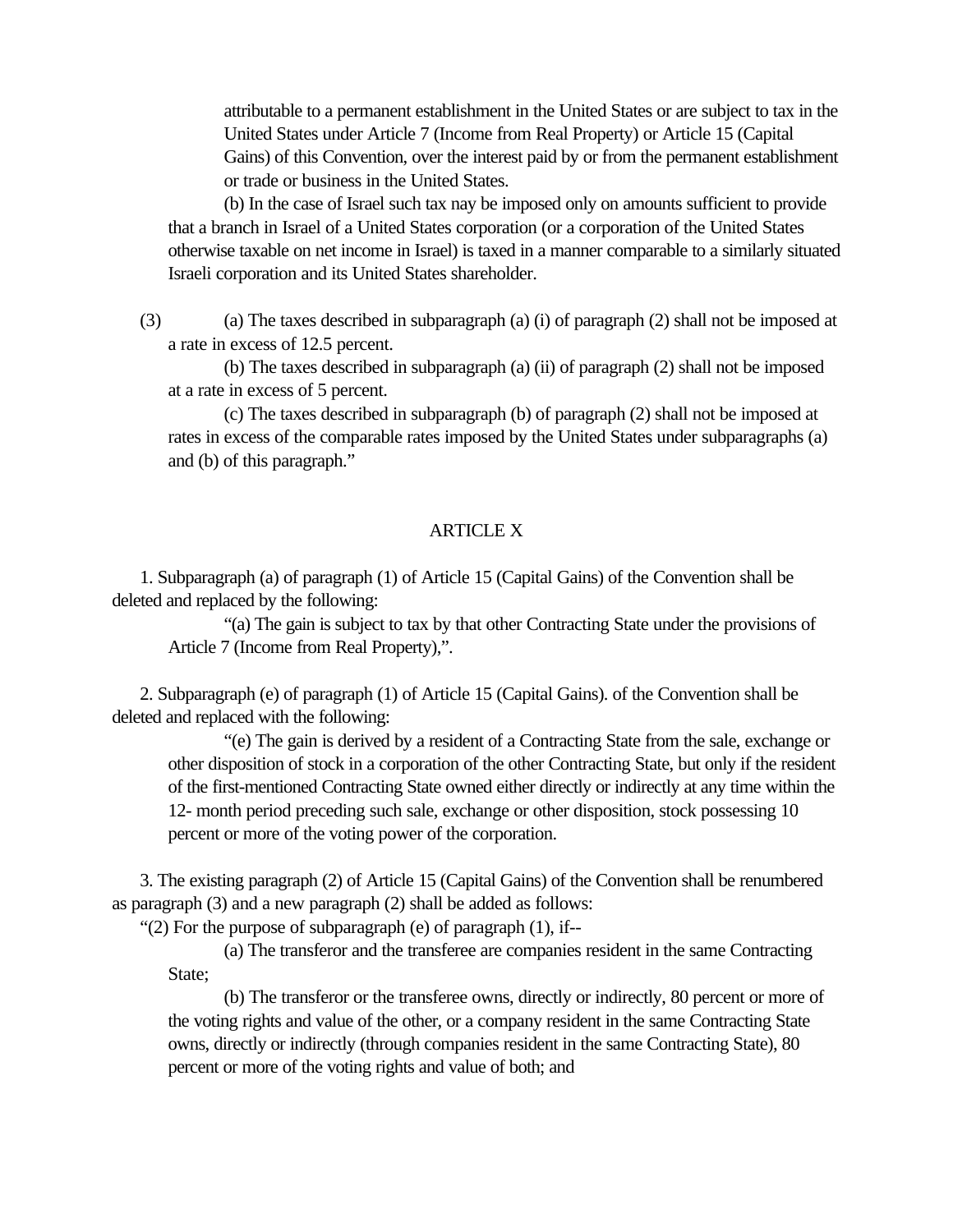(c) The transferee's basis in the asset (for purposes of determining gain on any subsequent disposition in the State in which it is resident) is determined, in whole or in part, by reference to the transferor's basis, then the amount of the gain taxable in that other Contracting State shall be limited to the value of cash or other property received by the transferor (not including stock in the transferee or another company resident in the first-mentioned Contracting State that owns directly or indirectly 80 percent or more of the voting rights and value of the transferee). This limitation on the amount of gain that may be taxed shall not apply if the Contracting State in which the transferor is resident subjects to tax a greater amount of gain; in such a case, the other Contracting State may tax the gain in accordance with its domestic law (applied consistently with this Convention). In all events, the other Contracting State may tax the gain in accordance with its domestic law (applied consistently with this Convention) at the time of any sale, exchange or other disposition not subject to the limitations of this paragraph (2)".

### ARTICLE XI

 The text of Article 22 (Governmental Functions) of the Convention shall be designated as paragraph (1) of Article 22 and new paragraphs (2) and (3) shall be added as follows:

 "(2) For the purposes of this Article, the term public funds of one of the Contracting States shall be deemed to mean the funds of:

(a) a Contracting State or a political subdivision or local authority thereof,

(b) a corporation wholly owned by a Contracting State or a political subdivision or local authority thereof, which performs functions of a governmental nature, or

(c) any other body which is treated for tax purposes in the same manner as the Contracting State, a political subdivision or local authority thereof, pursuant to the laws of that State, which performs functions of a governmental nature.

 (3) For the purposes of this Article, employment by a Contracting State shall be deemed to include employment by any entity enumerated in subparagraphs (a), (b) or (c) of paragraph (2)."

#### ARTICLE XII

 Article 25 (Investment or Holding Companies) of the Convention shall be deleted and replaced with the following:

# "ARTICLE 25 Limitation on Benefits

 1. A person that is a resident of a Contracting State and derives income from sources within the other Contracting State shall not be entitled, in that other Contracting State, to the benefits of this Convention if: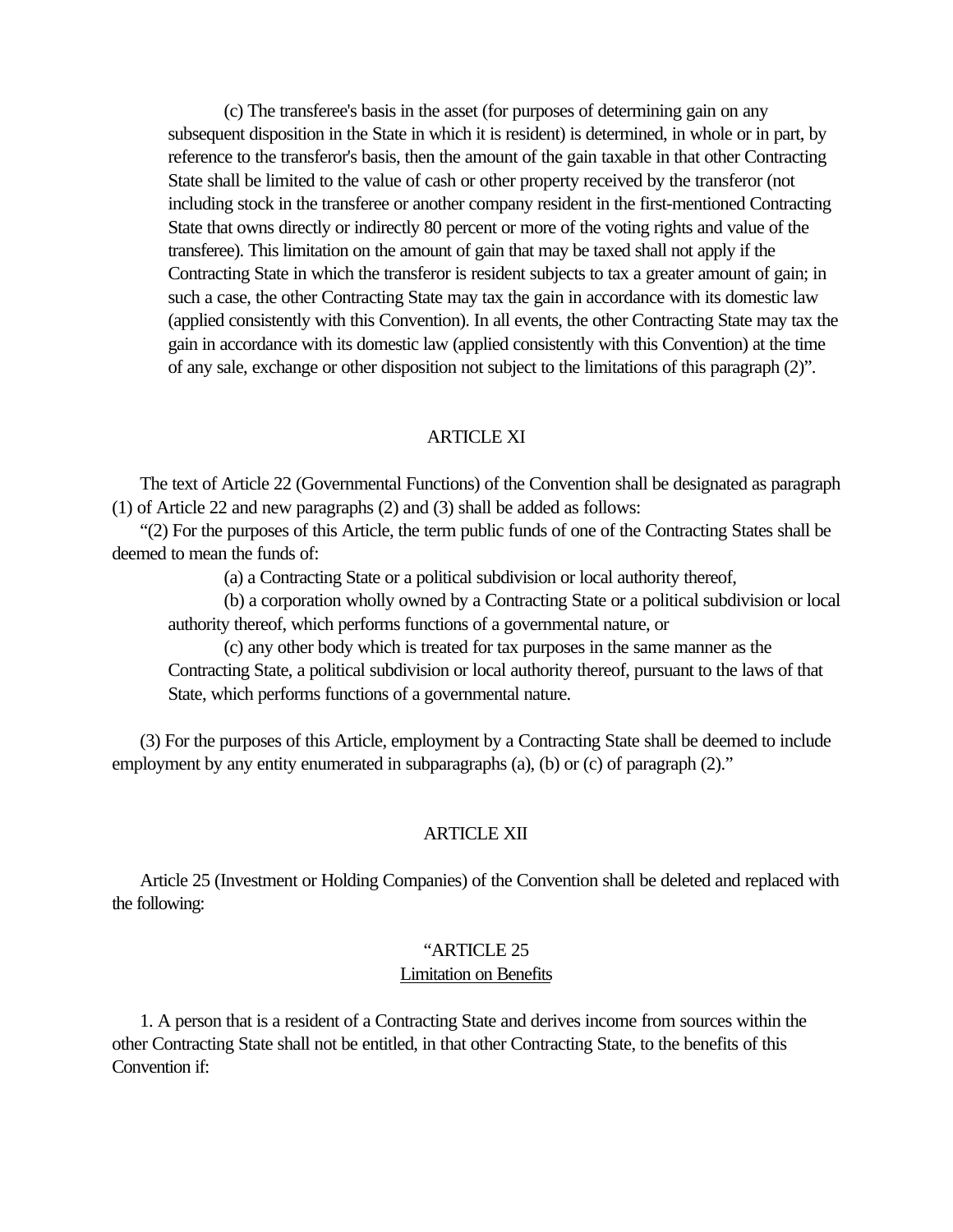(a) 50 percent or more of the beneficial interest in such person (or in the case of a company, 50 percent or more of the voting power or value of the company's stock) is owned, directly or indirectly, by any combination of one or more individuals who are not residents of a Contracting State and who are not citizens of a Contracting State taxable in that Contracting State on income derived outside that Contracting State; or

(b) 50 percent or more of the gross income of such person is used in substantial part, directly or indirectly, to meet liabilities (including liabilities for interest or royalties) to persons who are residents of a State other than a Contracting State, and who are not citizens of a Contracting State taxable in that Contracting State on income derived outside that Contracting State.

 2. If a company is a resident of a Contracting State and there is outstanding a class of stock of that company or of another company that controls that company, and that class of stock entitles its holders, by a dividend distribution or by any other means, to a disproportionately high share of the income derived in the other Contracting State from certain assets that are located in that other Contracting State or from activities that are performed there, and 50 percent or more of the shares of that class of stock are owned, directly or indirectly, by any individual or combination of individuals who are neither residents of a Contracting State nor citizens of a Contracting State who are subject to tax in that Contracting State on income derived outside that Contracting State, then the benefits of this Convention will not apply with respect to any income that is attributable to those assets or activities.

 3. The provisions of paragraphs (1) and (2) shall not apply if the person deriving the income is one of the following:

(a) an individual;

(b) an entity described in subparagraphs (a), (b) or (c) of paragraph (2) of Article 22 (Governmental Functions);

(c) engaged in the active conduct of a trade or business in the first-mentioned Contracting State (other than the business of making or managing investments, unless these activities are banking or insurance activities carried on by a bank or insurance company), and the income derived from the other Contracting State is derived in connection with, or is incidental to, that trade or business;

(d) a company in whose principal class of shares there is substantial and regular trading on a recognized stock exchange; or

(e) an entity that is a not-for-profit organization and that, by virtue of that status, is generally exempt from income taxation in its Contracting State of residence, provided that more than half of the beneficiaries, members or participants, if any, in such organization are persons that are entitled, under this Article, to the benefits of this Convention.

 4. (a) A person that is not entitled to the benefits of the Convention pursuant to the preceding provisions of this Article may, nevertheless, be granted the benefits of the Convention if the competent authority of the State in which the income in question arises so determines.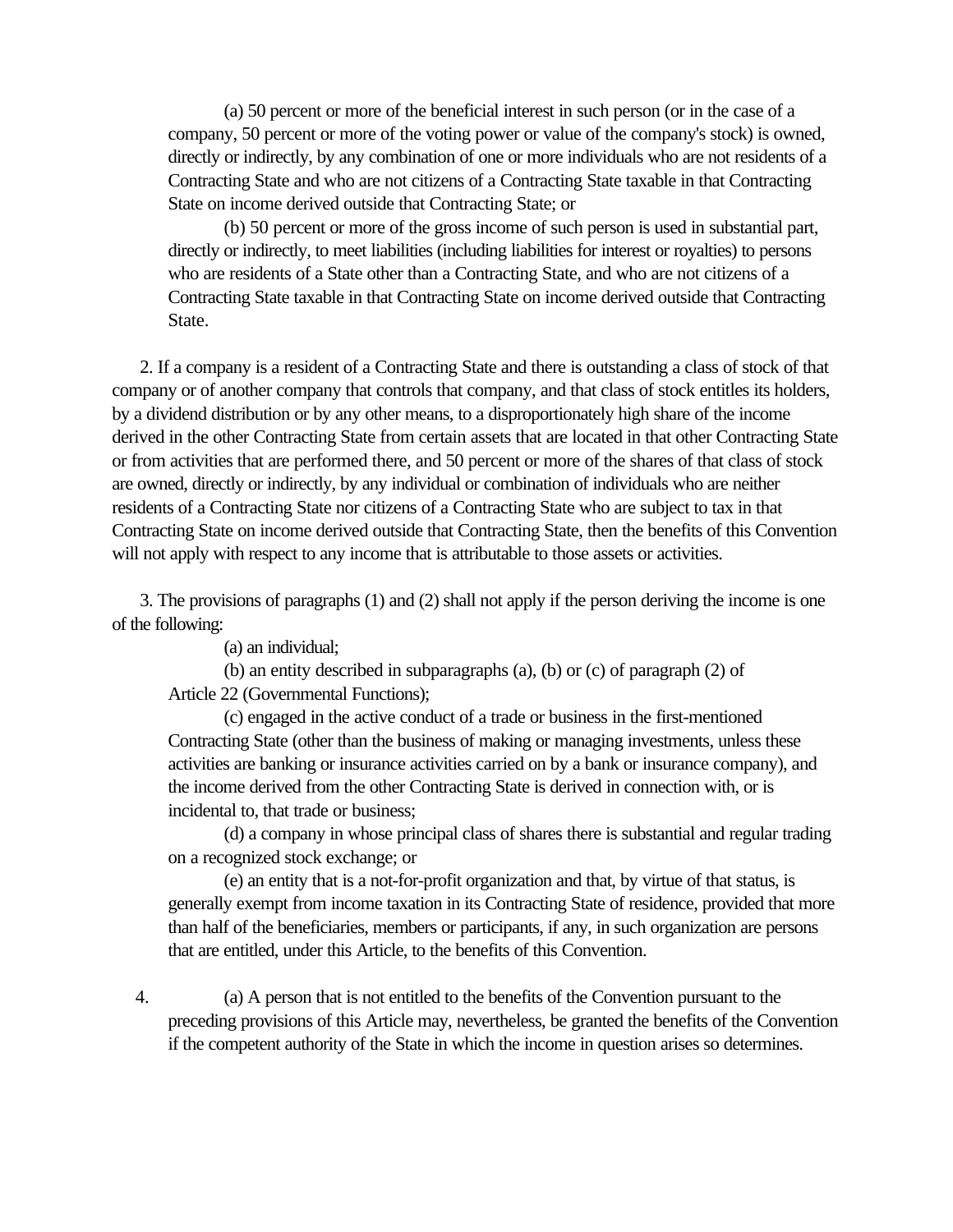(b) If one of the Contracting States proposes to deny benefits to a resident of the other Contracting State by reason of this Article, the competent authorities of the Contracting States shall, upon request of a competent authority, consult each other.

(c) The competent authorities of the Contracting States shall consult together with a view to developing a commonly agreed application of the provisions of this Article.

 5. For purposes of subparagraph (d) of paragraph (2), the term "recognized stock exchange" means:

(a) the NASDAQ System owned by the National Association of Securities Dealers, Inc. and any stock exchange registered with the Securities and Exchange Commission as a national securities exchange for purposes of the Securities Exchange Act of 1934;

(b) the Tel Aviv Stock Exchange and any other Israeli exchange that may be approved by the Minister of Finance; and

(c) any other stock exchange agreed upon by the competent authorities of the Contracting States."

### ARTICLE XIII

 1. Paragraph (2) of Article 26 (Relief from Double Taxation) of the Convention shall be deleted and replaced by the following:

"(2) Where a United States citizen is a resident of Israel--

(a) with respect to items of income that are exempt from United States tax, or that are subject to a reduced rate of United States tax when derived by a resident of Israel who is not a United States citizen, Israel shall allow as a credit against Israeli tax, subject to the provisions of Israeli tax law regarding credit for foreign tax, only the tax paid, if any, that the United States may impose under the provisions of this Convention, other than taxes that may be imposed solely by reason of citizenship under paragraph (3) of Article 6 (General Rules of Taxation);

(b) for purposes of computing United States tax, the United States shall allow as a credit against United States tax the income tax paid to Israel after the credit referred to in subparagraph (a); the credit so allowed shall not reduce that portion of the United States tax that is creditable against Israeli tax in accordance with subparagraph (a);

(c) for the exclusive purpose of relieving double taxation in the United States under subparagraph (b), items of income referred to in subparagraph (a) shall be deemed to arise in Israel to the extent necessary to avoid double taxation of such income under subparagraph (b)."

 2. In paragraph (3) of Article 26 (Relief from Double Taxation) of the Convention, the phrase "Israel shall allow" shall be deleted and replaced by the following: " in accordance with the provisions and subject to the limitations of the law of Israel (as it may be amended from time to time without changing the general principle hereof), Israel shall allow."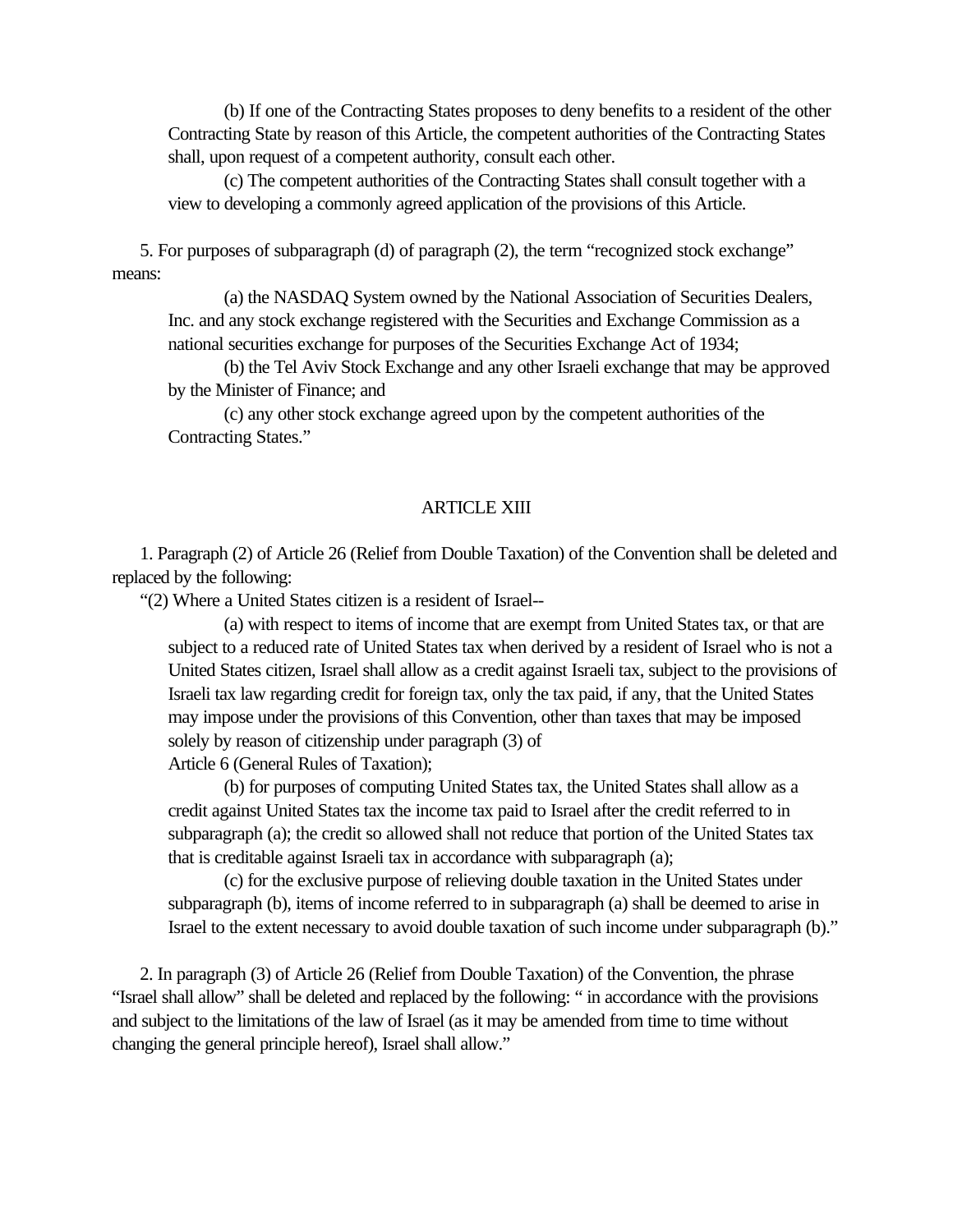3. A new paragraph (4) shall be added to Article 26 (Relief from Double Taxation) of the Convention as follows:

 "(4) Notwithstanding any other provision of this Convention, the source rule for income derived from the sale, exchange or other disposition of stock or of interests in an intangible set forth in Article 4 (Source of Income) shall apply for purposes of this Article. The other source rules set forth in Article 4 also shall apply for purposes of this Article to the extent not prohibited by the domestic law of the Contracting State that is providing relief from double taxation."

#### **ARTICLE XIV**

 1. Paragraph (1) of Article 27 (Nondiscrimination) of the Convention shall be deleted and replaced by the following:

 "(1) Citizens of a Contracting State shall not be subjected in the other Contracting State to any taxation or any requirement connected therewith which is other or more burdensome than the taxation and connected requirements to which citizens of that other State in the same circumstances are or may be subjected. This provision shall also apply to persons who are not residents of one or both of the Contracting States. However, for the purposes of United States tax, a United States citizen who is not a resident of the United States and an Israeli citizen who is not a resident of the United States are not in the same circumstances."

 2. A new paragraph (4) shall be added to Article 27 (Nondiscrimination) of the Convention as follows:

 "(4) Nothing in this Article shall be construed as preventing either Contracting State from imposing the tax described in Article 14A (Branch Tax)."

#### **ARTICLE XV**

 Paragraph (1) of Article 29 (Exchange of Information) of the Convention shall be deleted and replaced by the following:

 "(1) The competent authorities of the Contracting States shall exchange such information as is pertinent to carrying out the provisions of this Convention or preventing fraud or fiscal evasion in relation to the taxes which are the subject of this Convention. Any information so exchanged shall be treated as secret and shall not be disclosed to any persons or authorities other than those concerned with the assessment (including judicial determination), collection, or administration of the taxes which are the subject of the Convention."

#### ARTICLE XVI

 Subparagraph (b) of Article 31 (Entry Into Force) of the Convention shall be deleted and replaced by the following: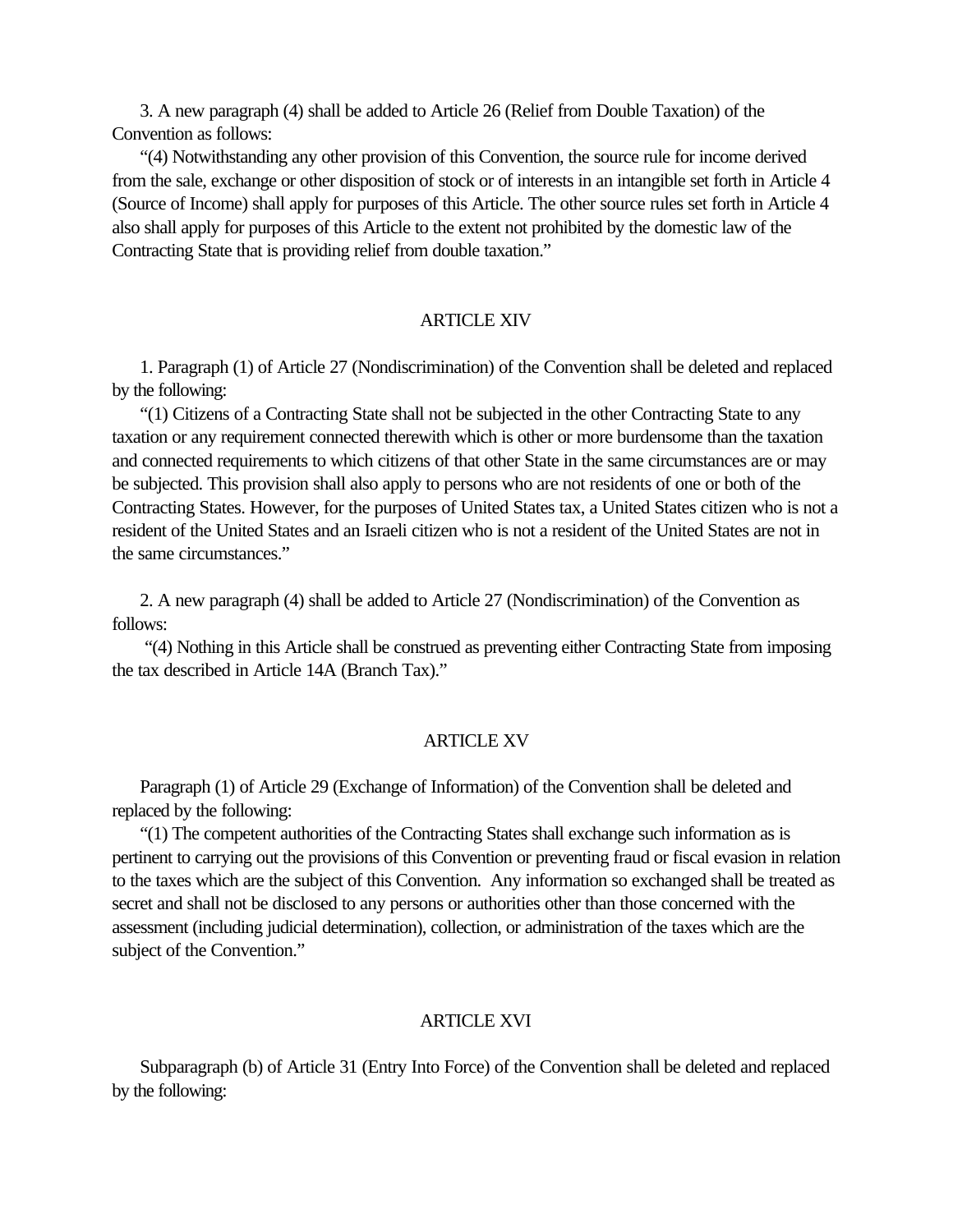"(b) As respects other Taxes:

(i) to taxable years beginning on or after January 1 of the year in which this Convention enters into force, if the Convention enters into force prior to July 1 of any calendar year; or

(ii) to taxable years beginning on or after January 1 of the year following the date on which this Convention enters into force, if the Convention enters into force after June 30 of any calendar year."

### ARTICLE XVII

 This protocol shall be ratified and instruments of ratification shall be exchanged as soon as possible. The Protocol shall enter into force 30 days after the date of the exchange of instruments of ratification, and shall have effect in accordance with Article 31 (Entry Into Force) of the Convention. Notwithstanding the second sentence of Article 31, for purposes only of applying Article 26 (Relief from Double Taxation) to years specified in subparagraph (b) of Article 31, the Convention shall be applied as if the penultimate sentence of paragraph (1) of Article 26 had entered into force on May 30, 1980.

<span id="page-56-0"></span> IN WITNESS WHEREOF, the undersigned, duly authorized thereto by their respective Governments have signed this Protocol.

 Done at Jerusalem, in duplicate, in the English and Hebrew languages, the two texts having equal authenticity, this *26* day of *January* 199*3.*

FOR THE GOVERNMENT OF FOR THE GOVERNMENT OF THE UNITED STATES OF AMERICA: THE STATE OF ISRAEL (s) William C. Harrop (s) Shimon Peres

### NOTES OF EXCHANGE (PROTOCOL 2)

Minister of Foreign Affairs Jerusalem, 26 January, 1993

His Excellency Mr. William C. Harrop Ambassador of the United States of America in Israel

 Excellency, I have the honour to refer to your Note of 26 January 1993 confirming the understandings stated in the Note and reached between our two governments. relating to the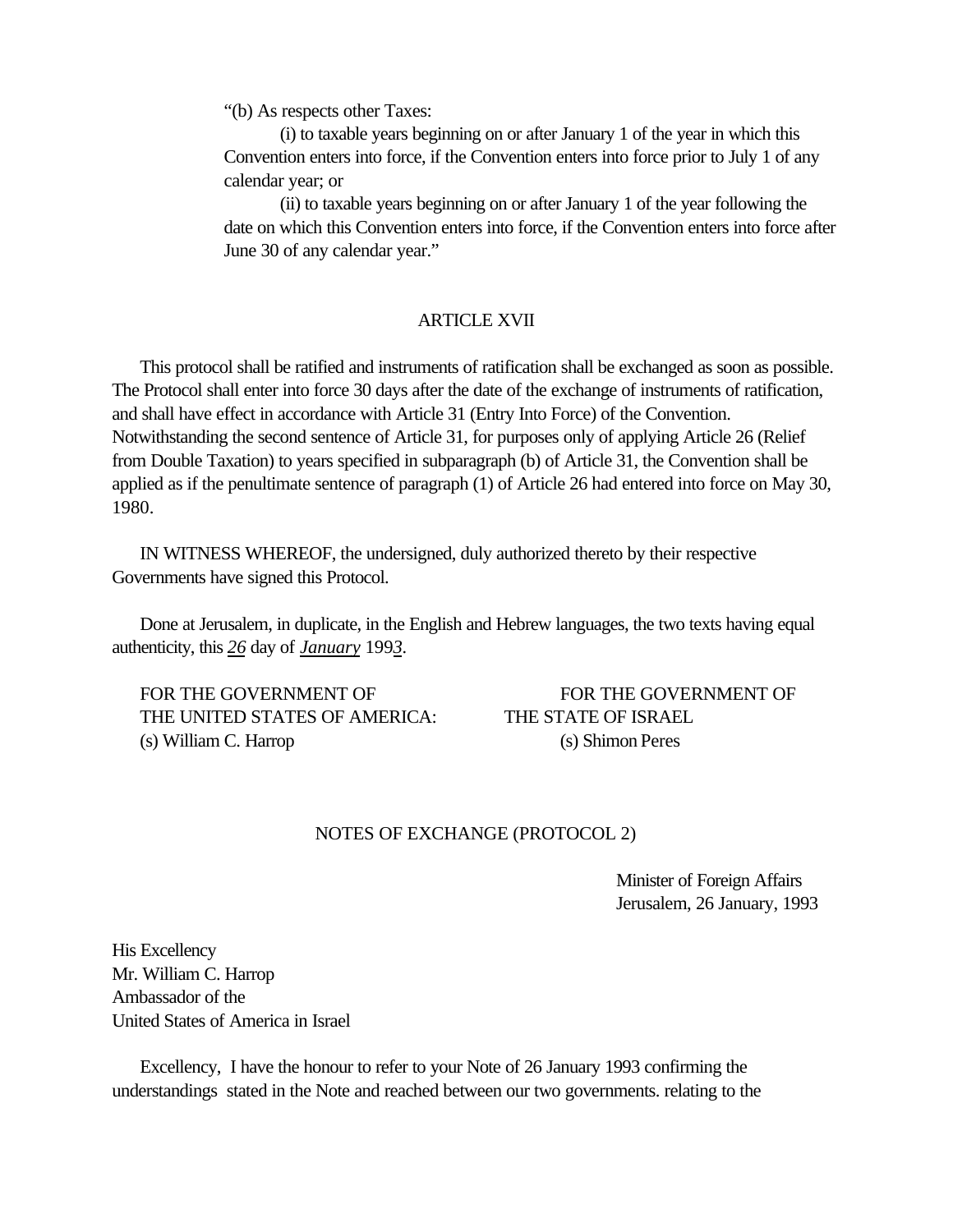Convention between the Government of the United States of America and the Government of the State of Israel with Respect to Taxes on Income, and the First and Second Protocols thereto, and to inform you of the Agreement of my Government to these understandings.

 These understandings constitute an agreement between our two Governments on this matter, which shall enter into force on the day of entry into force of the Convention between the Government of the United States of America and the Government of the State of Israel with respect to Taxes on Income and the First and Second Protocols thereto.

Accept, Excellency, the renewed assurances of my highest consideration.

(s) Shimon Peres

EMBASSY OF THE UNITED STATES OF AMERICA Tel Aviv January 26, 1993

His Excellency Shimon Peres, Minister of Foreign Affairs of the State of Israel, Jerusalem.

No. 020

 Excellency: I have the honor to refer to the Convention between the Government of the United States of America and the Government of the State of Israel with Respect to Taxes on Income, and the First and Second Protocols thereto, and to confirm certain understandings reached between the two Governments:

 1. In subparagraph (b) of paragraph (1) of Article 1 (Taxes Covered), the phrase "other taxes on income administered by the Government of Israel" is understood to include only taxes imposed solely under Israeli law.

 2. In paragraph (3) of Article 1 (Taxes Covered), the phrase "political subdivision thereof" is understood to include local authorities.

 3. In subparagraph (a)(ii) of paragraph (1) of. Article 3 (Fiscal Residence), the term "person... resident in Israel" is understood to include persons on whom taxes are imposed by Israel pursuant to the Income Tax Ordinance on income from sources outside of Israel by virtue of their being Israeli citizens.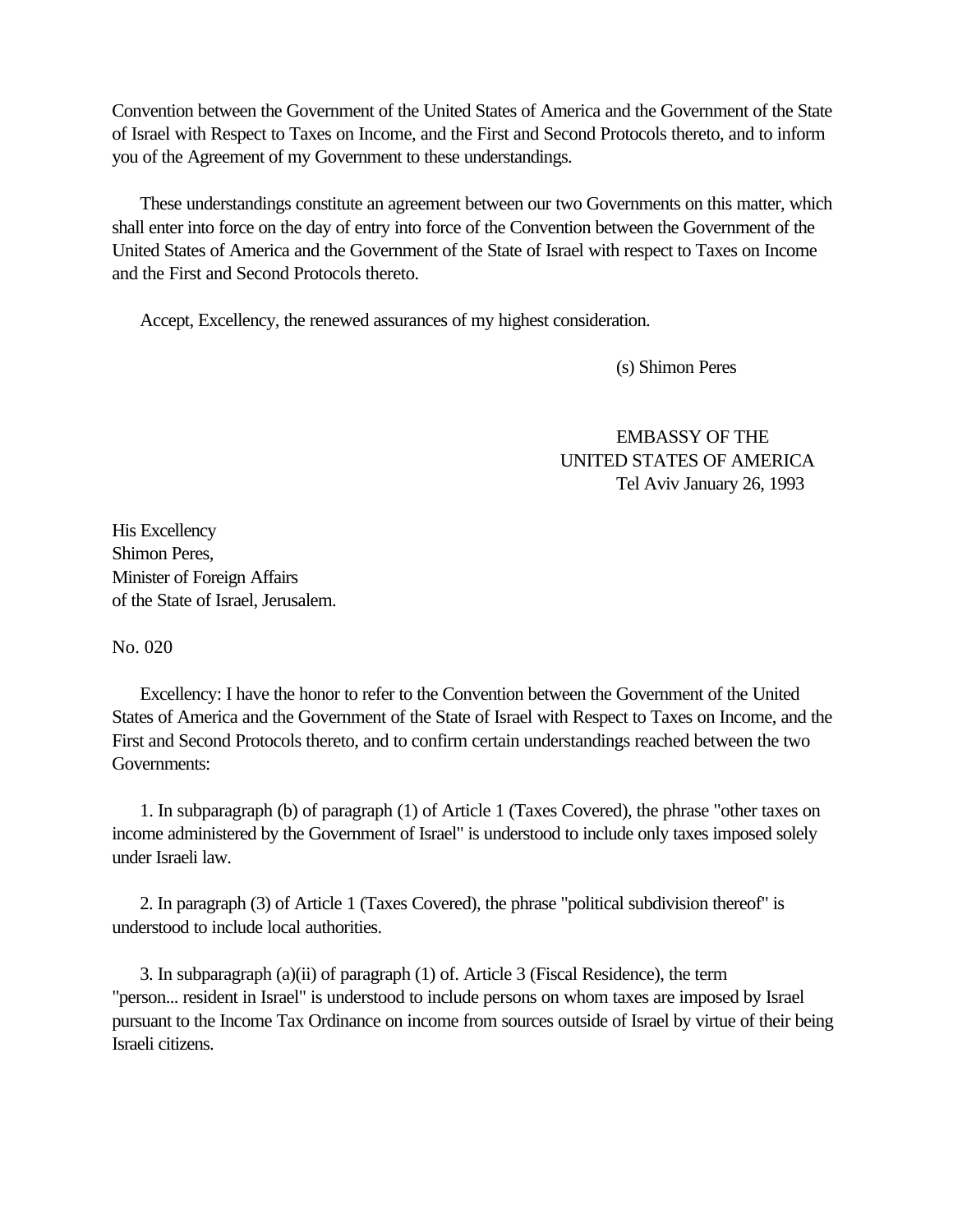4. In paragraph (3) of Article 3 (Fiscal Residence), it is understood that when one of the provisions of the Convention cited in the paragraph is operative, all other provision of the Convention necessary to apply the cited provision in the manner intended also will be operative. For instance, if a dual resident makes a dividend payment subject to paragraph (2) of Article 12 (Dividends), other articles of the Convention, such as Article 4 (Source of Income), will apply to the extent necessary to ensure proper treatment according to this Convention.

 5. In applying the last sentence of paragraph (6) of Article 4 (Source of Income), it is understood that section 865(h) of the United States Internal Revenue Code may apply to require a taxpayer to determine the foreign tax credit separately with respect to the United States tax on gain from the sale of stock in an Israeli corporation to which the source rule in that sentence applies.

 6. It is agreed that if the United States hereafter alters its policy regarding the provision of a tax sparing credit, or if the United States reaches agreement on the provision of a tax sparing credit with any other country, the Convention shall be promptly amended to incorporate such a provision.

 7. Paragraph (8) of Article 6 (General Rules of Taxation) recognizes that future changes in the law or domestic policy of either Contracting State may make it appropriate to amend the Convention. Examples of changes that may justify amendment are understood to include, but are not limited to, the following:

> (i) the decision by one Contracting State to extend favorable treaty benefits to a third country (such as a liberalization of the double taxation relief provided by foreign tax credits) so that the other Contracting State would be justified in requesting similar benefits under this Convention; and

> (ii) changes in the domestic law of one Contracting State (such as integration of corporate and individual taxation) so that either that Contracting State or the other Contracting State could reasonably be requested to extend benefits under this Convention similar to benefits granted under treaties of that Contracting State with other countries.

It also is understood that the parties will consult about possible amendments to the Convention in the event that one Contracting State adopts domestic rules that treat expenses incurred within that Contracting State more favorably than expenses incurred in the other Contracting State, so long as the Free Trade Area Agreement between the United States and Israel is in force.

 8. In paragraph (2) of Article 10 (Grants), it is understood that a grant shall not be considered to be "taxed by Israel" solely by reason of the fact that the grant is not included for Israeli income tax purposes in the basis of stock or assets.

 9. In subparagraph (b) of paragraph (3) of Article 12 (Dividends), it is understood that there are several different ways in which an Israeli corporation may be taxable in a "pass-through" manner such that its income would be included within the scope of the subparagraph. For instance, the corporation may be exempt from tax, the shareholders may be taxable on their pro rata shares of the corporation's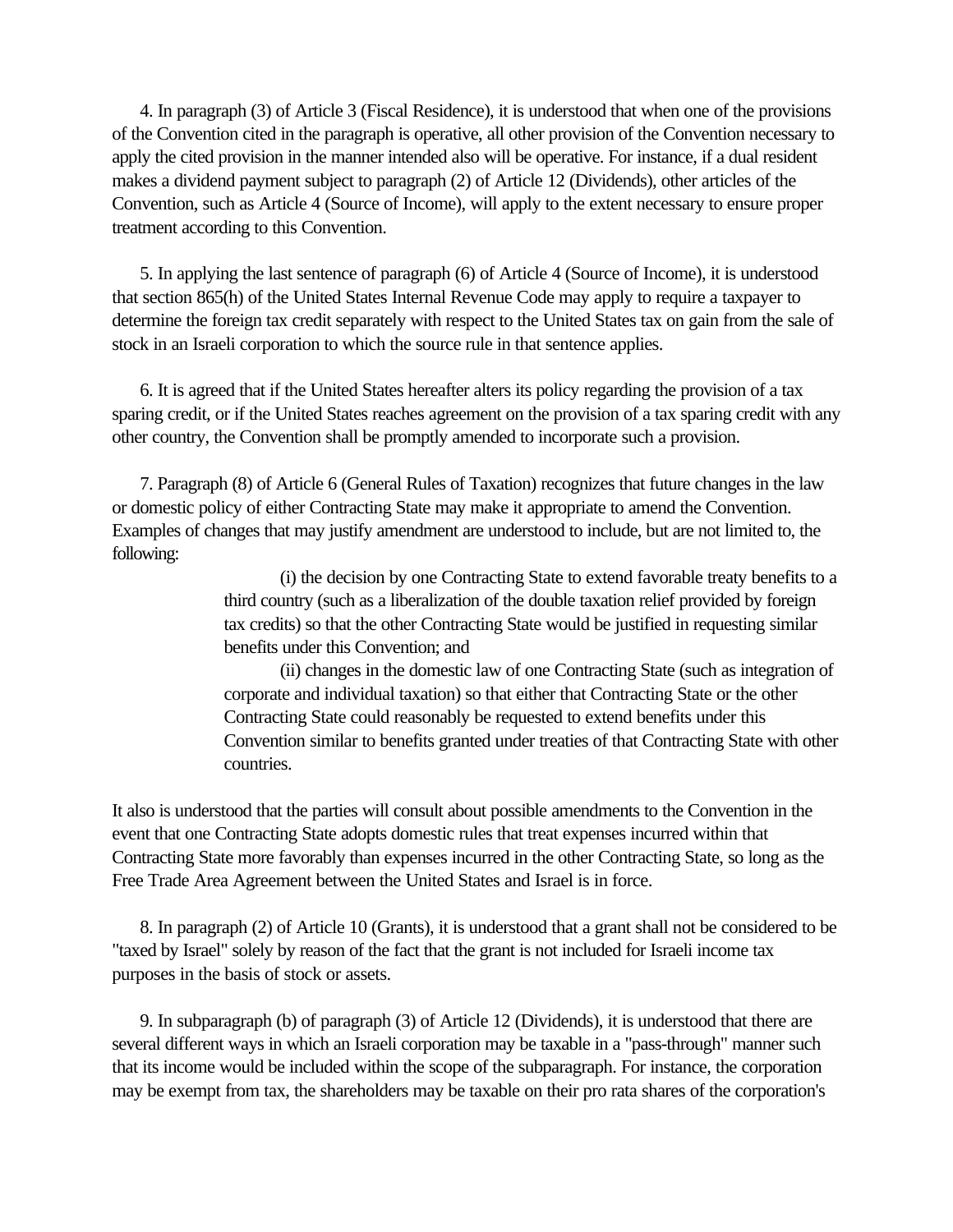income, or the corporation may be entitled to deduct from its taxable income dividends paid to shareholders.

 10. It is understood that paragraph (8) of Article 13 (Interest) has been added at the request of the United States to address a problem of domestic tax avoidance arising under the internal laws of the United States. The United States intends to include similar provisions in all of its future treaties. Israel understands that if the United States were to revise its internal laws in the future to address this problem in a manner other than by imposing tax on the recipient of the excess inclusion, excess inclusions under the revised laws would be treated as ordinary interest income in the hands of nonresident recipients and would be eligible for the exemptions from tax applicable to interest income under the laws of the United States. It is further understood that, should the United States fail to include a provision similar to paragraph (8) of Article 13 in its treaties signed subsequent to the entry into force of this Convention, without having revised its internal laws as aforestated, such a change in U.S. treaty policy would make it appropriate to amend the Convention on this matter, pursuant to paragraph (8) of Article 6 of the Convention

 11. In paragraph (2) of Article 14-A (Branch Tax), it is understood that if Israel imposes its tax under subparagraph (b) of paragraph (2) in circumstances in which the United States will not impose its taxes under subparagraph (a), the competent authorities will consult with a view to conforming the rules under the Convention. It is further understood that a resident of a Contracting State that qualifies for benefits under the Convention shall not be subject to a branch tax imposed by the other Contracting State except in accordance with the Convention.

 12. In paragraphs (1) and (2) of Article 15 (Capital Gains), it is understood that ownership "directly or indirectly" includes constructive ownership through related persons.

 13. In Paragraph (3) of Article 25 (Limitation on Benefits), it is understood that the competent authority of a Contracting State may be expected to grant benefits under this Convention to a resident of the other Contracting State that fails to qualify under subparagraph (b) of paragraph (1) solely by reason of a bona-fide loan from a financial institution not resident in either of the Contracting States.

 14. The competent authorities of the Contracting States will develop an agreed Memorandum of Understanding intended to give guidance both to taxpayers and tax authorities of our two countries in interpreting Article 25 (Limitation on Benefits). As experience is gained in administering the Convention, as amended by the Protocols, and particularly Article 25, the competent authorities may develop and publish further understandings and interpretations.

 15. In paragraph (4) of Article 26 (Relief from Double Taxation) it is understood that, for purposes of providing relief from double taxation in the United States, the terms "stock" and "intangibles" are limited to those interests for which an election relating to foreign tax credit relief is provided under United States law.